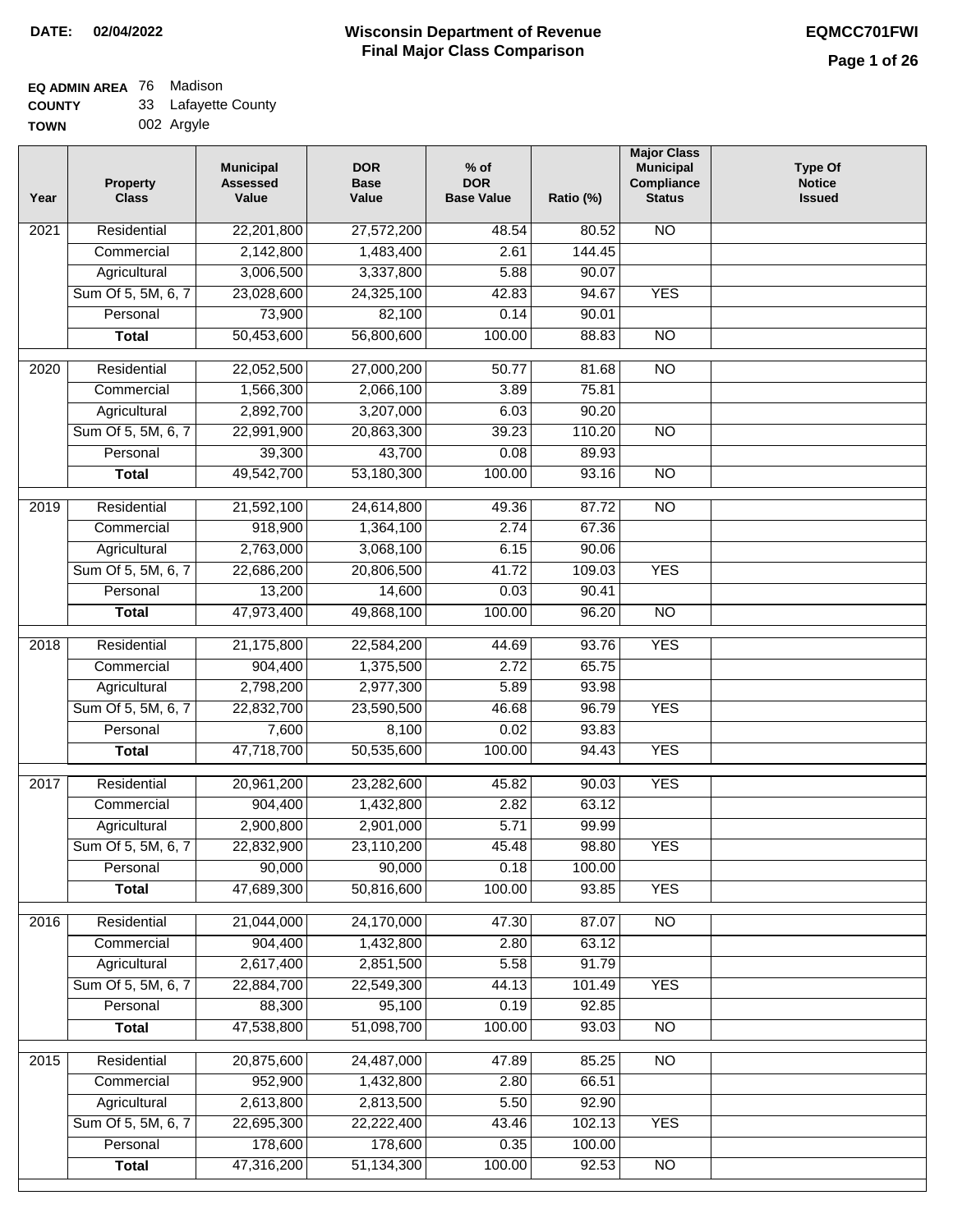#### **Wisconsin Department of Revenue Final Major Class Comparison DATE: 02/04/2022 EQMCC701FWI**

٦

#### **EQ ADMIN AREA** 76 Madison **COUNTY** 33 Lafayette County

| <b>UUUNII</b> | ັບ | Laidyotto Oodi |
|---------------|----|----------------|
| <b>TOWN</b>   |    | 004 Belmont    |

| Year              | <b>Property</b><br><b>Class</b> | <b>Municipal</b><br><b>Assessed</b><br>Value | <b>DOR</b><br><b>Base</b><br>Value | $%$ of<br><b>DOR</b><br><b>Base Value</b> | Ratio (%) | <b>Major Class</b><br><b>Municipal</b><br>Compliance<br><b>Status</b> | <b>Type Of</b><br><b>Notice</b><br><b>Issued</b> |
|-------------------|---------------------------------|----------------------------------------------|------------------------------------|-------------------------------------------|-----------|-----------------------------------------------------------------------|--------------------------------------------------|
| 2021              | Residential                     | 28,680,200                                   | 35,233,700                         | 53.67                                     | 81.40     | <b>NO</b>                                                             |                                                  |
|                   | Commercial                      | 2,609,400                                    | 3,522,900                          | 5.37                                      | 74.07     |                                                                       |                                                  |
|                   | Agricultural                    | 4,646,300                                    | 5,343,700                          | 8.14                                      | 86.95     |                                                                       |                                                  |
|                   | Sum Of 5, 5M, 6, 7              | 20, 164, 200                                 | 21,277,000                         | 32.41                                     | 94.77     | <b>YES</b>                                                            |                                                  |
|                   | Personal                        | 236,300                                      | 271,600                            | 0.41                                      | 87.00     |                                                                       |                                                  |
|                   | <b>Total</b>                    | 56,336,400                                   | 65,648,900                         | 100.00                                    | 85.81     | $\overline{NO}$                                                       | 1st Notice of Non-Compliance                     |
| $\overline{2020}$ | Residential                     | 28,009,200                                   | 32,735,800                         | 51.62                                     | 85.56     | $\overline{NO}$                                                       |                                                  |
|                   | Commercial                      | 2,676,600                                    | 3,507,300                          | 5.53                                      | 76.32     |                                                                       |                                                  |
|                   | Agricultural                    | 4,610,400                                    | 5,121,200                          | 8.07                                      | 90.03     |                                                                       |                                                  |
|                   | Sum Of 5, 5M, 6, 7              | 20,137,600                                   | 21,713,600                         | 34.24                                     | 92.74     | <b>YES</b>                                                            |                                                  |
|                   | Personal                        | 309,700                                      | 344,100                            | 0.54                                      | 90.00     |                                                                       |                                                  |
|                   | <b>Total</b>                    | 55,743,500                                   | 63,422,000                         | 100.00                                    | 87.89     | <b>NO</b>                                                             |                                                  |
|                   |                                 |                                              |                                    |                                           |           |                                                                       |                                                  |
| $\frac{1}{2019}$  | Residential                     | 28,318,600                                   | 31,833,500                         | 51.70                                     | 88.96     | $\overline{NO}$                                                       |                                                  |
|                   | Commercial                      | 2,690,800                                    | 3,375,400                          | 5.48                                      | 79.72     |                                                                       |                                                  |
|                   | Agricultural                    | 4,429,400                                    | 4,921,200                          | 7.99                                      | 90.01     |                                                                       |                                                  |
|                   | Sum Of 5, 5M, 6, 7              | 19,131,900                                   | 21,122,200                         | 34.30                                     | 90.58     | <b>YES</b>                                                            |                                                  |
|                   | Personal                        | 288,600                                      | 320,700                            | 0.52                                      | 89.99     |                                                                       |                                                  |
|                   | <b>Total</b>                    | 54,859,300                                   | 61,573,000                         | 100.00                                    | 89.10     | $\overline{NO}$                                                       |                                                  |
| 2018              | Residential                     | 27,761,600                                   | 29,451,400                         | 49.05                                     | 94.26     | <b>YES</b>                                                            |                                                  |
|                   | Commercial                      | 3,177,900                                    | 3,462,900                          | 5.77                                      | 91.77     |                                                                       |                                                  |
|                   | Agricultural                    | 4,774,900                                    | 4,772,300                          | 7.95                                      | 100.05    |                                                                       |                                                  |
|                   | Sum Of 5, 5M, 6, 7              | 19,468,400                                   | 21,821,400                         | 36.34                                     | 89.22     | <b>NO</b>                                                             |                                                  |
|                   | Personal                        | 496,800                                      | 540,000                            | 0.90                                      | 92.00     |                                                                       |                                                  |
|                   | <b>Total</b>                    | 55,679,600                                   | 60,048,000                         | 100.00                                    | 92.73     | $\overline{10}$                                                       |                                                  |
| 2017              | Residential                     | 27,643,200                                   | 27,931,600                         | 48.79                                     | 98.97     | <b>YES</b>                                                            |                                                  |
|                   | Commercial                      | 3,177,900                                    | 3,362,100                          | 5.87                                      | 94.52     |                                                                       |                                                  |
|                   | Agricultural                    | 4,671,400                                    | 4,671,000                          | 8.16                                      | 100.01    |                                                                       |                                                  |
|                   | Sum Of 5, 5M, 6, 7              | 18,918,300                                   | 20,688,500                         | 36.14                                     | 91.44     | <b>YES</b>                                                            |                                                  |
|                   | Personal                        | 593,900                                      | 593,900                            | 1.04                                      | 100.00    |                                                                       |                                                  |
|                   | <b>Total</b>                    | 55,004,700                                   | 57,247,100                         | 100.00                                    | 96.08     | <b>YES</b>                                                            |                                                  |
| 2016              | Residential                     | 27,025,900                                   | 26,535,200                         | 48.44                                     | 101.85    | <b>YES</b>                                                            |                                                  |
|                   | Commercial                      | 3,177,900                                    | 3,232,800                          | 5.90                                      | 98.30     |                                                                       |                                                  |
|                   | Agricultural                    | 4,595,300                                    | 4,593,700                          | 8.39                                      | 100.03    |                                                                       |                                                  |
|                   | Sum Of 5, 5M, 6, 7              | 18,836,000                                   | 19,830,300                         | 36.20                                     | 94.99     | <b>YES</b>                                                            |                                                  |
|                   | Personal                        | 586,700                                      | 586,700                            | 1.07                                      | 100.00    |                                                                       |                                                  |
|                   | <b>Total</b>                    | 54,221,800                                   | 54,778,700                         | 100.00                                    | 98.98     | <b>YES</b>                                                            |                                                  |
| 2015              | Residential                     | 23,095,300                                   | 24,061,600                         | 44.27                                     | 95.98     | <b>YES</b>                                                            |                                                  |
|                   | Commercial                      | 2,993,500                                    | 3,189,300                          | 5.87                                      | 93.86     | <b>YES</b>                                                            |                                                  |
|                   | Agricultural                    | 4,429,300                                    | 4,429,500                          | 8.15                                      | 100.00    |                                                                       |                                                  |
|                   | Sum Of 5, 5M, 6, 7              | 18,766,200                                   | 22,153,000                         | 40.76                                     | 84.71     | <b>NO</b>                                                             |                                                  |
|                   | Personal                        | 516,696                                      | 516,600                            | 0.95                                      | 100.02    |                                                                       |                                                  |
|                   | <b>Total</b>                    | 49,800,996                                   | 54,350,000                         | 100.00                                    | 91.63     | $\overline{NO}$                                                       |                                                  |
|                   |                                 |                                              |                                    |                                           |           |                                                                       |                                                  |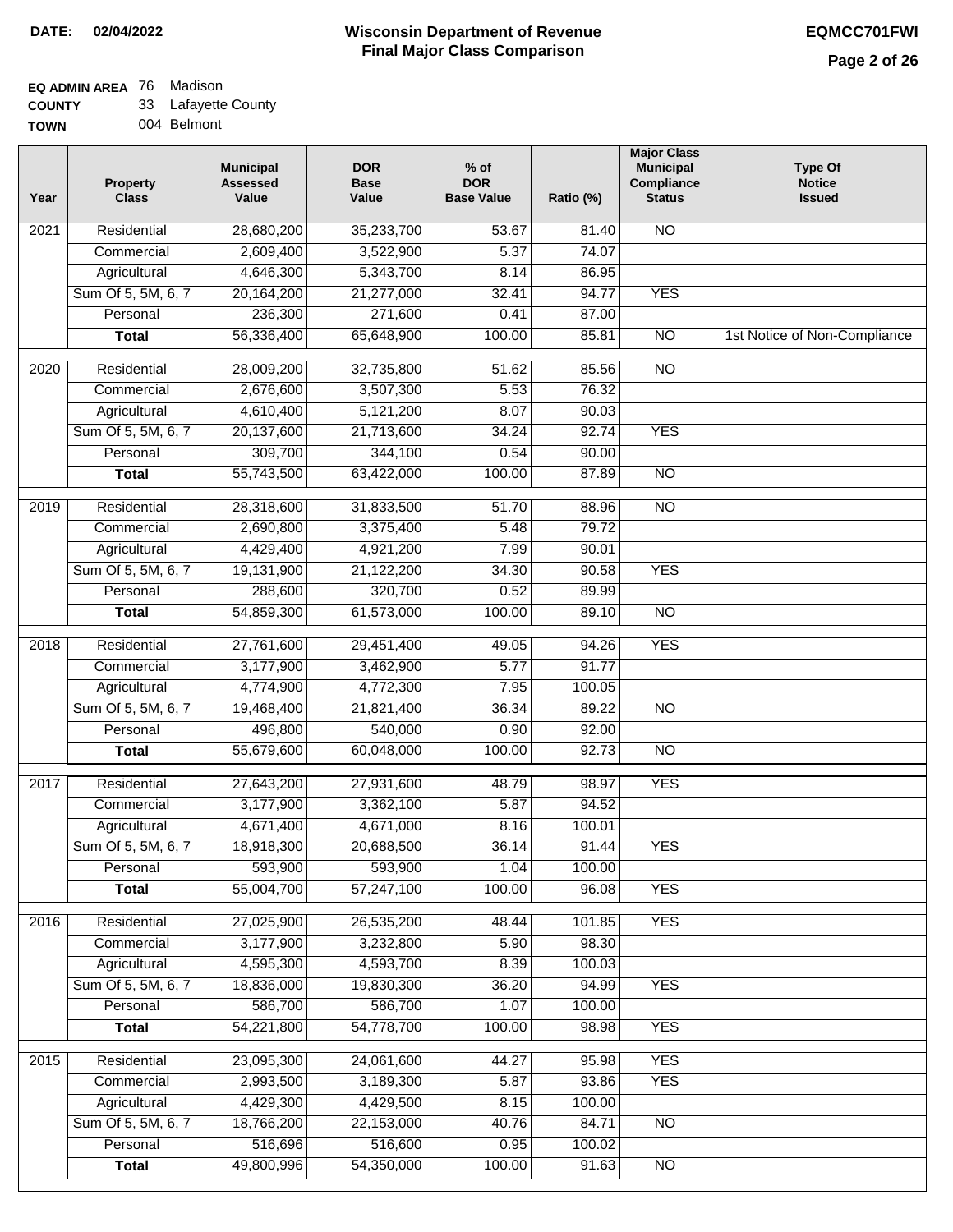#### **Wisconsin Department of Revenue Final Major Class Comparison DATE: 02/04/2022 EQMCC701FWI**

#### **EQ ADMIN AREA** 76 Madison **COUNTY** 33 Lafayette County

| ------      | ________   |  |
|-------------|------------|--|
| <b>TOWN</b> | 006 Benton |  |

| Year | <b>Property</b><br><b>Class</b> | <b>Municipal</b><br><b>Assessed</b><br>Value | <b>DOR</b><br><b>Base</b><br>Value | $%$ of<br><b>DOR</b><br><b>Base Value</b> | Ratio (%) | <b>Major Class</b><br><b>Municipal</b><br>Compliance<br><b>Status</b> | <b>Type Of</b><br><b>Notice</b><br><b>Issued</b> |
|------|---------------------------------|----------------------------------------------|------------------------------------|-------------------------------------------|-----------|-----------------------------------------------------------------------|--------------------------------------------------|
| 2021 | Residential                     | 23,038,500                                   | 22,425,600                         | 48.49                                     | 102.73    | <b>YES</b>                                                            |                                                  |
|      | Commercial                      | 2,486,000                                    | 2,421,500                          | 5.24                                      | 102.66    |                                                                       |                                                  |
|      | Agricultural                    | 3,999,200                                    | 4,000,400                          | 8.65                                      | 99.97     |                                                                       |                                                  |
|      | Sum Of 5, 5M, 6, 7              | 18,851,100                                   | 17,138,000                         | 37.05                                     | 110.00    | <b>YES</b>                                                            |                                                  |
|      | Personal                        | 266,700                                      | 266,700                            | 0.58                                      | 100.00    |                                                                       |                                                  |
|      | <b>Total</b>                    | 48,641,500                                   | 46,252,200                         | 100.00                                    | 105.17    | <b>YES</b>                                                            |                                                  |
| 2020 | Residential                     | 15,706,100                                   | 19,534,600                         | 45.84                                     | 80.40     | $\overline{10}$                                                       |                                                  |
|      | Commercial                      | 2,508,800                                    | 2,599,100                          | 6.10                                      | 96.53     |                                                                       |                                                  |
|      | Agricultural                    | 3,275,700                                    | 3,850,000                          | 9.04                                      | 85.08     |                                                                       |                                                  |
|      | Sum Of 5, 5M, 6, 7              | 16,114,200                                   | 16,337,500                         | 38.34                                     | 98.63     | <b>YES</b>                                                            |                                                  |
|      | Personal                        | 246,900                                      | 290,500                            | 0.68                                      | 84.99     |                                                                       |                                                  |
|      | <b>Total</b>                    | 37,851,700                                   | 42,611,700                         | 100.00                                    | 88.83     | $\overline{NO}$                                                       | 1st Notice of Non-Compliance                     |
|      |                                 |                                              |                                    |                                           |           |                                                                       |                                                  |
| 2019 | Residential                     | 15,705,400                                   | 19,515,400                         | 45.95                                     | 80.48     | <b>NO</b>                                                             |                                                  |
|      | Commercial                      | 2,339,000                                    | 2,329,400                          | 5.48                                      | 100.41    |                                                                       |                                                  |
|      | Agricultural                    | 3,139,900                                    | 3,697,400                          | 8.71                                      | 84.92     |                                                                       |                                                  |
|      | Sum Of 5, 5M, 6, 7              | 16,102,100                                   | 16,713,400                         | 39.35                                     | 96.34     | <b>YES</b>                                                            |                                                  |
|      | Personal                        | 185,600                                      | 218,400                            | 0.51                                      | 84.98     |                                                                       |                                                  |
|      | <b>Total</b>                    | 37,472,000                                   | 42,474,000                         | 100.00                                    | 88.22     | <b>NO</b>                                                             |                                                  |
| 2018 | Residential                     | 15,146,000                                   | 18,132,000                         | 44.44                                     | 83.53     | $\overline{NO}$                                                       |                                                  |
|      | Commercial                      | 2,045,400                                    | 2,024,400                          | 4.96                                      | 101.04    |                                                                       |                                                  |
|      | Agricultural                    | 3,235,500                                    | 3,593,500                          | 8.81                                      | 90.04     |                                                                       |                                                  |
|      | Sum Of 5, 5M, 6, 7              | 16,042,700                                   | 16,917,200                         | 41.46                                     | 94.83     | <b>YES</b>                                                            |                                                  |
|      | Personal                        | 123,300                                      | 137,000                            | 0.34                                      | 90.00     |                                                                       |                                                  |
|      | <b>Total</b>                    | 36,592,900                                   | 40,804,100                         | 100.00                                    | 89.68     | <b>NO</b>                                                             |                                                  |
| 2017 | Residential                     | 15,079,700                                   | 17,051,000                         | 42.85                                     | 88.44     | $\overline{NO}$                                                       |                                                  |
|      | Commercial                      | 1,999,400                                    | 2,022,700                          | 5.08                                      | 98.85     |                                                                       |                                                  |
|      | Agricultural                    | 3,334,400                                    | 3,504,200                          | 8.81                                      | 95.15     |                                                                       |                                                  |
|      | Sum Of 5, 5M, 6, 7              | 15,793,700                                   | 16,727,600                         | 42.04                                     | 94.42     | <b>YES</b>                                                            |                                                  |
|      | Personal                        | 459,500                                      | 483,700                            | 1.22                                      | 95.00     |                                                                       |                                                  |
|      | <b>Total</b>                    | 36,666,700                                   | 39,789,200                         | 100.00                                    | 92.15     | $\overline{NO}$                                                       |                                                  |
|      |                                 |                                              |                                    |                                           |           |                                                                       |                                                  |
| 2016 | Residential                     | 14,052,700                                   | 15,219,500                         | 40.69                                     | 92.33     | <b>YES</b>                                                            |                                                  |
|      | Commercial                      | 1,986,500                                    | 2,009,100                          | 5.37                                      | 98.88     |                                                                       |                                                  |
|      | Agricultural                    | 3,286,600                                    | 3,456,400                          | 9.24                                      | 95.09     |                                                                       |                                                  |
|      | Sum Of 5, 5M, 6, 7              | 15,970,800                                   | 16,284,300                         | 43.54                                     | 98.07     | <b>YES</b>                                                            |                                                  |
|      | Personal                        | 410,600                                      | 432,200                            | 1.16                                      | 95.00     |                                                                       |                                                  |
|      | <b>Total</b>                    | 35,707,200                                   | 37,401,500                         | 100.00                                    | 95.47     | <b>YES</b>                                                            |                                                  |
| 2015 | Residential                     | 13,761,200                                   | 14,754,800                         | 40.79                                     | 93.27     | <b>YES</b>                                                            |                                                  |
|      | Commercial                      | 1,924,400                                    | 1,943,700                          | 5.37                                      | 99.01     | <b>YES</b>                                                            |                                                  |
|      | Agricultural                    | 3,430,800                                    | 3,420,800                          | 9.46                                      | 100.29    |                                                                       |                                                  |
|      | Sum Of 5, 5M, 6, 7              | 15,893,900                                   | 15,755,200                         | 43.55                                     | 100.88    | <b>YES</b>                                                            |                                                  |
|      | Personal                        | 301,800                                      | 301,800                            | 0.83                                      | 100.00    |                                                                       |                                                  |
|      | <b>Total</b>                    | 35,312,100                                   | 36,176,300                         | 100.00                                    | 97.61     | <b>YES</b>                                                            |                                                  |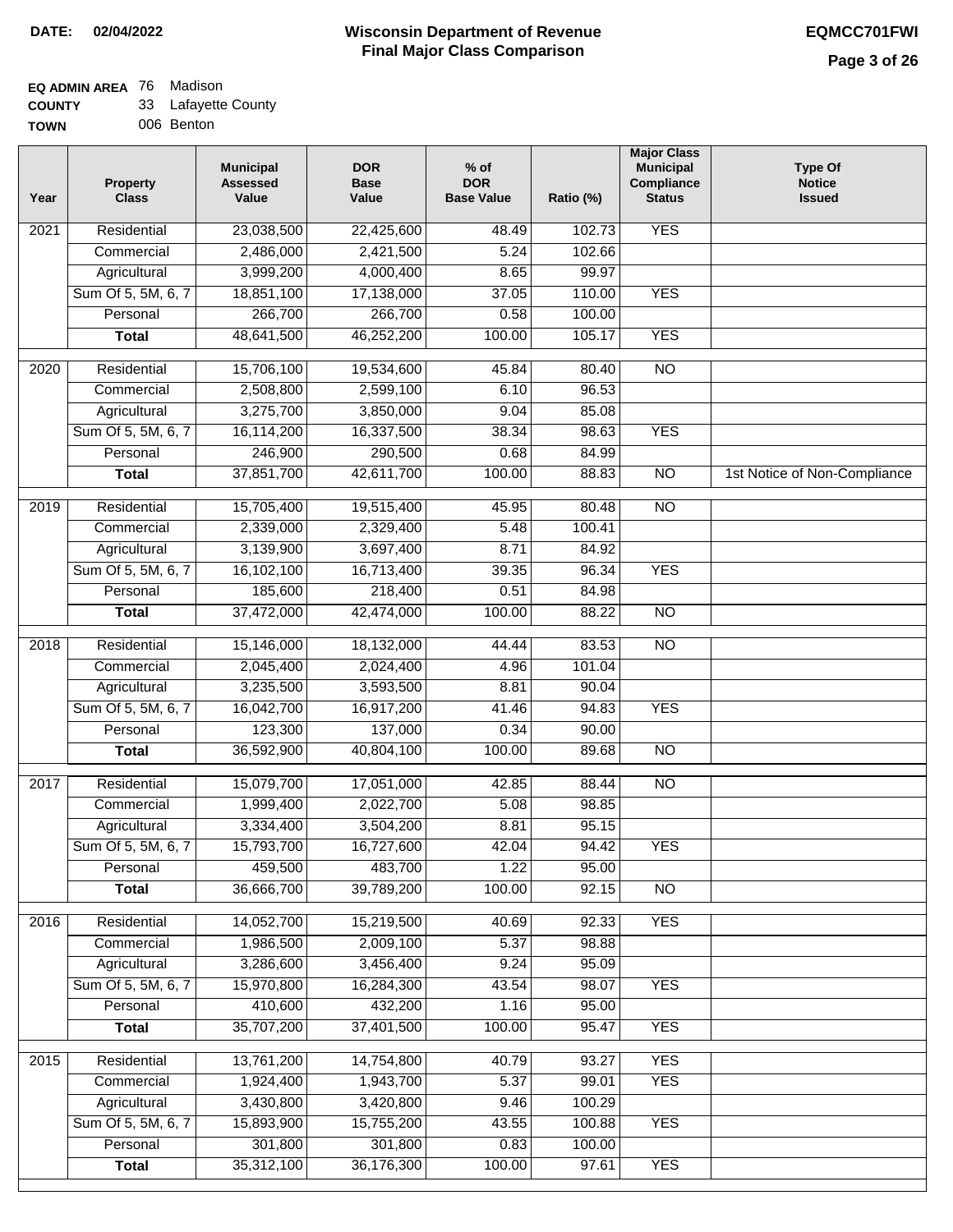### **EQ ADMIN AREA** 76 Madison

**COUNTY** 33 Lafayette County

| <b>UUUIII</b> | ິ | $-$ anayono   |
|---------------|---|---------------|
| <b>TOWN</b>   |   | 008 Blanchard |

| Year              | <b>Property</b><br><b>Class</b> | <b>Municipal</b><br><b>Assessed</b><br>Value | <b>DOR</b><br><b>Base</b><br>Value | $%$ of<br><b>DOR</b><br><b>Base Value</b> | Ratio (%) | <b>Major Class</b><br><b>Municipal</b><br>Compliance<br><b>Status</b> | <b>Type Of</b><br><b>Notice</b><br><b>Issued</b> |
|-------------------|---------------------------------|----------------------------------------------|------------------------------------|-------------------------------------------|-----------|-----------------------------------------------------------------------|--------------------------------------------------|
| 2021              | Residential                     | 15,197,300                                   | 20,661,400                         | 57.51                                     | 73.55     | <b>NO</b>                                                             |                                                  |
|                   | Commercial                      | 335,000                                      | 303,800                            | 0.85                                      | 110.27    |                                                                       |                                                  |
|                   | Agricultural                    | 1,333,100                                    | 1,479,700                          | 4.12                                      | 90.09     |                                                                       |                                                  |
|                   | Sum Of 5, 5M, 6, 7              | 11,931,900                                   | 13,333,100                         | 37.11                                     | 89.49     | $\overline{NO}$                                                       |                                                  |
|                   | Personal                        | 134,400                                      | 149,400                            | 0.42                                      | 89.96     |                                                                       |                                                  |
|                   | <b>Total</b>                    | 28,931,700                                   | 35,927,400                         | 100.00                                    | 80.53     | $\overline{NO}$                                                       |                                                  |
| 2020              | Residential                     | 14,725,900                                   | 17,589,100                         | 56.11                                     | 83.72     | $\overline{NO}$                                                       |                                                  |
|                   | Commercial                      | 270,200                                      | 295,100                            | 0.94                                      | 91.56     |                                                                       |                                                  |
|                   | Agricultural                    | 1,282,600                                    | 1,425,500                          | 4.55                                      | 89.98     |                                                                       |                                                  |
|                   | Sum Of 5, 5M, 6, 7              | 11,807,500                                   | 11,957,900                         | 38.15                                     | 98.74     | <b>YES</b>                                                            |                                                  |
|                   | Personal                        | 71,000                                       | 78,900                             | 0.25                                      | 89.99     |                                                                       |                                                  |
|                   | <b>Total</b>                    | 28, 157, 200                                 | 31,346,500                         | 100.00                                    | 89.83     | <b>NO</b>                                                             |                                                  |
| 2019              | Residential                     | 14,047,300                                   | 15,731,300                         | 53.87                                     | 89.30     | <b>NO</b>                                                             |                                                  |
|                   | Commercial                      | 270,200                                      | 283,800                            | 0.97                                      | 95.21     |                                                                       |                                                  |
|                   | Agricultural                    | 1,289,000                                    | 1,355,600                          | 4.64                                      | 95.09     |                                                                       |                                                  |
|                   | Sum Of 5, 5M, 6, 7              | 11,446,400                                   | 11,753,500                         | 40.25                                     | 97.39     | <b>YES</b>                                                            |                                                  |
|                   | Personal                        | 75,000                                       | 79,000                             | 0.27                                      | 94.94     |                                                                       |                                                  |
|                   | <b>Total</b>                    | 27,127,900                                   | 29,203,200                         | 100.00                                    | 92.89     | $\overline{NO}$                                                       |                                                  |
|                   |                                 |                                              |                                    |                                           |           |                                                                       |                                                  |
| $\overline{2018}$ | Residential                     | 13,779,400                                   | 14,848,100                         | 52.52                                     | 92.80     | <b>YES</b>                                                            |                                                  |
|                   | Commercial                      | 270,500                                      | 289,900                            | 1.03                                      | 93.31     |                                                                       |                                                  |
|                   | Agricultural                    | 1,258,600                                    | 1,324,100                          | 4.68                                      | 95.05     |                                                                       |                                                  |
|                   | Sum Of 5, 5M, 6, 7              | 11,419,100                                   | 11,802,200                         | 41.75                                     | 96.75     | <b>YES</b>                                                            |                                                  |
|                   | Personal                        | 4,700                                        | 5,000                              | 0.02                                      | 94.00     |                                                                       |                                                  |
|                   | <b>Total</b>                    | 26,732,300                                   | 28,269,300                         | 100.00                                    | 94.56     | <b>YES</b>                                                            |                                                  |
| 2017              | Residential                     | 13,658,400                                   | 14,270,500                         | 53.14                                     | 95.71     | <b>YES</b>                                                            |                                                  |
|                   | Commercial                      | 268,500                                      | 301,700                            | 1.12                                      | 89.00     |                                                                       |                                                  |
|                   | Agricultural                    | 1,294,200                                    | 1,292,200                          | 4.81                                      | 100.15    |                                                                       |                                                  |
|                   | Sum Of 5, 5M, 6, 7              | 10,882,800                                   | 10,966,700                         | 40.84                                     | 99.23     | YES                                                                   |                                                  |
|                   | Personal                        | 24,800                                       | 24,800                             | 0.09                                      | 100.00    |                                                                       |                                                  |
|                   | <b>Total</b>                    | 26,128,700                                   | 26,855,900                         | 100.00                                    | 97.29     | <b>YES</b>                                                            |                                                  |
| 2016              | Residential                     | 13,649,900                                   | 13,786,900                         | 53.05                                     | 99.01     | <b>YES</b>                                                            |                                                  |
|                   | Commercial                      | 268,200                                      | 301,400                            | 1.16                                      | 88.98     |                                                                       |                                                  |
|                   | Agricultural                    | 1,268,200                                    | 1,267,100                          | 4.88                                      | 100.09    |                                                                       |                                                  |
|                   | Sum Of 5, 5M, 6, 7              | 10,814,600                                   | 10,611,800                         | 40.83                                     | 101.91    | <b>YES</b>                                                            |                                                  |
|                   | Personal                        | 23,100                                       | 23,100                             | 0.09                                      | 100.00    |                                                                       |                                                  |
|                   | <b>Total</b>                    | 26,024,000                                   | 25,990,300                         | 100.00                                    | 100.13    | <b>YES</b>                                                            |                                                  |
| $\overline{2015}$ | Residential                     | 13,899,800                                   | 13,905,700                         | 53.73                                     | 99.96     | <b>YES</b>                                                            |                                                  |
|                   | Commercial                      | 305,800                                      | 301,400                            | 1.16                                      | 101.46    |                                                                       |                                                  |
|                   | Agricultural                    | 1,266,800                                    | 1,265,500                          | 4.89                                      | 100.10    |                                                                       |                                                  |
|                   | Sum Of 5, 5M, 6, 7              | 10,644,800                                   | 10,386,300                         | 40.13                                     | 102.49    | <b>YES</b>                                                            |                                                  |
|                   | Personal                        | 23,400                                       | 23,400                             | 0.09                                      | 100.00    |                                                                       |                                                  |
|                   | <b>Total</b>                    | 26,140,600                                   | 25,882,300                         | 100.00                                    | 101.00    | <b>YES</b>                                                            |                                                  |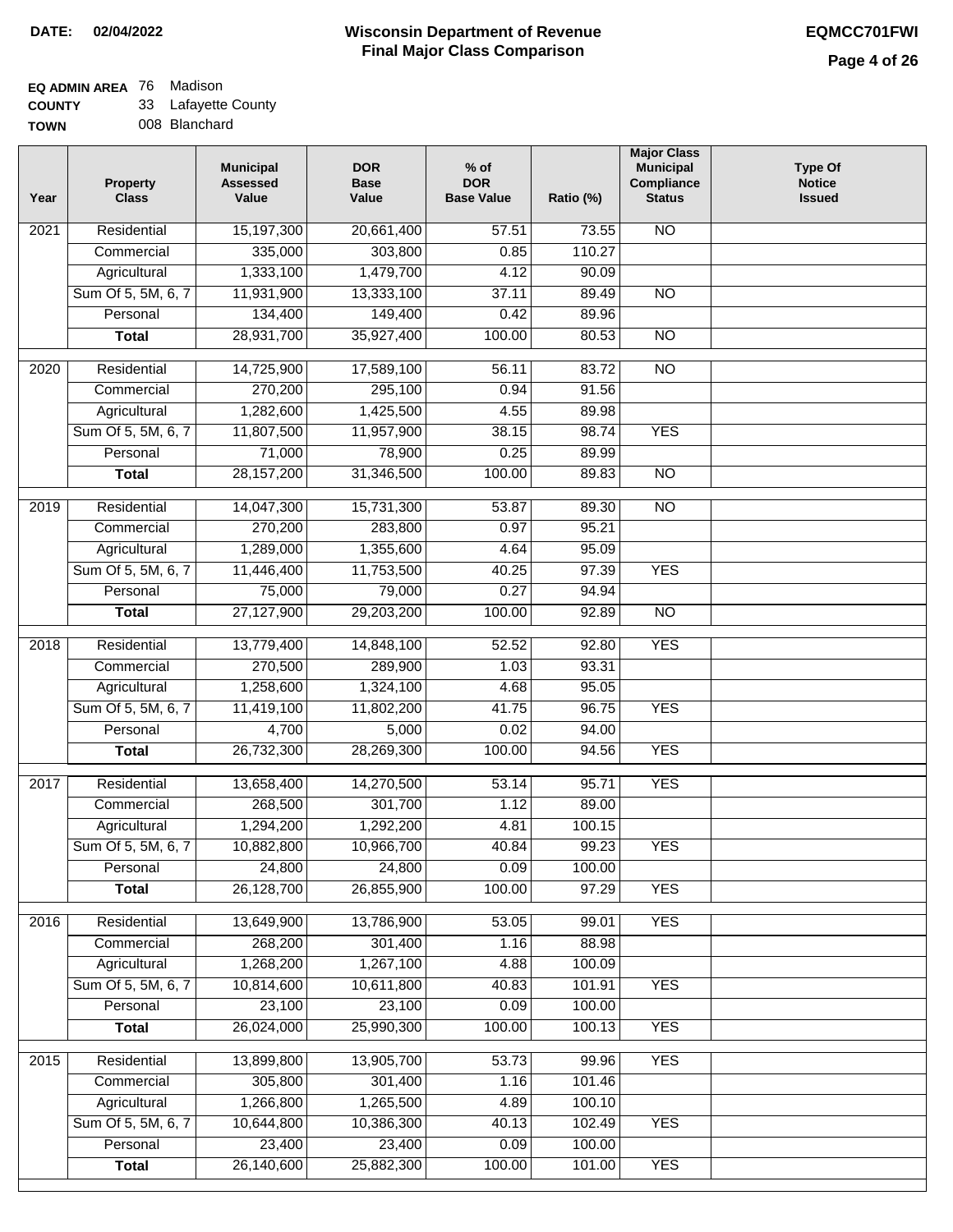## **EQ ADMIN AREA** 76 Madison

**COUNTY** 33 Lafayette County

**TOWN** 010 Darlington

| Year              | <b>Property</b><br><b>Class</b> | <b>Municipal</b><br><b>Assessed</b><br>Value | <b>DOR</b><br><b>Base</b><br>Value | $%$ of<br><b>DOR</b><br><b>Base Value</b> | Ratio (%) | <b>Major Class</b><br><b>Municipal</b><br>Compliance<br><b>Status</b> | <b>Type Of</b><br><b>Notice</b><br><b>Issued</b> |
|-------------------|---------------------------------|----------------------------------------------|------------------------------------|-------------------------------------------|-----------|-----------------------------------------------------------------------|--------------------------------------------------|
| $\overline{202}1$ | Residential                     | 41, 187, 100                                 | 52,111,800                         | 56.06                                     | 79.04     | <b>NO</b>                                                             |                                                  |
|                   | Commercial                      | 4,399,900                                    | 7,092,700                          | 7.63                                      | 62.03     |                                                                       |                                                  |
|                   | Agricultural                    | 4,901,300                                    | 5,767,000                          | 6.20                                      | 84.99     |                                                                       |                                                  |
|                   | Sum Of 5, 5M, 6, 7              | 25,211,100                                   | 27,505,900                         | 29.59                                     | 91.66     | <b>YES</b>                                                            |                                                  |
|                   | Personal                        | 409,700                                      | 482,000                            | 0.52                                      | 85.00     |                                                                       |                                                  |
|                   | <b>Total</b>                    | 76,109,100                                   | 92,959,400                         | 100.00                                    | 81.87     | $\overline{NO}$                                                       | 1st Notice of Non-Compliance                     |
| $\overline{2020}$ | Residential                     | 40,278,500                                   | 50,491,500                         | 57.98                                     | 79.77     | $\overline{10}$                                                       |                                                  |
|                   | Commercial                      | 4,103,600                                    | 4,173,400                          | 4.79                                      | 98.33     |                                                                       |                                                  |
|                   | Agricultural                    | 4,716,600                                    | 5,541,800                          | 6.36                                      | 85.11     |                                                                       |                                                  |
|                   | Sum Of 5, 5M, 6, 7              | 24,708,700                                   | 26,495,700                         | 30.43                                     | 93.26     | <b>YES</b>                                                            |                                                  |
|                   | Personal                        | 321,900                                      | 378,700                            | 0.43                                      | 85.00     |                                                                       |                                                  |
|                   | <b>Total</b>                    | 74,129,300                                   | 87,081,100                         | 100.00                                    | 85.13     | $\overline{NO}$                                                       |                                                  |
| 2019              | Residential                     | 39,618,400                                   | 47,341,500                         | 56.53                                     | 83.69     | $\overline{10}$                                                       |                                                  |
|                   | Commercial                      | 4,107,800                                    | 3,849,700                          | 4.60                                      | 106.70    |                                                                       |                                                  |
|                   | Agricultural                    | 4,789,000                                    | 5,316,600                          | 6.35                                      | 90.08     |                                                                       |                                                  |
|                   | Sum Of 5, 5M, 6, 7              | 24,515,200                                   | 26,937,300                         | 32.17                                     | 91.01     | <b>YES</b>                                                            |                                                  |
|                   | Personal                        | 270,300                                      | 300,300                            | 0.36                                      | 90.01     |                                                                       |                                                  |
|                   | <b>Total</b>                    | 73,300,700                                   | 83,745,400                         | 100.00                                    | 87.53     | $\overline{NO}$                                                       |                                                  |
| 2018              | Residential                     | 38,705,900                                   | 44,130,800                         | 54.69                                     | 87.71     | $\overline{10}$                                                       |                                                  |
|                   | Commercial                      | 4,386,300                                    | 4,109,700                          | 5.09                                      | 106.73    |                                                                       |                                                  |
|                   | Agricultural                    | 4,669,100                                    | 5,183,800                          | 6.42                                      | 90.07     |                                                                       |                                                  |
|                   | Sum Of 5, 5M, 6, 7              | 24,323,700                                   | 26,955,700                         | 33.41                                     | 90.24     | <b>YES</b>                                                            |                                                  |
|                   | Personal                        | 276,600                                      | 307,300                            | 0.38                                      | 90.01     |                                                                       |                                                  |
|                   | <b>Total</b>                    | 72,361,600                                   | 80,687,300                         | 100.00                                    | 89.68     | <b>NO</b>                                                             |                                                  |
| 2017              | Residential                     | 37,807,700                                   | 41,163,600                         | 52.95                                     | 91.85     | <b>YES</b>                                                            |                                                  |
|                   | Commercial                      | 4,188,600                                    | 3,969,500                          | 5.11                                      | 105.52    |                                                                       |                                                  |
|                   | Agricultural                    | 4,811,000                                    | 5,058,500                          | 6.51                                      | 95.11     |                                                                       |                                                  |
|                   | Sum Of 5, 5M, 6, 7              | 24,303,400                                   | 26,576,800                         | 34.18                                     | 91.45     | <b>YES</b>                                                            |                                                  |
|                   | Personal                        | 927,100                                      | 975,900                            | 1.26                                      | 95.00     |                                                                       |                                                  |
|                   | <b>Total</b>                    | 72,037,800                                   | 77,744,300                         | 100.00                                    | 92.66     | <b>YES</b>                                                            |                                                  |
| 2016              | Residential                     | 37,368,700                                   | 38,673,600                         | 52.62                                     | 96.63     | <b>YES</b>                                                            |                                                  |
|                   | Commercial                      | 3,712,100                                    | 3,581,300                          | 4.87                                      | 103.65    |                                                                       |                                                  |
|                   | Agricultural                    | 4,729,500                                    | 4,972,700                          | 6.77                                      | 95.11     |                                                                       |                                                  |
|                   | Sum Of 5, 5M, 6, 7              | 23,838,900                                   | 25,182,600                         | 34.27                                     | 94.66     | <b>YES</b>                                                            |                                                  |
|                   | Personal                        | 1,025,900                                    | 1,079,900                          | 1.47                                      | 95.00     |                                                                       |                                                  |
|                   | <b>Total</b>                    | 70,675,100                                   | 73,490,100                         | 100.00                                    | 96.17     | <b>YES</b>                                                            |                                                  |
| 2015              | Residential                     | 37,260,700                                   | 37,783,000                         | 52.58                                     | 98.62     | <b>YES</b>                                                            |                                                  |
|                   | Commercial                      | 3,669,500                                    | 3,484,700                          | 4.85                                      | 105.30    |                                                                       |                                                  |
|                   | Agricultural                    | 4,914,700                                    | 4,909,400                          | 6.83                                      | 100.11    |                                                                       |                                                  |
|                   | Sum Of 5, 5M, 6, 7              | 23,587,600                                   | 24,489,800                         | 34.08                                     | 96.32     | <b>YES</b>                                                            |                                                  |
|                   | Personal                        | 1,194,300                                    | 1,194,300                          | 1.66                                      | 100.00    |                                                                       |                                                  |
|                   | <b>Total</b>                    | 70,626,800                                   | 71,861,200                         | 100.00                                    | 98.28     | <b>YES</b>                                                            |                                                  |
|                   |                                 |                                              |                                    |                                           |           |                                                                       |                                                  |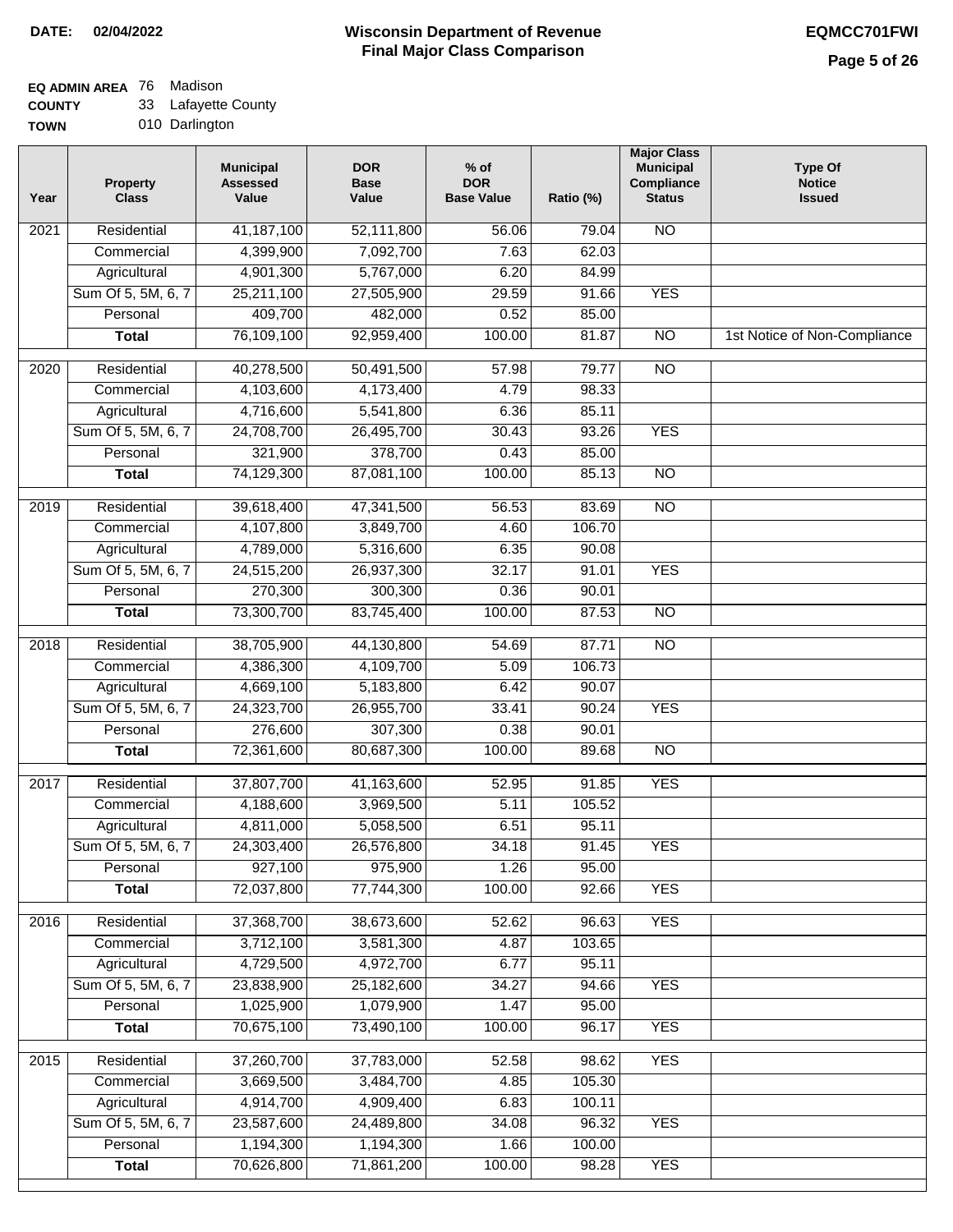### **EQ ADMIN AREA** 76 Madison

**COUNTY** 33 Lafayette County

**TOWN** 012 Elk Grove

| Year              | <b>Property</b><br><b>Class</b> | <b>Municipal</b><br><b>Assessed</b><br>Value | <b>DOR</b><br><b>Base</b><br>Value | % of<br><b>DOR</b><br><b>Base Value</b> | Ratio (%) | <b>Major Class</b><br><b>Municipal</b><br>Compliance<br><b>Status</b> | <b>Type Of</b><br><b>Notice</b><br><b>Issued</b> |
|-------------------|---------------------------------|----------------------------------------------|------------------------------------|-----------------------------------------|-----------|-----------------------------------------------------------------------|--------------------------------------------------|
| $\overline{202}1$ | Residential                     | 11,143,300                                   | 13,249,400                         | 31.38                                   | 84.10     | <b>NO</b>                                                             |                                                  |
|                   | Commercial                      | 495,500                                      | 455,100                            | 1.08                                    | 108.88    |                                                                       |                                                  |
|                   | Agricultural                    | 5,064,800                                    | 5,956,700                          | 14.11                                   | 85.03     |                                                                       |                                                  |
|                   | Sum Of 5, 5M, 6, 7              | 22,785,600                                   | 21,978,100                         | 52.05                                   | 103.67    | <b>YES</b>                                                            |                                                  |
|                   | Personal                        | 499,900                                      | 588,100                            | 1.39                                    | 85.00     |                                                                       |                                                  |
|                   | <b>Total</b>                    | 39,989,100                                   | 42,227,400                         | 100.00                                  | 94.70     | $\overline{NO}$                                                       | 1st Notice of Non-Compliance                     |
| $\overline{2020}$ | Residential                     | 11,053,600                                   | 13,663,100                         | 31.77                                   | 80.90     | $\overline{NO}$                                                       |                                                  |
|                   | Commercial                      | 495,500                                      | 492,800                            | 1.15                                    | 100.55    |                                                                       |                                                  |
|                   | Agricultural                    | 5,157,600                                    | 5,723,200                          | 13.31                                   | 90.12     |                                                                       |                                                  |
|                   | Sum Of 5, 5M, 6, 7              | 22,452,700                                   | 22,666,200                         | 52.70                                   | 99.06     | <b>YES</b>                                                            |                                                  |
|                   | Personal                        | 416,500                                      | 462,800                            | 1.08                                    | 90.00     |                                                                       |                                                  |
|                   | <b>Total</b>                    | 39,575,900                                   | 43,008,100                         | 100.00                                  | 92.02     | $\overline{NO}$                                                       |                                                  |
| 2019              | Residential                     | 10,838,800                                   | 12,915,800                         | 30.37                                   | 83.92     | $\overline{3}$                                                        |                                                  |
|                   | Commercial                      | 495,500                                      | 473,800                            | 1.11                                    | 104.58    |                                                                       |                                                  |
|                   | Agricultural                    | 4,950,600                                    | 5,501,100                          | 12.94                                   | 89.99     |                                                                       |                                                  |
|                   | Sum Of 5, 5M, 6, 7              | 22,254,500                                   | 23,195,200                         | 54.55                                   | 95.94     | <b>YES</b>                                                            |                                                  |
|                   | Personal                        | 392,600                                      | 436,300                            | 1.03                                    | 89.98     |                                                                       |                                                  |
|                   | <b>Total</b>                    | 38,932,000                                   | 42,522,200                         | 100.00                                  | 91.56     | $\overline{NO}$                                                       |                                                  |
| 2018              | Residential                     | 11,050,800                                   | 12,551,200                         | 30.26                                   | 88.05     | $\overline{10}$                                                       |                                                  |
|                   | Commercial                      | 495,500                                      | 469,100                            | 1.13                                    | 105.63    |                                                                       |                                                  |
|                   | Agricultural                    | 5,068,900                                    | 5,336,800                          | 12.87                                   | 94.98     |                                                                       |                                                  |
|                   | Sum Of 5, 5M, 6, 7              | 21,482,400                                   | 22,723,200                         | 54.78                                   | 94.54     | <b>YES</b>                                                            |                                                  |
|                   | Personal                        | 377,400                                      | 397,200                            | 0.96                                    | 95.02     |                                                                       |                                                  |
|                   | <b>Total</b>                    | 38,475,000                                   | 41,477,500                         | 100.00                                  | 92.76     | <b>NO</b>                                                             |                                                  |
| $\overline{2017}$ | Residential                     | 10,768,800                                   | 11,640,300                         | 28.81                                   | 92.51     | <b>YES</b>                                                            |                                                  |
|                   | Commercial                      | 748,200                                      | 682,000                            | 1.69                                    | 109.71    |                                                                       |                                                  |
|                   | Agricultural                    | 4,952,200                                    | 5,211,200                          | 12.90                                   | 95.03     |                                                                       |                                                  |
|                   | Sum Of 5, 5M, 6, 7              | 21,428,300                                   | 22,449,200                         | 55.57                                   | 95.45     | <b>YES</b>                                                            |                                                  |
|                   | Personal                        | 397,100                                      | 418,000                            | 1.03                                    | 95.00     |                                                                       |                                                  |
|                   | <b>Total</b>                    | 38,294,600                                   | 40,400,700                         | 100.00                                  | 94.79     | <b>YES</b>                                                            |                                                  |
| 2016              | Residential                     | 10,802,600                                   | 11,336,600                         | 29.41                                   | 95.29     | <b>YES</b>                                                            |                                                  |
|                   | Commercial                      | 746,800                                      | 666,200                            | 1.73                                    | 112.10    |                                                                       |                                                  |
|                   | Agricultural                    | 5,128,900                                    | 5,124,600                          | 13.30                                   | 100.08    |                                                                       |                                                  |
|                   | Sum Of 5, 5M, 6, 7              | 20,757,600                                   | 21,084,200                         | 54.71                                   | 98.45     | <b>YES</b>                                                            |                                                  |
|                   | Personal                        | 329,800                                      | 329,800                            | 0.86                                    | 100.00    |                                                                       |                                                  |
|                   | <b>Total</b>                    | 37,765,700                                   | 38,541,400                         | 100.00                                  | 97.99     | <b>YES</b>                                                            |                                                  |
| 2015              | Residential                     | 10,899,900                                   | 11,344,100                         | 30.61                                   | 96.08     | <b>YES</b>                                                            |                                                  |
|                   | Commercial                      | 746,800                                      | 666,200                            | 1.80                                    | 112.10    |                                                                       |                                                  |
|                   | Agricultural                    | 5,075,800                                    | 5,075,500                          | 13.70                                   | 100.01    |                                                                       |                                                  |
|                   | Sum Of 5, 5M, 6, 7              | 20,050,400                                   | 19,776,100                         | 53.37                                   | 101.39    | <b>YES</b>                                                            |                                                  |
|                   | Personal                        | 194,500                                      | 194,500                            | 0.52                                    | 100.00    |                                                                       |                                                  |
|                   | <b>Total</b>                    | 36,967,400                                   | 37,056,400                         | 100.00                                  | 99.76     | <b>YES</b>                                                            |                                                  |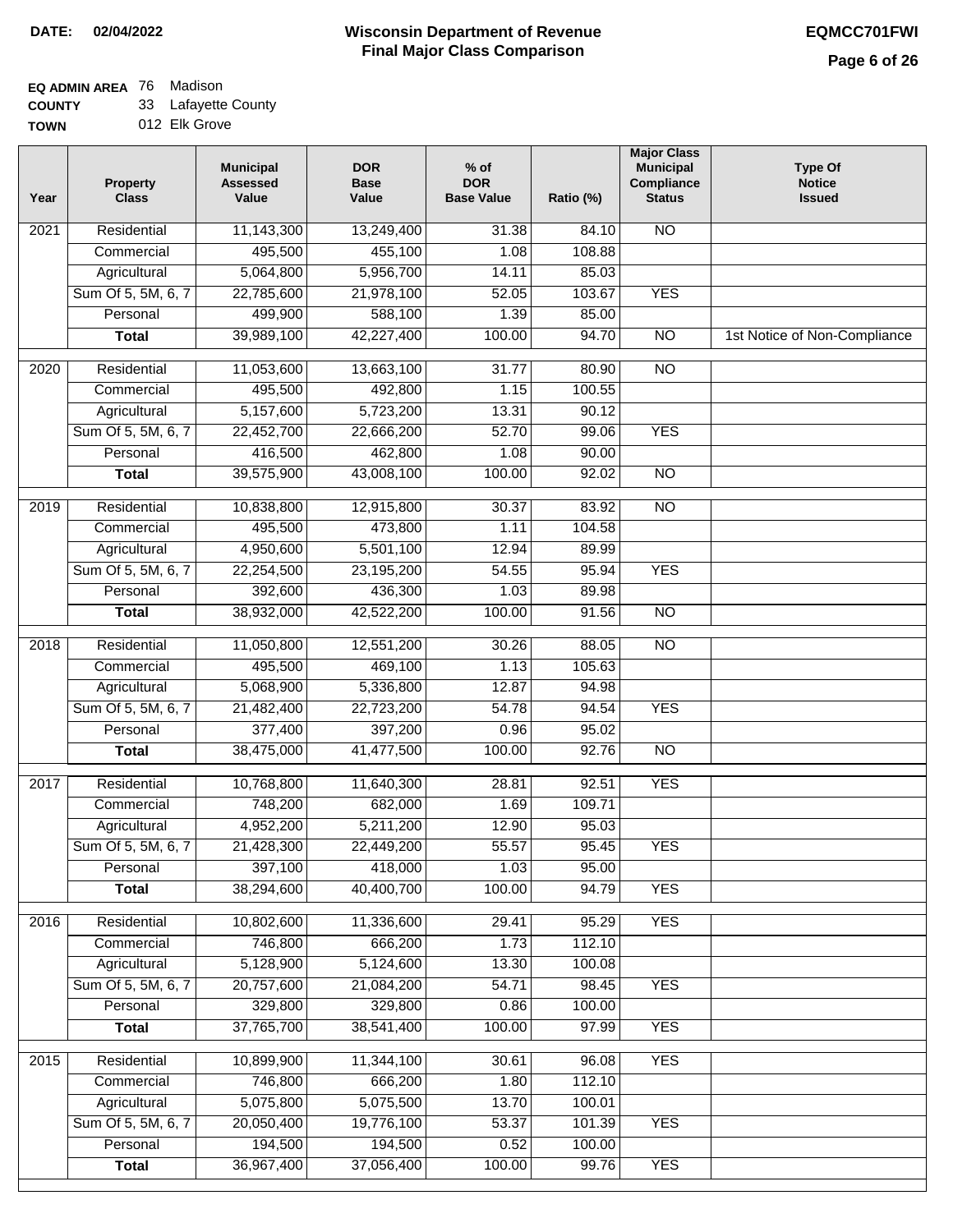### **EQ ADMIN AREA** 76 Madison

**COUNTY** 33 Lafayette County

**TOWN** 014 Fayette

| Year | <b>Property</b><br><b>Class</b> | <b>Municipal</b><br><b>Assessed</b><br>Value | <b>DOR</b><br><b>Base</b><br>Value | $%$ of<br><b>DOR</b><br><b>Base Value</b> | Ratio (%) | <b>Major Class</b><br><b>Municipal</b><br>Compliance<br><b>Status</b> | <b>Type Of</b><br><b>Notice</b><br><b>Issued</b> |
|------|---------------------------------|----------------------------------------------|------------------------------------|-------------------------------------------|-----------|-----------------------------------------------------------------------|--------------------------------------------------|
| 2021 | Residential                     | 15,257,300                                   | 17,302,200                         | 44.64                                     | 88.18     | <b>NO</b>                                                             |                                                  |
|      | Commercial                      | 355,400                                      | 463,900                            | 1.20                                      | 76.61     |                                                                       |                                                  |
|      | Agricultural                    | 3,080,300                                    | 3,076,500                          | 7.94                                      | 100.12    |                                                                       |                                                  |
|      | Sum Of 5, 5M, 6, 7              | 18,277,500                                   | 17,863,400                         | 46.09                                     | 102.32    | <b>YES</b>                                                            |                                                  |
|      | Personal                        | 50,800                                       | 50,800                             | 0.13                                      | 100.00    |                                                                       |                                                  |
|      | <b>Total</b>                    | 37,021,300                                   | 38,756,800                         | 100.00                                    | 95.52     | $\overline{NO}$                                                       |                                                  |
| 2020 | Residential                     | 15,159,000                                   | 15,714,800                         | 43.60                                     | 96.46     | <b>YES</b>                                                            |                                                  |
|      | Commercial                      | 355,400                                      | 354,400                            | 0.98                                      | 100.28    |                                                                       |                                                  |
|      | Agricultural                    | 2,960,000                                    | 2,961,400                          | 8.22                                      | 99.95     |                                                                       |                                                  |
|      | Sum Of 5, 5M, 6, 7              | 18,019,500                                   | 16,966,000                         | 47.07                                     | 106.21    | <b>YES</b>                                                            |                                                  |
|      | Personal                        | 49,800                                       | 49,800                             | 0.14                                      | 100.00    |                                                                       |                                                  |
|      | <b>Total</b>                    | 36,543,700                                   | 36,046,400                         | 100.00                                    | 101.38    | <b>YES</b>                                                            |                                                  |
| 2019 | Residential                     | 15,134,000                                   | 14,660,000                         | 41.46                                     | 103.23    | <b>YES</b>                                                            |                                                  |
|      | Commercial                      | 328,300                                      | 314,700                            | 0.89                                      | 104.32    |                                                                       |                                                  |
|      | Agricultural                    | 2,838,500                                    | 2,834,400                          | 8.02                                      | 100.14    |                                                                       |                                                  |
|      | Sum Of 5, 5M, 6, 7              | 18,005,600                                   | 17,472,200                         | 49.42                                     | 103.05    | <b>YES</b>                                                            |                                                  |
|      | Personal                        | 75,100                                       | 75,100                             | 0.21                                      | 100.00    |                                                                       |                                                  |
|      | <b>Total</b>                    | 36,381,500                                   | 35,356,400                         | 100.00                                    | 102.90    | <b>YES</b>                                                            |                                                  |
| 2018 | Residential                     | 14,805,600                                   | 13,910,200                         | 40.48                                     | 106.44    | <b>YES</b>                                                            |                                                  |
|      | Commercial                      | 328,300                                      | 314,700                            | 0.92                                      | 104.32    |                                                                       |                                                  |
|      | Agricultural                    | 2,762,500                                    | 2,756,400                          | 8.02                                      | 100.22    |                                                                       |                                                  |
|      | Sum Of 5, 5M, 6, 7              | 17,626,700                                   | 17,310,300                         | 50.37                                     | 101.83    | <b>YES</b>                                                            |                                                  |
|      | Personal                        | 74,300                                       | 74,300                             | 0.22                                      | 100.00    |                                                                       |                                                  |
|      | <b>Total</b>                    | 35,597,400                                   | 34,365,900                         | 100.00                                    | 103.58    | <b>YES</b>                                                            |                                                  |
| 2017 | Residential                     | 12,801,700                                   | 13,786,500                         | 41.16                                     | 92.86     | <b>YES</b>                                                            |                                                  |
|      | Commercial                      | 300,300                                      | 318,400                            | 0.95                                      | 94.32     |                                                                       |                                                  |
|      | Agricultural                    | 2,338,600                                    | 2,752,900                          | 8.22                                      | 84.95     |                                                                       |                                                  |
|      | Sum Of 5, 5M, 6, 7              | 13,221,600                                   | 16,522,900                         | 49.33                                     | 80.02     | <b>NO</b>                                                             |                                                  |
|      | Personal                        | 98,100                                       | 115,300                            | 0.34                                      | 85.08     |                                                                       |                                                  |
|      | <b>Total</b>                    | 28,760,300                                   | 33,496,000                         | 100.00                                    | 85.86     | <b>NO</b>                                                             | 2nd Notice of Non-Compliance                     |
| 2016 | Residential                     | 12,727,800                                   | 13,303,300                         | 40.88                                     | 95.67     | <b>YES</b>                                                            |                                                  |
|      | Commercial                      | 300,300                                      | 318,400                            | 0.98                                      | 94.32     |                                                                       |                                                  |
|      | Agricultural                    | 2,428,400                                    | 2,699,600                          | 8.30                                      | 89.95     |                                                                       |                                                  |
|      | Sum Of 5, 5M, 6, 7              | 13,240,700                                   | 16,078,800                         | 49.41                                     | 82.35     | $\overline{NO}$                                                       |                                                  |
|      | Personal                        | 124,800                                      | 138,700                            | 0.43                                      | 89.98     |                                                                       |                                                  |
|      | <b>Total</b>                    | 28,822,000                                   | 32,538,800                         | 100.00                                    | 88.58     | $\overline{NO}$                                                       | 1st Notice of Non-Compliance                     |
| 2015 | Residential                     | 12,488,300                                   | 12,919,100                         | 40.93                                     | 96.67     | <b>YES</b>                                                            |                                                  |
|      | Commercial                      | 300,300                                      | 318,400                            | 1.01                                      | 94.32     |                                                                       |                                                  |
|      | Agricultural                    | 2,551,500                                    | 2,665,800                          | 8.44                                      | 95.71     |                                                                       |                                                  |
|      | Sum Of 5, 5M, 6, 7              | 13,273,700                                   | 15,529,700                         | 49.20                                     | 85.47     | <b>NO</b>                                                             |                                                  |
|      | Personal                        | 120,900                                      | 134,400                            | 0.43                                      | 89.96     |                                                                       |                                                  |
|      | <b>Total</b>                    | 28,734,700                                   | 31,567,400                         | 100.00                                    | 91.03     | N <sub>O</sub>                                                        |                                                  |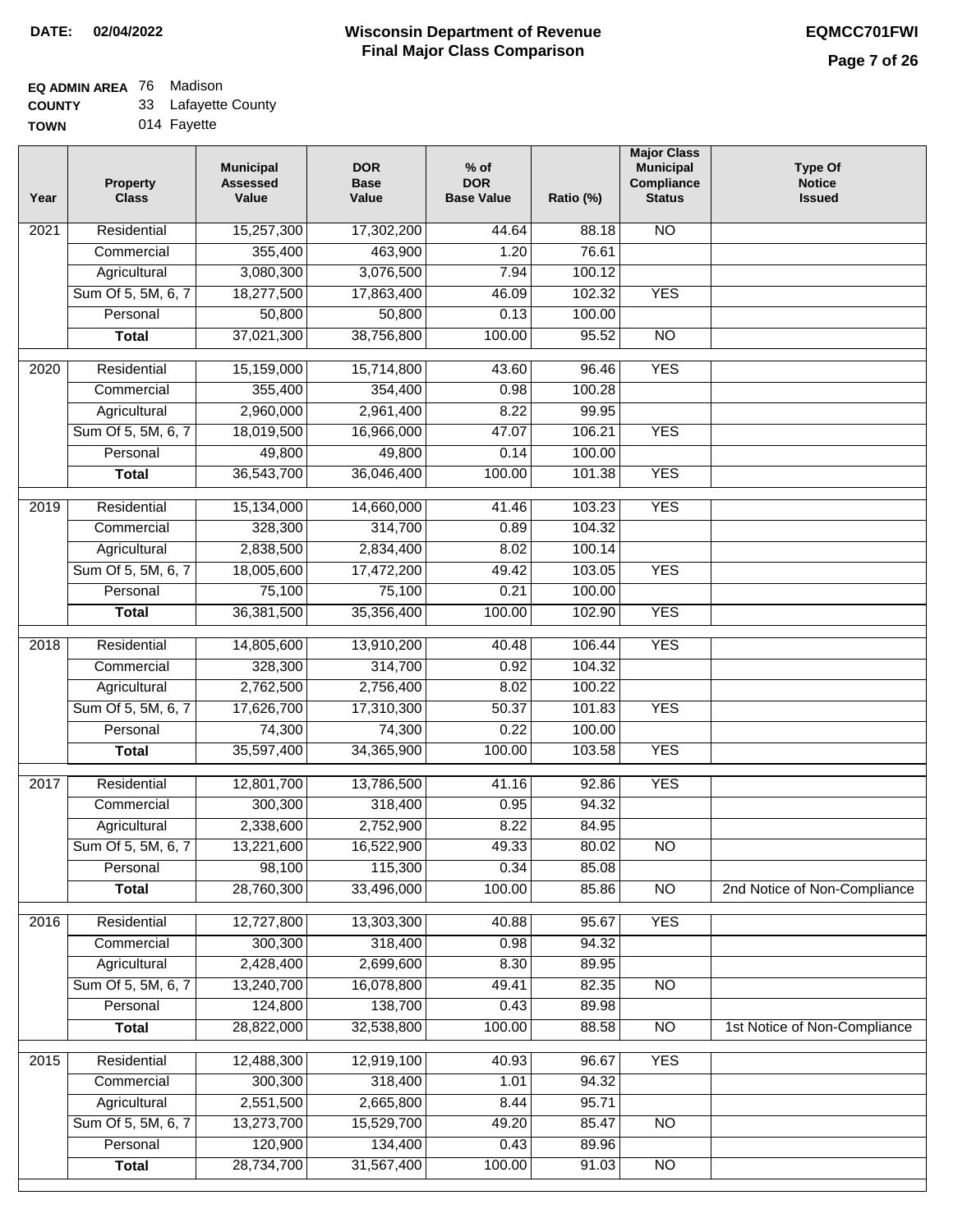### **EQ ADMIN AREA** 76 Madison

| 33<br><b>COUNTY</b> | Lafayette County |
|---------------------|------------------|
|---------------------|------------------|

**TOWN** 016 Gratiot

| Year              | <b>Property</b><br><b>Class</b> | <b>Municipal</b><br><b>Assessed</b><br>Value | <b>DOR</b><br><b>Base</b><br>Value | $%$ of<br><b>DOR</b><br><b>Base Value</b> | Ratio (%) | <b>Major Class</b><br><b>Municipal</b><br>Compliance<br><b>Status</b> | <b>Type Of</b><br><b>Notice</b><br><b>Issued</b> |
|-------------------|---------------------------------|----------------------------------------------|------------------------------------|-------------------------------------------|-----------|-----------------------------------------------------------------------|--------------------------------------------------|
| $\overline{202}1$ | Residential                     | 15,418,400                                   | 18,999,800                         | 33.14                                     | 81.15     | <b>NO</b>                                                             |                                                  |
|                   | Commercial                      | 724,300                                      | 933,200                            | 1.63                                      | 77.61     |                                                                       |                                                  |
|                   | Agricultural                    | 6,954,800                                    | 7,307,600                          | 12.75                                     | 95.17     |                                                                       |                                                  |
|                   | Sum Of 5, 5M, 6, 7              | 23,773,400                                   | 29,998,300                         | 52.33                                     | 79.25     | $\overline{NO}$                                                       |                                                  |
|                   | Personal                        | 81,500                                       | 85,800                             | 0.15                                      | 94.99     |                                                                       |                                                  |
|                   | <b>Total</b>                    | 46,952,400                                   | 57,324,700                         | 100.00                                    | 81.91     | $\overline{NO}$                                                       |                                                  |
| $\overline{2020}$ | Residential                     | 15,424,800                                   | 17,688,700                         | 36.42                                     | 87.20     | $\overline{10}$                                                       |                                                  |
|                   | Commercial                      | 724,300                                      | 830,900                            | 1.71                                      | 87.17     |                                                                       |                                                  |
|                   | Agricultural                    | 6,678,900                                    | 7,032,600                          | 14.48                                     | 94.97     |                                                                       |                                                  |
|                   | Sum Of 5, 5M, 6, 7              | 23,433,000                                   | 22,934,400                         | 47.22                                     | 102.17    | <b>YES</b>                                                            |                                                  |
|                   | Personal                        | 77,300                                       | 81,400                             | 0.17                                      | 94.96     |                                                                       |                                                  |
|                   | <b>Total</b>                    | 46,338,300                                   | 48,568,000                         | 100.00                                    | 95.41     | $\overline{NO}$                                                       |                                                  |
| 2019              | Residential                     | 15,221,000                                   | 16,630,500                         | 34.70                                     | 91.52     | <b>YES</b>                                                            |                                                  |
|                   | Commercial                      | 724,300                                      | 806,700                            | 1.68                                      | 89.79     |                                                                       |                                                  |
|                   | Agricultural                    | 6,426,400                                    | 6,750,400                          | 14.09                                     | 95.20     |                                                                       |                                                  |
|                   | Sum Of 5, 5M, 6, 7              | 23,486,000                                   | 23,663,900                         | 49.38                                     | 99.25     | <b>YES</b>                                                            |                                                  |
|                   | Personal                        | 67,800                                       | 71,400                             | 0.15                                      | 94.96     |                                                                       |                                                  |
|                   | <b>Total</b>                    | 45,925,500                                   | 47,922,900                         | 100.00                                    | 95.83     | <b>YES</b>                                                            |                                                  |
| 2018              | Residential                     | 15,049,900                                   | 15,659,400                         | 33.27                                     | 96.11     | <b>YES</b>                                                            |                                                  |
|                   | Commercial                      | 724,300                                      | 806,700                            | 1.71                                      | 89.79     |                                                                       |                                                  |
|                   | Agricultural                    | 6,235,400                                    | 6,557,700                          | 13.93                                     | 95.09     |                                                                       |                                                  |
|                   | Sum Of 5, 5M, 6, 7              | 23,507,400                                   | 23,972,700                         | 50.94                                     | 98.06     | <b>YES</b>                                                            |                                                  |
|                   | Personal                        | 63,700                                       | 67,100                             | 0.14                                      | 94.93     |                                                                       |                                                  |
|                   | <b>Total</b>                    | 45,580,700                                   | 47,063,600                         | 100.00                                    | 96.85     | <b>YES</b>                                                            |                                                  |
|                   |                                 |                                              |                                    |                                           |           |                                                                       |                                                  |
| 2017              | Residential                     | 15,078,700                                   | 16,166,700                         | 34.47                                     | 93.27     | <b>YES</b>                                                            |                                                  |
|                   | Commercial                      | 721,100                                      | 819,700                            | 1.75                                      | 87.97     |                                                                       |                                                  |
|                   | Agricultural                    | 6,407,800                                    | 6,397,600                          | 13.64                                     | 100.16    |                                                                       |                                                  |
|                   | Sum Of 5, 5M, 6, 7              | 23,225,900                                   | 23,307,400                         | 49.69                                     | 99.65     | <b>YES</b>                                                            |                                                  |
|                   | Personal                        | 214,400                                      | 214,400                            | 0.46                                      | 100.00    |                                                                       |                                                  |
|                   | <b>Total</b>                    | 45,647,900                                   | 46,905,800                         | 100.00                                    | 97.32     | <b>YES</b>                                                            |                                                  |
| 2016              | Residential                     | 14,328,400                                   | 14,687,400                         | 32.88                                     | 97.56     | <b>YES</b>                                                            |                                                  |
|                   | Commercial                      | 721,100                                      | 836,400                            | 1.87                                      | 86.21     |                                                                       |                                                  |
|                   | Agricultural                    | 6,297,200                                    | 6,293,000                          | 14.09                                     | 100.07    |                                                                       |                                                  |
|                   | Sum Of 5, 5M, 6, 7              | 23,311,800                                   | 22,655,200                         | 50.71                                     | 102.90    | <b>YES</b>                                                            |                                                  |
|                   | Personal                        | 202,200                                      | 202,200                            | 0.45                                      | 100.00    |                                                                       |                                                  |
|                   | <b>Total</b>                    | 44,860,700                                   | 44,674,200                         | 100.00                                    | 100.42    | <b>YES</b>                                                            |                                                  |
| 2015              | Residential                     | 14,011,900                                   | 14,030,800                         | 32.30                                     | 99.87     | <b>YES</b>                                                            |                                                  |
|                   | Commercial                      | 744,900                                      | 838,900                            | 1.93                                      | 88.79     |                                                                       |                                                  |
|                   | Agricultural                    | 6,223,300                                    | 6,221,800                          | 14.32                                     | 100.02    |                                                                       |                                                  |
|                   | Sum Of 5, 5M, 6, 7              | 23,065,300                                   | 22,150,000                         | 50.99                                     | 104.13    | <b>YES</b>                                                            |                                                  |
|                   | Personal                        | 195,700                                      | 195,700                            | 0.45                                      | 100.00    |                                                                       |                                                  |
|                   | <b>Total</b>                    | 44,241,100                                   | 43,437,200                         | 100.00                                    | 101.85    | <b>YES</b>                                                            |                                                  |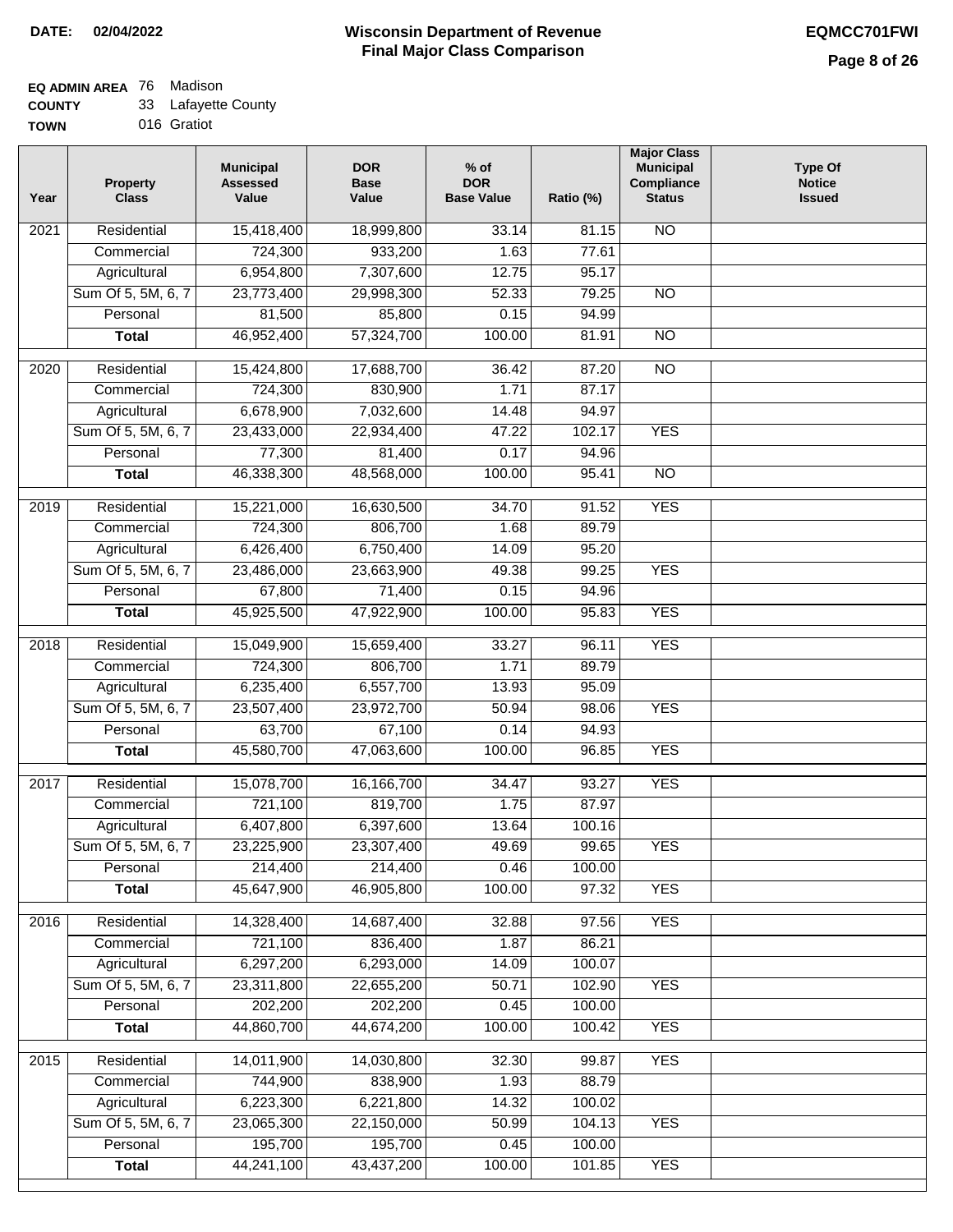### **EQ ADMIN AREA** 76 Madison

| 33<br><b>COUNTY</b> | Lafayette County |
|---------------------|------------------|
|---------------------|------------------|

**TOWN** 018 Kendall

| Year             | <b>Property</b><br><b>Class</b> | <b>Municipal</b><br><b>Assessed</b><br>Value | <b>DOR</b><br><b>Base</b><br>Value | $%$ of<br><b>DOR</b><br><b>Base Value</b> | Ratio (%) | <b>Major Class</b><br><b>Municipal</b><br>Compliance<br><b>Status</b> | <b>Type Of</b><br><b>Notice</b><br><b>Issued</b> |
|------------------|---------------------------------|----------------------------------------------|------------------------------------|-------------------------------------------|-----------|-----------------------------------------------------------------------|--------------------------------------------------|
| 2021             | Residential                     | 13,568,900                                   | 14,598,600                         | 36.42                                     | 92.95     | <b>YES</b>                                                            |                                                  |
|                  | Commercial                      | 541,100                                      | 550,200                            | 1.37                                      | 98.35     |                                                                       |                                                  |
|                  | Agricultural                    | 4,782,200                                    | 4,883,400                          | 12.18                                     | 97.93     |                                                                       |                                                  |
|                  | Sum Of 5, 5M, 6, 7              | 18,651,100                                   | 19,976,600                         | 49.83                                     | 93.36     | <b>YES</b>                                                            |                                                  |
|                  | Personal                        | 77,500                                       | 79,100                             | 0.20                                      | 97.98     |                                                                       |                                                  |
|                  | <b>Total</b>                    | 37,620,800                                   | 40,087,900                         | 100.00                                    | 93.85     | <b>YES</b>                                                            |                                                  |
| 2020             | Residential                     | 13,475,700                                   | 14,681,600                         | 38.65                                     | 91.79     | <b>YES</b>                                                            |                                                  |
|                  | Commercial                      | 530,500                                      | 516,900                            | 1.36                                      | 102.63    |                                                                       |                                                  |
|                  | Agricultural                    | 4,612,200                                    | 4,698,300                          | 12.37                                     | 98.17     |                                                                       |                                                  |
|                  | Sum Of 5, 5M, 6, 7              | 18,523,200                                   | 18,011,100                         | 47.41                                     | 102.84    | <b>YES</b>                                                            |                                                  |
|                  | Personal                        | 77,700                                       | 79,300                             | 0.21                                      | 97.98     |                                                                       |                                                  |
|                  | <b>Total</b>                    | 37,219,300                                   | 37,987,200                         | 100.00                                    | 97.98     | <b>YES</b>                                                            |                                                  |
| $\frac{1}{2019}$ | Residential                     | 13,301,800                                   | 13,538,700                         | 36.47                                     | 98.25     | <b>YES</b>                                                            |                                                  |
|                  | Commercial                      | 530,500                                      | 497,000                            | 1.34                                      | 106.74    |                                                                       |                                                  |
|                  | Agricultural                    | 4,428,400                                    | 4,514,700                          | 12.16                                     | 98.09     |                                                                       |                                                  |
|                  | Sum Of 5, 5M, 6, 7              | 18,448,800                                   | 18,486,200                         | 49.80                                     | 99.80     | <b>YES</b>                                                            |                                                  |
|                  | Personal                        | 79,800                                       | 81,400                             | 0.22                                      | 98.03     |                                                                       |                                                  |
|                  | <b>Total</b>                    | 36,789,300                                   | 37,118,000                         | 100.00                                    | 99.11     | <b>YES</b>                                                            |                                                  |
| 2018             | Residential                     | 13,427,700                                   | 13,268,100                         | 36.10                                     | 101.20    | <b>YES</b>                                                            |                                                  |
|                  | Commercial                      | 530,500                                      | 497,000                            | 1.35                                      | 106.74    |                                                                       |                                                  |
|                  | Agricultural                    | 4,301,300                                    | 4,389,300                          | 11.94                                     | 98.00     |                                                                       |                                                  |
|                  | Sum Of 5, 5M, 6, 7              | 18,223,500                                   | 18,523,300                         | 50.39                                     | 98.38     | <b>YES</b>                                                            |                                                  |
|                  | Personal                        | 78,300                                       | 79,800                             | 0.22                                      | 98.12     |                                                                       |                                                  |
|                  | <b>Total</b>                    | 36,561,300                                   | 36,757,500                         | 100.00                                    | 99.47     | <b>YES</b>                                                            |                                                  |
| 2017             | Residential                     | 13,021,700                                   | 12,897,200                         | 35.76                                     | 100.97    | <b>YES</b>                                                            |                                                  |
|                  | Commercial                      | 530,500                                      | 507,200                            | 1.41                                      | 104.59    |                                                                       |                                                  |
|                  | Agricultural                    | 4,286,400                                    | 4,281,400                          | 11.87                                     | 100.12    |                                                                       |                                                  |
|                  | Sum Of 5, 5M, 6, 7              | 17,910,100                                   | 18,249,300                         | 50.60                                     | 98.14     | <b>YES</b>                                                            |                                                  |
|                  | Personal                        | 128,100                                      | 128,100                            | 0.36                                      | 100.00    |                                                                       |                                                  |
|                  | <b>Total</b>                    | 35,876,800                                   | 36,063,200                         | 100.00                                    | 99.48     | <b>YES</b>                                                            |                                                  |
|                  |                                 |                                              |                                    |                                           |           |                                                                       |                                                  |
| 2016             | Residential                     | 13,103,000                                   | 12,598,000                         | 36.21                                     | 104.01    | <b>YES</b>                                                            |                                                  |
|                  | Commercial                      | 530,500                                      | 507,200                            | 1.46                                      | 104.59    |                                                                       |                                                  |
|                  | Agricultural                    | 4,267,300                                    | 4,220,900                          | 12.13                                     | 101.10    |                                                                       |                                                  |
|                  | Sum Of 5, 5M, 6, 7              | 17,635,100                                   | 17,349,600                         | 49.86                                     | 101.65    | <b>YES</b>                                                            |                                                  |
|                  | Personal                        | 121,300                                      | 120,100                            | 0.35                                      | 101.00    |                                                                       |                                                  |
|                  | <b>Total</b>                    | 35,657,200                                   | 34,795,800                         | 100.00                                    | 102.48    | <b>YES</b>                                                            |                                                  |
| 2015             | Residential                     | 12,989,700                                   | 12,350,500                         | 36.29                                     | 105.18    | <b>YES</b>                                                            |                                                  |
|                  | Commercial                      | 530,500                                      | 507,200                            | 1.49                                      | 104.59    |                                                                       |                                                  |
|                  | Agricultural                    | 4,142,000                                    | 4,137,900                          | 12.16                                     | 100.10    |                                                                       |                                                  |
|                  | Sum Of 5, 5M, 6, 7              | 17,758,600                                   | 16,917,500                         | 49.71                                     | 104.97    | <b>YES</b>                                                            |                                                  |
|                  | Personal                        | 121,200                                      | 121,200                            | 0.36                                      | 100.00    |                                                                       |                                                  |
|                  | <b>Total</b>                    | 35,542,000                                   | 34,034,300                         | 100.00                                    | 104.43    | <b>YES</b>                                                            |                                                  |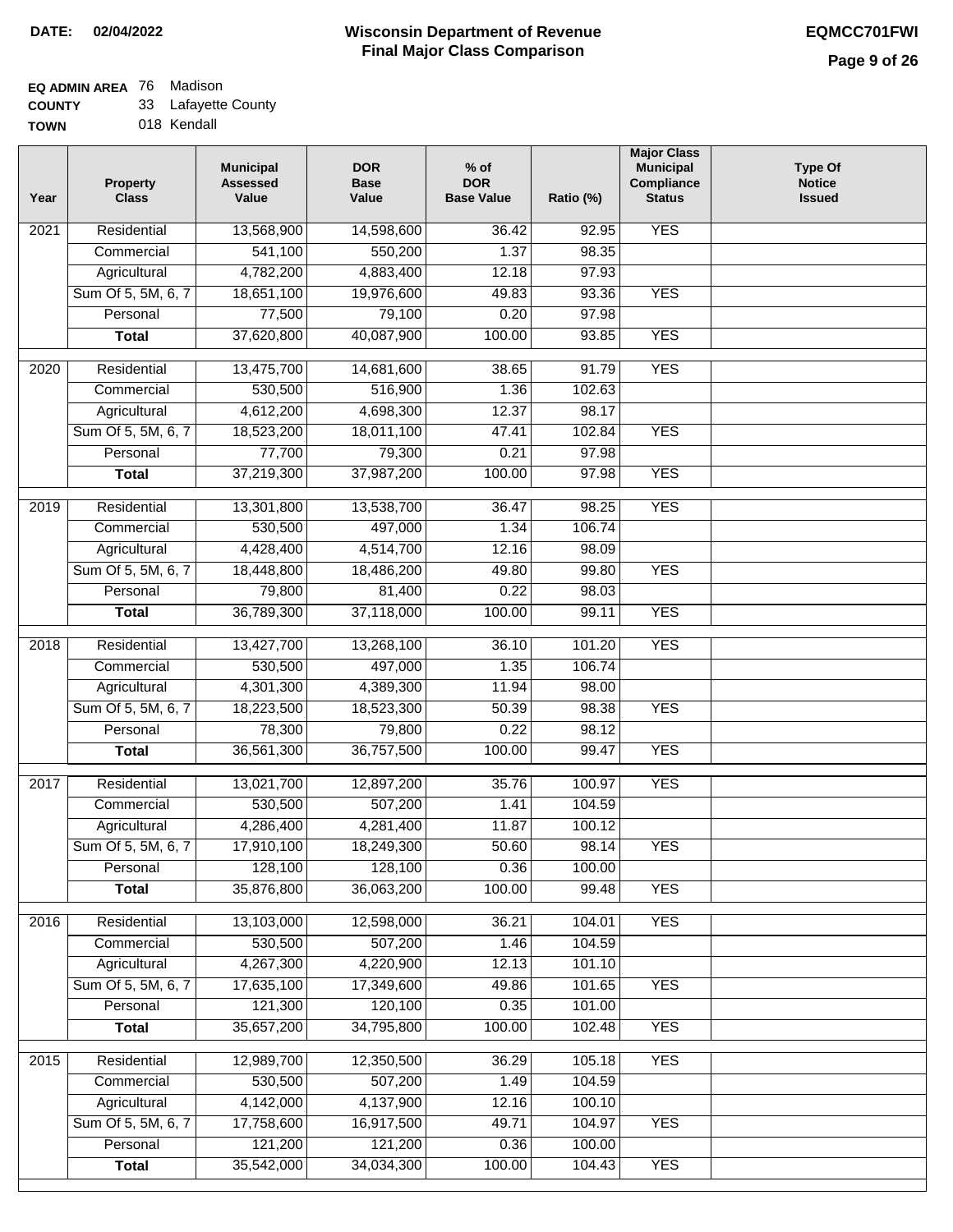## **EQ ADMIN AREA** 76 Madison

**COUNTY TOWN** 33 Lafayette County

020 Lamont

| Year              | <b>Property</b><br><b>Class</b> | <b>Municipal</b><br><b>Assessed</b><br>Value | <b>DOR</b><br><b>Base</b><br>Value | $%$ of<br><b>DOR</b><br><b>Base Value</b> | Ratio (%) | <b>Major Class</b><br><b>Municipal</b><br>Compliance<br><b>Status</b> | <b>Type Of</b><br><b>Notice</b><br><b>Issued</b> |
|-------------------|---------------------------------|----------------------------------------------|------------------------------------|-------------------------------------------|-----------|-----------------------------------------------------------------------|--------------------------------------------------|
| $\overline{20}21$ | Residential                     | 7,777,700                                    | 9,745,400                          | 38.31                                     | 79.81     | N <sub>O</sub>                                                        |                                                  |
|                   | Commercial                      | 77,400                                       | 97,900                             | 0.38                                      | 79.06     |                                                                       |                                                  |
|                   | Agricultural                    | 2,256,100                                    | 2,476,300                          | 9.73                                      | 91.11     |                                                                       |                                                  |
|                   | Sum Of 5, 5M, 6, 7              | 10,724,900                                   | 13,027,800                         | 51.21                                     | 82.32     | $\overline{NO}$                                                       |                                                  |
|                   | Personal                        | 83,200                                       | 91,500                             | 0.36                                      | 90.93     |                                                                       |                                                  |
|                   | <b>Total</b>                    | 20,919,300                                   | 25,438,900                         | 100.00                                    | 82.23     | <b>NO</b>                                                             |                                                  |
| 2020              | Residential                     | 7,706,100                                    | 8,732,300                          | 38.72                                     | 88.25     | $\overline{10}$                                                       |                                                  |
|                   | Commercial                      | 76,700                                       | 70,900                             | 0.31                                      | 108.18    |                                                                       |                                                  |
|                   | Agricultural                    | 2,269,100                                    | 2,386,100                          | 10.58                                     | 95.10     |                                                                       |                                                  |
|                   | Sum Of 5, 5M, 6, 7              | 10,573,300                                   | 11,263,000                         | 49.95                                     | 93.88     | <b>YES</b>                                                            |                                                  |
|                   | Personal                        | 92,500                                       | 97,300                             | 0.43                                      | 95.07     |                                                                       |                                                  |
|                   | <b>Total</b>                    | 20,717,700                                   | 22,549,600                         | 100.00                                    | 91.88     | $\overline{NO}$                                                       |                                                  |
| 2019              | Residential                     | 7,648,000                                    | 8,258,300                          | 37.39                                     | 92.61     | <b>YES</b>                                                            |                                                  |
|                   | Commercial                      | 76,700                                       | 68,800                             | 0.31                                      | 111.48    |                                                                       |                                                  |
|                   | Agricultural                    | 2,181,200                                    | 2,292,400                          | 10.38                                     | 95.15     |                                                                       |                                                  |
|                   | Sum Of 5, 5M, 6, 7              | 10,415,500                                   | 11,366,000                         | 51.46                                     | 91.64     | <b>YES</b>                                                            |                                                  |
|                   | Personal                        | 95,900                                       | 100,900                            | 0.46                                      | 95.04     |                                                                       |                                                  |
|                   | <b>Total</b>                    | 20,417,300                                   | 22,086,400                         | 100.00                                    | 92.44     | <b>YES</b>                                                            |                                                  |
| 2018              | Residential                     | 7,629,200                                    | 7,844,100                          | 36.23                                     | 97.26     | <b>YES</b>                                                            |                                                  |
|                   | Commercial                      | 76,700                                       | 68,800                             | 0.32                                      | 111.48    |                                                                       |                                                  |
|                   | Agricultural                    | 2,116,600                                    | 2,227,100                          | 10.29                                     | 95.04     |                                                                       |                                                  |
|                   | Sum Of 5, 5M, 6, 7              | 10,479,900                                   | 11,507,100                         | 53.15                                     | 91.07     | <b>YES</b>                                                            |                                                  |
|                   | Personal                        | 3,100                                        | 3,300                              | 0.02                                      | 93.94     |                                                                       |                                                  |
|                   | <b>Total</b>                    | 20,305,500                                   | 21,650,400                         | 100.00                                    | 93.79     | <b>YES</b>                                                            |                                                  |
| $\overline{2017}$ | Residential                     | 7,599,200                                    | 7,802,800                          | 36.50                                     | 97.39     | <b>YES</b>                                                            |                                                  |
|                   | Commercial                      | 76,700                                       | 70,200                             | 0.33                                      | 109.26    |                                                                       |                                                  |
|                   | Agricultural                    | 2,172,500                                    | 2,171,200                          | 10.16                                     | 100.06    |                                                                       |                                                  |
|                   | Sum Of 5, 5M, 6, 7              | 10,505,600                                   | 11,332,000                         | 53.01                                     | 92.71     | <b>YES</b>                                                            |                                                  |
|                   | Personal                        | 2,000                                        | 2,000                              | 0.01                                      | 100.00    |                                                                       |                                                  |
|                   | <b>Total</b>                    | 20,356,000                                   | 21,378,200                         | 100.00                                    | 95.22     | <b>YES</b>                                                            |                                                  |
| 2016              | Residential                     | 7,510,100                                    | 7,346,800                          | 35.83                                     | 102.22    | <b>YES</b>                                                            |                                                  |
|                   | Commercial                      | 53,800                                       | 47,300                             | 0.23                                      | 113.74    |                                                                       |                                                  |
|                   | Agricultural                    | 2,181,500                                    | 2,136,300                          | 10.42                                     | 102.12    |                                                                       |                                                  |
|                   | Sum Of 5, 5M, 6, 7              | 10,456,200                                   | 10,973,000                         | 53.51                                     | 95.29     | <b>YES</b>                                                            |                                                  |
|                   | Personal                        | 2,500                                        | 2,500                              | 0.01                                      | 100.00    |                                                                       |                                                  |
|                   | <b>Total</b>                    | 20,204,100                                   | 20,505,900                         | 100.00                                    | 98.53     | <b>YES</b>                                                            |                                                  |
| 2015              | Residential                     | 7,612,300                                    | 7,231,500                          | 36.73                                     | 105.27    | <b>YES</b>                                                            |                                                  |
|                   | Commercial                      | 53,800                                       | 46,400                             | 0.24                                      | 115.95    |                                                                       |                                                  |
|                   | Agricultural                    | 2,156,300                                    | 2,114,400                          | 10.74                                     | 101.98    |                                                                       |                                                  |
|                   | Sum Of 5, 5M, 6, 7              | 9,921,200                                    | 10,291,300                         | 52.28                                     | 96.40     | <b>YES</b>                                                            |                                                  |
|                   | Personal                        | 2,700                                        | 2,600                              | 0.01                                      | 103.85    |                                                                       |                                                  |
|                   | <b>Total</b>                    | 19,746,300                                   | 19,686,200                         | 100.00                                    | 100.31    | <b>YES</b>                                                            |                                                  |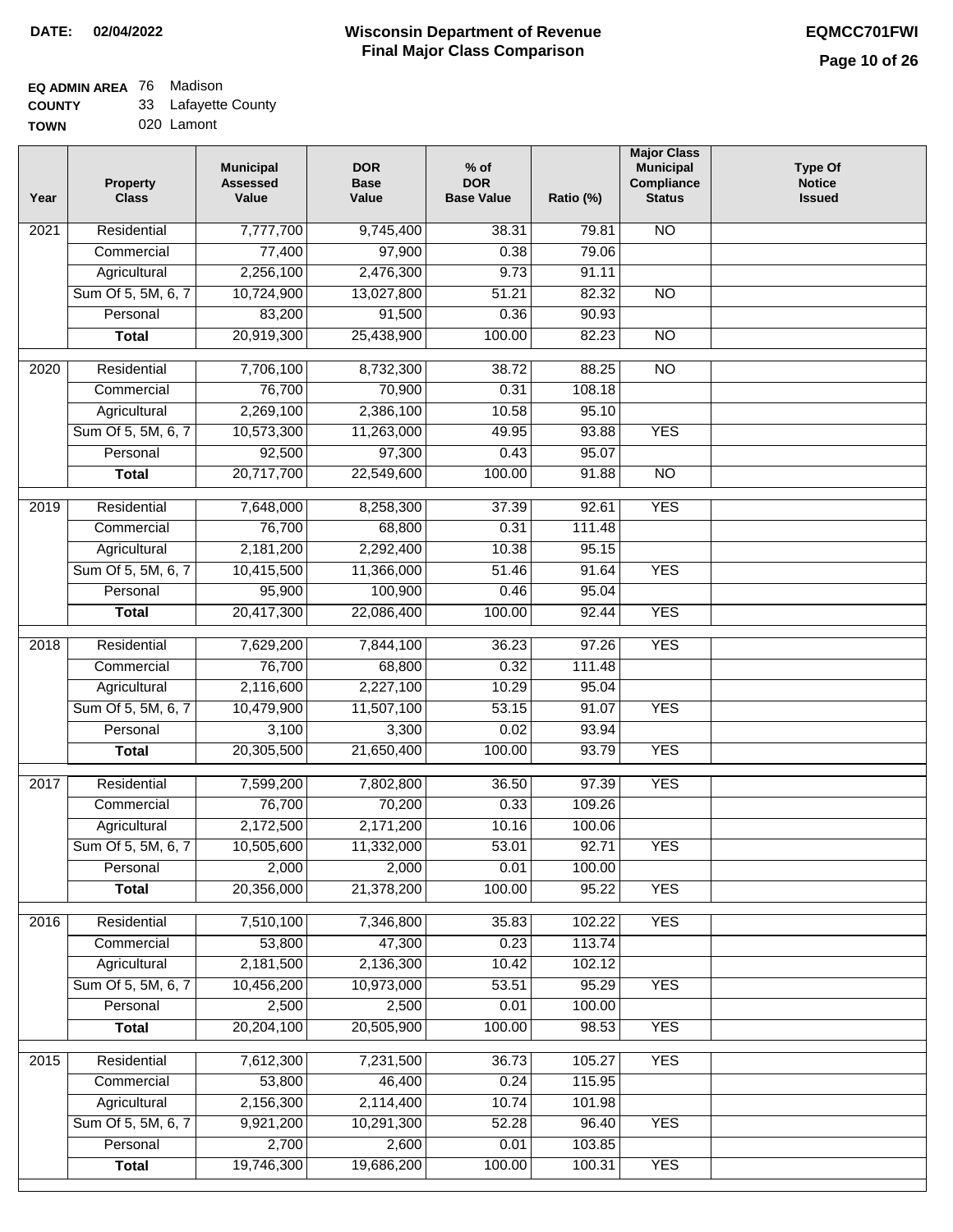$\Box$ 

#### **Wisconsin Department of Revenue Final Major Class Comparison DATE: 02/04/2022 EQMCC701FWI**

## **EQ ADMIN AREA** 76 Madison

**COUNTY** 33 Lafayette County

**TOWN** 022 Monticello

| Year | <b>Property</b><br><b>Class</b> | <b>Municipal</b><br><b>Assessed</b><br>Value | <b>DOR</b><br><b>Base</b><br>Value | $%$ of<br><b>DOR</b><br><b>Base Value</b> | Ratio (%) | <b>Major Class</b><br><b>Municipal</b><br>Compliance<br><b>Status</b> | <b>Type Of</b><br><b>Notice</b><br><b>Issued</b> |
|------|---------------------------------|----------------------------------------------|------------------------------------|-------------------------------------------|-----------|-----------------------------------------------------------------------|--------------------------------------------------|
| 2021 | Residential                     | 2,422,300                                    | 2,791,500                          | 18.14                                     | 86.77     | <b>NO</b>                                                             |                                                  |
|      | Commercial                      | 5,500                                        | 5,400                              | 0.04                                      | 101.85    |                                                                       |                                                  |
|      | Agricultural                    | 2,807,600                                    | 3,117,800                          | 20.26                                     | 90.05     |                                                                       |                                                  |
|      | Sum Of 5, 5M, 6, 7              | 7,686,600                                    | 9,350,500                          | 60.77                                     | 82.21     | $\overline{NO}$                                                       |                                                  |
|      | Personal                        | 109,900                                      | 122,200                            | 0.79                                      | 89.93     |                                                                       |                                                  |
|      | <b>Total</b>                    | 13,031,900                                   | 15,387,400                         | 100.00                                    | 84.69     | $\overline{NO}$                                                       |                                                  |
| 2020 | Residential                     | 2,410,800                                    | 2,667,000                          | 19.68                                     | 90.39     | <b>YES</b>                                                            |                                                  |
|      | Commercial                      | 5,500                                        | 5,400                              | 0.04                                      | 101.85    |                                                                       |                                                  |
|      | Agricultural                    | 2,849,800                                    | 2,997,100                          | 22.12                                     | 95.09     |                                                                       |                                                  |
|      | Sum Of 5, 5M, 6, 7              | 7,638,800                                    | 7,769,000                          | 57.33                                     | 98.32     | <b>YES</b>                                                            |                                                  |
|      | Personal                        | 108,100                                      | 113,700                            | 0.84                                      | 95.07     |                                                                       |                                                  |
|      | <b>Total</b>                    | 13,013,000                                   | 13,552,200                         | 100.00                                    | 96.02     | <b>YES</b>                                                            |                                                  |
|      |                                 |                                              |                                    |                                           |           |                                                                       |                                                  |
| 2019 | Residential                     | 2,439,600                                    | 2,570,400                          | 19.33                                     | 94.91     | <b>YES</b>                                                            |                                                  |
|      | Commercial                      | 3,500                                        | 3,200                              | 0.02                                      | 109.38    |                                                                       |                                                  |
|      | Agricultural                    | 2,732,800                                    | 2,877,300                          | 21.64                                     | 94.98     |                                                                       |                                                  |
|      | Sum Of 5, 5M, 6, 7              | 7,488,700                                    | 7,844,500                          | 58.99                                     | 95.46     | <b>YES</b>                                                            |                                                  |
|      | Personal                        | 2,000                                        | 2,100                              | 0.02                                      | 95.24     |                                                                       |                                                  |
|      | <b>Total</b>                    | 12,666,600                                   | 13,297,500                         | 100.00                                    | 95.26     | <b>YES</b>                                                            |                                                  |
| 2018 | Residential                     | 2,439,600                                    | 2,520,000                          | 19.09                                     | 96.81     | <b>YES</b>                                                            |                                                  |
|      | Commercial                      | 3,500                                        | 3,300                              | 0.02                                      | 106.06    |                                                                       |                                                  |
|      | Agricultural                    | 2,659,800                                    | 2,798,500                          | 21.20                                     | 95.04     |                                                                       |                                                  |
|      | Sum Of 5, 5M, 6, 7              | 7,410,000                                    | 7,877,900                          | 59.67                                     | 94.06     | <b>YES</b>                                                            |                                                  |
|      | Personal                        | 3,500                                        | 3,700                              | 0.03                                      | 94.59     |                                                                       |                                                  |
|      | <b>Total</b>                    | 12,516,400                                   | 13,203,400                         | 100.00                                    | 94.80     | <b>YES</b>                                                            |                                                  |
| 2017 | Residential                     | 2,250,800                                    | 2,321,300                          | 17.83                                     | 96.96     | <b>YES</b>                                                            |                                                  |
|      | Commercial                      | 3,500                                        | 3,400                              | 0.03                                      | 102.94    |                                                                       |                                                  |
|      | Agricultural                    | 2,725,700                                    | 2,726,300                          | 20.94                                     | 99.98     |                                                                       |                                                  |
|      | Sum Of 5, 5M, 6, 7              | 7,545,400                                    | 7,961,100                          | 61.16                                     | 94.78     | <b>YES</b>                                                            |                                                  |
|      | Personal                        | 5,000                                        | 5,000                              | 0.04                                      | 100.00    |                                                                       |                                                  |
|      | <b>Total</b>                    | 12,530,400                                   | 13,017,100                         | 100.00                                    | 96.26     | <b>YES</b>                                                            |                                                  |
|      |                                 |                                              |                                    |                                           |           |                                                                       |                                                  |
| 2016 | Residential                     | 1,997,100                                    | 2,047,100                          | 16.26                                     | 97.56     | <b>YES</b>                                                            |                                                  |
|      | Commercial                      | 3,500                                        | 3,400                              | 0.03                                      | 102.94    |                                                                       |                                                  |
|      | Agricultural                    | 2,686,100                                    | 2,685,100                          | 21.32                                     | 100.04    |                                                                       |                                                  |
|      | Sum Of 5, 5M, 6, 7              | 7,750,000                                    | 7,855,100                          | 62.37                                     | 98.66     | <b>YES</b>                                                            |                                                  |
|      | Personal                        | 2,800                                        | 2,800                              | 0.02                                      | 100.00    |                                                                       |                                                  |
|      | <b>Total</b>                    | 12,439,500                                   | 12,593,500                         | 100.00                                    | 98.78     | <b>YES</b>                                                            |                                                  |
| 2015 | Residential                     | 1,997,100                                    | 2,007,000                          | 16.31                                     | 99.51     | <b>YES</b>                                                            |                                                  |
|      | Commercial                      | 3,500                                        | 3,400                              | 0.03                                      | 102.94    |                                                                       |                                                  |
|      | Agricultural                    | 2,519,600                                    | 2,649,000                          | 21.52                                     | 95.12     |                                                                       |                                                  |
|      | Sum Of 5, 5M, 6, 7              | 7,711,500                                    | 7,645,000                          | 62.12                                     | 100.87    | <b>YES</b>                                                            |                                                  |
|      | Personal                        | 2,600                                        | 2,600                              | 0.02                                      | 100.00    |                                                                       |                                                  |
|      | <b>Total</b>                    | 12,234,300                                   | 12,307,000                         | 100.00                                    | 99.41     | <b>YES</b>                                                            |                                                  |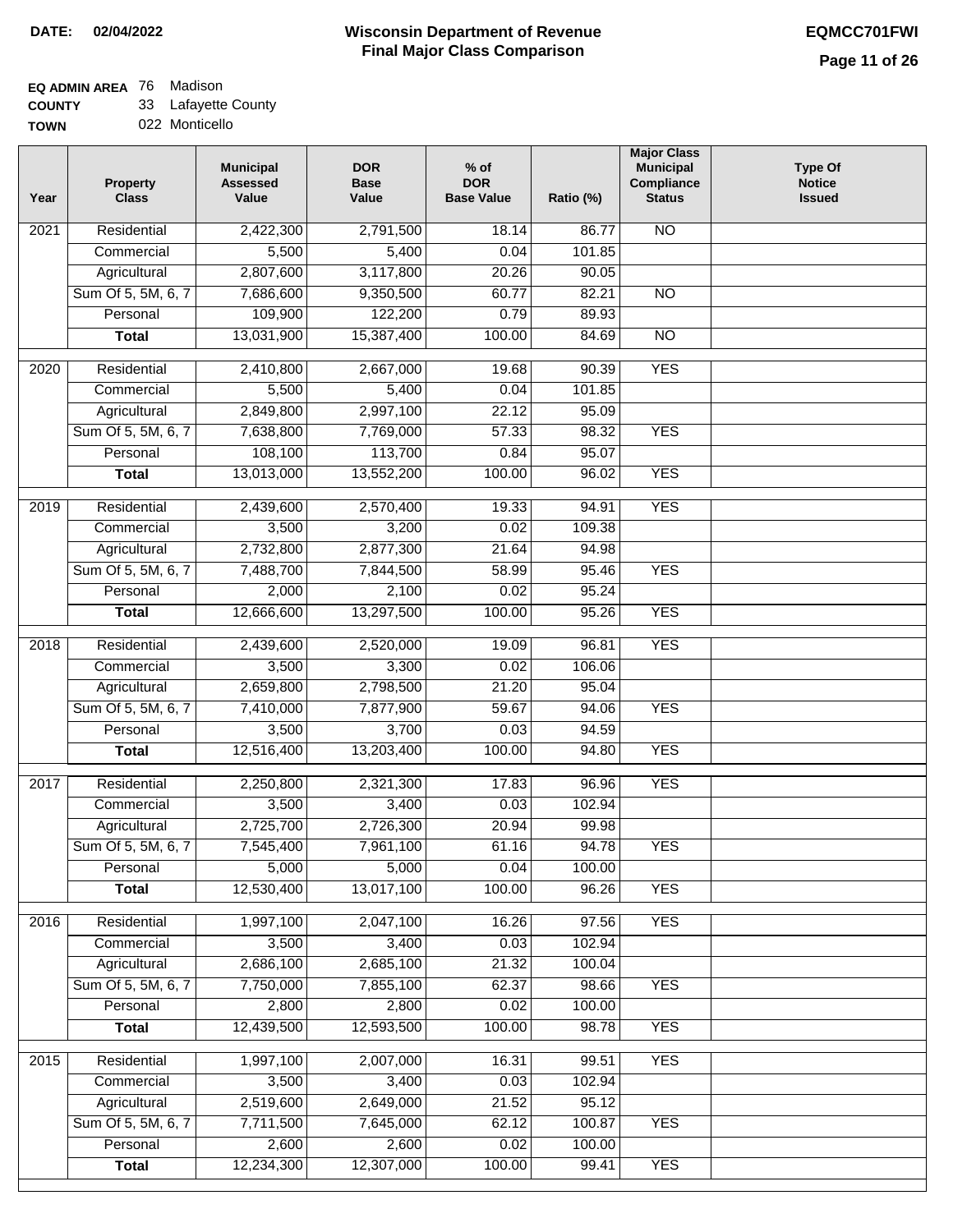#### **Wisconsin Department of Revenue Final Major Class Comparison DATE: 02/04/2022 EQMCC701FWI**

# **EQ ADMIN AREA** 76 Madison

**COUNTY TOWN** 33 Lafayette County

| 024 New Diggings |
|------------------|
|                  |

| Year             | <b>Property</b><br><b>Class</b> | <b>Municipal</b><br><b>Assessed</b><br>Value | <b>DOR</b><br><b>Base</b><br>Value | $%$ of<br><b>DOR</b><br><b>Base Value</b> | Ratio (%) | <b>Major Class</b><br><b>Municipal</b><br>Compliance<br><b>Status</b> | <b>Type Of</b><br><b>Notice</b><br><b>Issued</b> |
|------------------|---------------------------------|----------------------------------------------|------------------------------------|-------------------------------------------|-----------|-----------------------------------------------------------------------|--------------------------------------------------|
| 2021             | Residential                     | 20,331,000                                   | 25,374,900                         | 59.25                                     | 80.12     | $\overline{NO}$                                                       |                                                  |
|                  | Commercial                      | 759,800                                      | 911,200                            | 2.13                                      | 83.38     |                                                                       |                                                  |
|                  | Agricultural                    | 2,929,600                                    | 2,959,100                          | 6.91                                      | 99.00     |                                                                       |                                                  |
|                  | Sum Of 5, 5M, 6, 7              | 11,908,400                                   | 13,478,600                         | 31.47                                     | 88.35     | $\overline{NO}$                                                       |                                                  |
|                  | Personal                        | 102,500                                      | 103,500                            | 0.24                                      | 99.03     |                                                                       |                                                  |
|                  | <b>Total</b>                    | 36,031,300                                   | 42,827,300                         | 100.00                                    | 84.13     | $\overline{NO}$                                                       |                                                  |
| $\frac{1}{2020}$ | Residential                     | 20,067,000                                   | 19,461,800                         | 56.48                                     | 103.11    | <b>YES</b>                                                            |                                                  |
|                  | Commercial                      | 759,800                                      | 786,700                            | 2.28                                      | 96.58     |                                                                       |                                                  |
|                  | Agricultural                    | 2,839,300                                    | 2,842,900                          | 8.25                                      | 99.87     |                                                                       |                                                  |
|                  | Sum Of 5, 5M, 6, 7              | 11,675,500                                   | 11,253,500                         | 32.66                                     | 103.75    | <b>YES</b>                                                            |                                                  |
|                  | Personal                        | 111,500                                      | 111,500                            | 0.32                                      | 100.00    |                                                                       |                                                  |
|                  | <b>Total</b>                    | 35,453,100                                   | 34,456,400                         | 100.00                                    | 102.89    | <b>YES</b>                                                            |                                                  |
|                  |                                 |                                              |                                    |                                           |           |                                                                       |                                                  |
| $\frac{1}{2019}$ | Residential                     | 19,805,400                                   | 19,154,600                         | 56.28                                     | 103.40    | <b>YES</b>                                                            |                                                  |
|                  | Commercial                      | 762,000                                      | 763,800                            | 2.24                                      | 99.76     |                                                                       |                                                  |
|                  | Agricultural                    | 2,723,600                                    | 2,719,700                          | 7.99                                      | 100.14    |                                                                       |                                                  |
|                  | Sum Of 5, 5M, 6, 7              | 11,611,000                                   | 11,263,700                         | 33.09                                     | 103.08    | <b>YES</b>                                                            |                                                  |
|                  | Personal                        | 134,000                                      | 134,000                            | 0.39                                      | 100.00    |                                                                       |                                                  |
|                  | <b>Total</b>                    | 35,036,000                                   | 34,035,800                         | 100.00                                    | 102.94    | <b>YES</b>                                                            |                                                  |
| 2018             | Residential                     | 19,138,600                                   | 18,912,100                         | 56.03                                     | 101.20    | <b>YES</b>                                                            |                                                  |
|                  | Commercial                      | 720,900                                      | 779,400                            | 2.31                                      | 92.49     |                                                                       |                                                  |
|                  | Agricultural                    | 2,466,200                                    | 2,621,900                          | 7.77                                      | 94.06     |                                                                       |                                                  |
|                  | Sum Of 5, 5M, 6, 7              | 9,716,800                                    | 11,411,600                         | 33.81                                     | 85.15     | <b>NO</b>                                                             |                                                  |
|                  | Personal                        | 28,900                                       | 30,700                             | 0.09                                      | 94.14     |                                                                       |                                                  |
|                  | <b>Total</b>                    | 32,071,400                                   | 33,755,700                         | 100.00                                    | 95.01     | <b>NO</b>                                                             | 2nd Notice of Non-Compliance                     |
| 2017             | Residential                     | 18,668,000                                   | 18,423,800                         | 55.97                                     | 101.33    | <b>YES</b>                                                            |                                                  |
|                  | Commercial                      | 715,900                                      | 789,900                            | 2.40                                      | 90.63     |                                                                       |                                                  |
|                  | Agricultural                    | 2,613,300                                    | 2,560,700                          | 7.78                                      | 102.05    |                                                                       |                                                  |
|                  | Sum Of 5, 5M, 6, 7              | 9,696,000                                    | 11,107,300                         | 33.74                                     | 87.29     | $\overline{NO}$                                                       |                                                  |
|                  | Personal                        | 33,000                                       | 34,400                             | 0.10                                      | 95.93     |                                                                       |                                                  |
|                  | <b>Total</b>                    | 31,726,200                                   | 32,916,100                         | 100.00                                    | 96.39     | N <sub>O</sub>                                                        | 1st Notice of Non-Compliance                     |
| 2016             | Residential                     | 18,077,200                                   | 16,944,000                         | 54.62                                     | 106.69    | <b>YES</b>                                                            |                                                  |
|                  | Commercial                      | 715,900                                      | 789,900                            | 2.55                                      | 90.63     |                                                                       |                                                  |
|                  | Agricultural                    | 2,572,600                                    | 2,520,400                          | 8.12                                      | 102.07    |                                                                       |                                                  |
|                  | Sum Of 5, 5M, 6, 7              | 9,495,300                                    | 10,734,700                         | 34.60                                     | 88.45     | N <sub>O</sub>                                                        |                                                  |
|                  | Personal                        | 34,200                                       | 33,500                             | 0.11                                      | 102.09    |                                                                       |                                                  |
|                  | <b>Total</b>                    | 30,895,200                                   | 31,022,500                         | 100.00                                    | 99.59     | $\overline{NO}$                                                       |                                                  |
| 2015             | Residential                     | 17,804,100                                   | 15,299,400                         | 52.90                                     | 116.37    | N <sub>O</sub>                                                        |                                                  |
|                  | Commercial                      | 715,900                                      | 789,900                            | 2.73                                      | 90.63     |                                                                       |                                                  |
|                  | Agricultural                    | 2,536,600                                    | 2,490,100                          | 8.61                                      | 101.87    |                                                                       |                                                  |
|                  | Sum Of 5, 5M, 6, 7              | 9,136,800                                    | 10,309,300                         | 35.65                                     | 88.63     | $\overline{NO}$                                                       |                                                  |
|                  | Personal                        | 34,100                                       | 33,400                             | 0.12                                      | 102.10    |                                                                       |                                                  |
|                  | <b>Total</b>                    | 30,227,500                                   | 28,922,100                         | 100.00                                    | 104.51    | $\overline{NO}$                                                       |                                                  |
|                  |                                 |                                              |                                    |                                           |           |                                                                       |                                                  |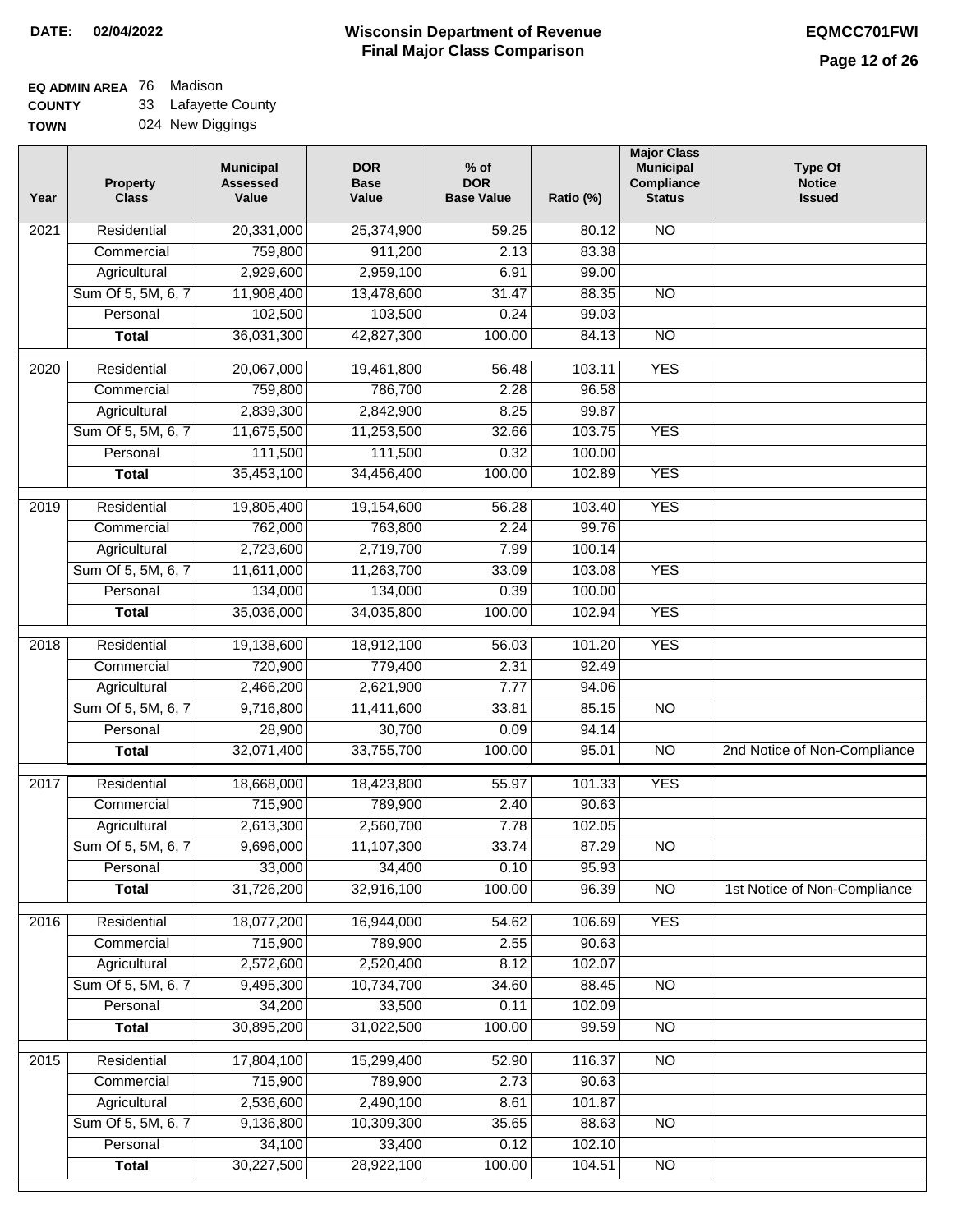### **EQ ADMIN AREA** 76 Madison **COUNTY**

| <b>COUNTY</b> | 33 Lafayette County |
|---------------|---------------------|
| <b>TOWN</b>   | 026 Seymour         |

| Year | Property<br><b>Class</b> | <b>Municipal</b><br><b>Assessed</b><br>Value | <b>DOR</b><br><b>Base</b><br>Value | $%$ of<br><b>DOR</b><br><b>Base Value</b> | Ratio (%) | <b>Major Class</b><br><b>Municipal</b><br>Compliance<br><b>Status</b> | <b>Type Of</b><br><b>Notice</b><br><b>Issued</b> |
|------|--------------------------|----------------------------------------------|------------------------------------|-------------------------------------------|-----------|-----------------------------------------------------------------------|--------------------------------------------------|
| 2021 | Residential              | 8,390,600                                    | 8,195,200                          | 18.52                                     | 102.38    | <b>YES</b>                                                            |                                                  |
|      | Commercial               | 3,502,300                                    | 3,263,500                          | 7.38                                      | 107.32    |                                                                       |                                                  |
|      | Agricultural             | 6,303,400                                    | 6,299,400                          | 14.24                                     | 100.06    |                                                                       |                                                  |
|      | Sum Of 5, 5M, 6, 7       | 27,530,500                                   | 26,272,000                         | 59.38                                     | 104.79    | <b>YES</b>                                                            |                                                  |
|      | Personal                 | 213,300                                      | 213,300                            | 0.48                                      | 100.00    |                                                                       |                                                  |
|      | <b>Total</b>             | 45,940,100                                   | 44,243,400                         | 100.00                                    | 103.83    | <b>YES</b>                                                            |                                                  |
| 2020 | Residential              | 6,373,300                                    | 7,067,600                          | 16.65                                     | 90.18     | <b>YES</b>                                                            |                                                  |
|      | Commercial               | 3,245,700                                    | 3,445,000                          | 8.11                                      | 94.21     |                                                                       |                                                  |
|      | Agricultural             | 5,193,000                                    | 6,107,500                          | 14.39                                     | 85.03     |                                                                       |                                                  |
|      | Sum Of 5, 5M, 6, 7       | 22,538,000                                   | 25,552,900                         | 60.19                                     | 88.20     | $\overline{NO}$                                                       |                                                  |
|      | Personal                 | 237,600                                      | 279,600                            | 0.66                                      | 84.98     |                                                                       |                                                  |
|      | <b>Total</b>             | 37,587,600                                   | 42,452,600                         | 100.00                                    | 88.54     | $\overline{NO}$                                                       | 2nd Notice of Non-Compliance                     |
| 2019 | Residential              | 6,351,900                                    | 6,707,100                          | 16.08                                     | 94.70     | <b>YES</b>                                                            |                                                  |
|      | Commercial               | 2,693,000                                    | 2,713,400                          | 6.51                                      | 99.25     |                                                                       |                                                  |
|      | Agricultural             | 4,992,500                                    | 5,871,300                          | 14.08                                     | 85.03     |                                                                       |                                                  |
|      | Sum Of 5, 5M, 6, 7       | 22,480,100                                   | 26,123,700                         | 62.65                                     | 86.05     | $\overline{NO}$                                                       |                                                  |
|      | Personal                 | 240,300                                      | 282,700                            | 0.68                                      | 85.00     |                                                                       |                                                  |
|      | <b>Total</b>             | 36,757,800                                   | 41,698,200                         | 100.00                                    | 88.15     | N <sub>O</sub>                                                        | 1st Notice of Non-Compliance                     |
| 2018 | Residential              | 6,347,800                                    | 6,570,800                          | 15.78                                     | 96.61     | <b>YES</b>                                                            |                                                  |
|      | Commercial               | 2,693,600                                    | 2,713,800                          | 6.52                                      | 99.26     |                                                                       |                                                  |
|      | Agricultural             | 4,840,600                                    | 5,694,700                          | 13.68                                     | 85.00     |                                                                       |                                                  |
|      | Sum Of 5, 5M, 6, 7       | 22,344,100                                   | 26,368,100                         | 63.34                                     | 84.74     | <b>NO</b>                                                             |                                                  |
|      | Personal                 | 238,700                                      | 280,900                            | 0.67                                      | 84.98     |                                                                       |                                                  |
|      | <b>Total</b>             | 36,464,800                                   | 41,628,300                         | 100.00                                    | 87.60     | N <sub>O</sub>                                                        |                                                  |
| 2017 | Residential              | 6,337,400                                    | 6,558,600                          | 16.22                                     | 96.63     | <b>YES</b>                                                            |                                                  |
|      | Commercial               | 2,443,500                                    | 2,446,000                          | 6.05                                      | 99.90     |                                                                       |                                                  |
|      | Agricultural             | 5,006,500                                    | 5,561,400                          | 13.76                                     | 90.02     |                                                                       |                                                  |
|      | Sum Of 5, 5M, 6, 7       | 21,596,300                                   | 25,283,800                         | 62.54                                     | 85.42     | $\overline{NO}$                                                       |                                                  |
|      | Personal                 | 517,800                                      | 575,400                            | 1.42                                      | 89.99     |                                                                       |                                                  |
|      | <b>Total</b>             | 35,901,500                                   | 40,425,200                         | 100.00                                    | 88.81     | $\overline{NO}$                                                       |                                                  |
| 2016 | Residential              | 6,203,200                                    | 6,104,300                          | 15.73                                     | 101.62    | <b>YES</b>                                                            |                                                  |
|      | Commercial               | 2,027,200                                    | 2,023,700                          | 5.22                                      | 100.17    |                                                                       |                                                  |
|      | Agricultural             | 5,209,600                                    | 5,484,100                          | 14.13                                     | 94.99     |                                                                       |                                                  |
|      | Sum Of 5, 5M, 6, 7       | 21,524,700                                   | 24,783,600                         | 63.87                                     | 86.85     | <b>NO</b>                                                             |                                                  |
|      | Personal                 | 387,200                                      | 407,600                            | 1.05                                      | 95.00     |                                                                       |                                                  |
|      | <b>Total</b>             | 35,351,900                                   | 38,803,300                         | 100.00                                    | 91.11     | <b>NO</b>                                                             |                                                  |
| 2015 | Residential              | 6,203,200                                    | 5,984,600                          | 16.05                                     | 103.65    | <b>YES</b>                                                            |                                                  |
|      | Commercial               | 2,027,200                                    | 1,984,100                          | 5.32                                      | 102.17    | <b>YES</b>                                                            |                                                  |
|      | Agricultural             | 5,143,400                                    | 5,416,900                          | 14.53                                     | 94.95     |                                                                       |                                                  |
|      | Sum Of 5, 5M, 6, 7       | 21,280,400                                   | 23,521,300                         | 63.08                                     | 90.47     | <b>YES</b>                                                            |                                                  |
|      | Personal                 | 364,200                                      | 383,400                            | 1.03                                      | 94.99     |                                                                       |                                                  |
|      | <b>Total</b>             | 35,018,400                                   | 37,290,300                         | 100.00                                    | 93.91     | <b>YES</b>                                                            |                                                  |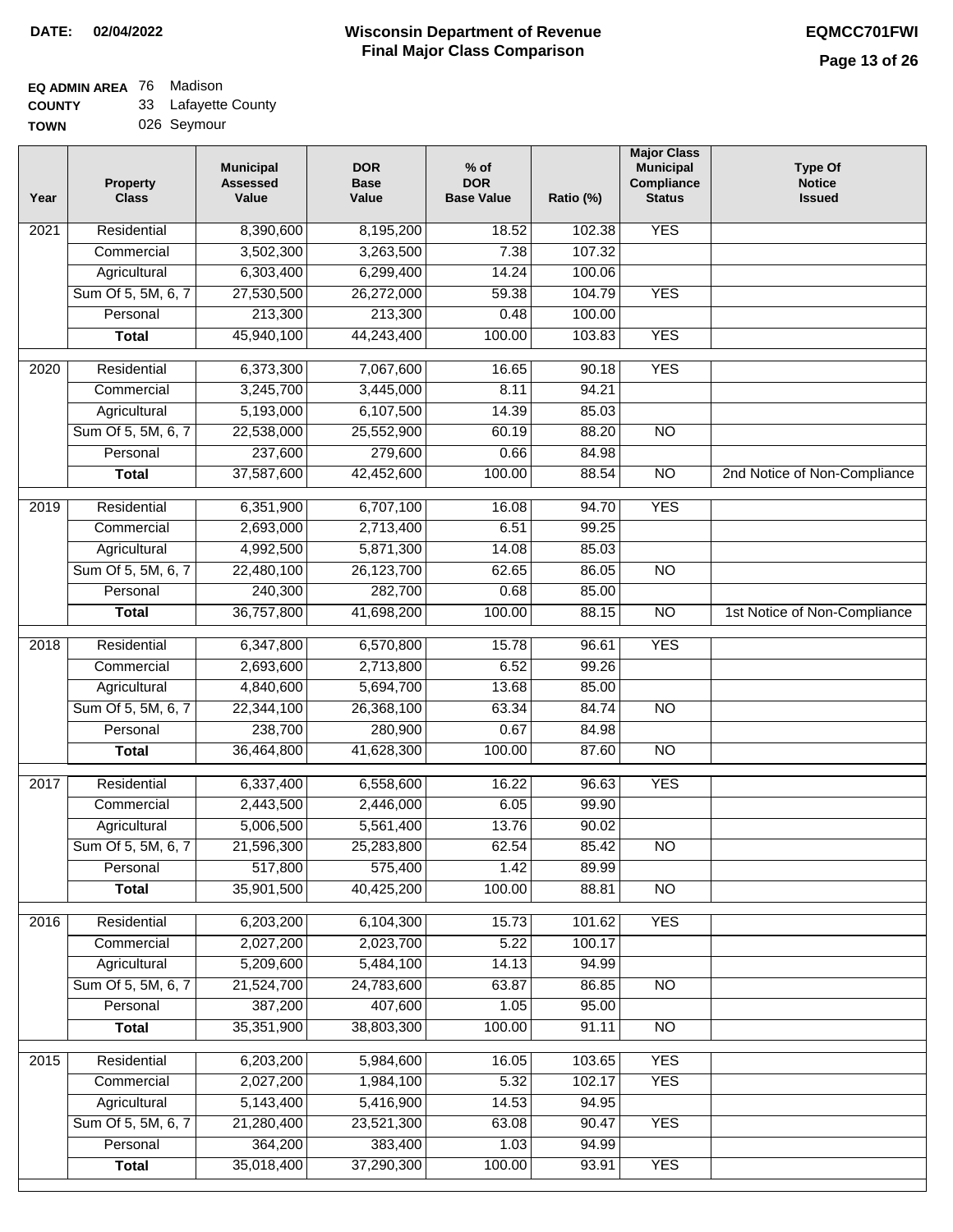# **EQ ADMIN AREA** 76 Madison

**COUNTY TOWN** 33 Lafayette County

|  | 028 Shullsburg |
|--|----------------|
|--|----------------|

| <b>YES</b><br>14,972,900<br>$\overline{202}1$<br>Residential<br>13,751,800<br>29.88<br>108.88<br>13,416,000<br>12,466,800<br>27.08<br>107.61<br><b>YES</b><br>Commercial<br>5,866,900<br>5,865,700<br>Agricultural<br>12.74<br>100.02<br>Sum Of 5, 5M, 6, 7<br>14,488,700<br>13,801,600<br>29.98<br>104.98<br><b>YES</b><br>144,600<br>100.00<br>Personal<br>144,600<br>0.31<br>48,889,100<br>46,030,500<br>100.00<br>106.21<br><b>YES</b><br><b>Total</b><br>2020<br>11,765,400<br>$\overline{NO}$<br>Residential<br>9,668,400<br>26.22<br>82.18<br>12,160,800<br>11,912,500<br>102.08<br><b>YES</b><br>Commercial<br>26.55<br>Agricultural<br>4,819,400<br>5,355,200<br>11.94<br>89.99<br>Sum Of 5, 5M, 6, 7<br><b>YES</b><br>14,422,100<br>15,723,000<br>35.05<br>91.73<br>108,400<br>0.24<br>90.04<br>Personal<br>97,600<br>41,168,300<br>100.00<br>$\overline{NO}$<br>44,864,500<br>91.76<br>2nd Notice of Non-Compliance<br><b>Total</b><br>9,758,400<br>11,311,600<br>25.74<br>2019<br>Residential<br>86.27<br>$\overline{NO}$<br><b>YES</b><br>12,106,200<br>11,396,000<br>25.93<br>106.23<br>Commercial<br>4,635,000<br>5,146,600<br>11.71<br>90.06<br>Agricultural<br>$\overline{NO}$<br>Sum Of 5, 5M, 6, 7<br>14,311,100<br>16,064,800<br>36.56<br>89.08<br>25,800<br>Personal<br>23,200<br>0.06<br>89.92<br>40,833,900<br>43,944,800<br>100.00<br>92.92<br>$\overline{NO}$<br>1st Notice of Non-Compliance<br><b>Total</b><br>2018<br>Residential<br>9,758,400<br>11,089,800<br>25.24<br>87.99<br>$\overline{10}$<br><b>YES</b><br>Commercial<br>12,099,000<br>11,628,600<br>26.47<br>104.05<br>4,658,100<br>5,007,600<br>Agricultural<br>11.40<br>93.02<br>Sum Of 5, 5M, 6, 7<br>14,243,300<br>16,176,400<br>36.82<br>88.05<br>$\overline{10}$<br>Personal<br>24,900<br>26,800<br>0.06<br>92.91<br>40,783,700<br>43,929,200<br>100.00<br><b>NO</b><br><b>Total</b><br>92.84<br>N <sub>O</sub><br>$\overline{2017}$<br>Residential<br>9,752,700<br>11,072,600<br>24.69<br>88.08<br><b>YES</b><br>Commercial<br>11,934,700<br>11,856,800<br>26.43<br>100.66<br>Agricultural<br>4,641,100<br>4,881,400<br>10.88<br>95.08<br>15,965,200<br>35.59<br>Sum Of 5, 5M, 6, 7<br>14,626,400<br>91.61<br><b>YES</b><br>1,024,500<br>2.40<br>Personal<br>1,078,500<br>94.99<br>41,979,400<br>44,854,500<br>100.00<br>93.59<br><b>Total</b><br><b>NO</b><br>Residential<br>9,718,300<br>10,893,600<br>N <sub>O</sub><br>2016<br>23.54<br>89.21<br>11,818,200<br>11,730,600<br>25.35<br>100.75<br><b>YES</b><br>Commercial<br>4,571,900<br>4,797,700<br>Agricultural<br>10.37<br>95.29<br>Sum Of 5, 5M, 6, 7<br>33.39<br><b>YES</b><br>14,547,400<br>15,450,200<br>94.16<br>Personal<br>3,267,400<br>3,403,500<br>7.35<br>96.00<br>43,923,200<br>46,275,600<br>100.00<br>94.92<br>$\overline{NO}$<br><b>Total</b><br><b>YES</b><br>2015<br>Residential<br>9,580,100<br>10,538,900<br>24.36<br>90.90<br>11,631,000<br>11,730,600<br>27.12<br>99.15<br><b>YES</b><br>Commercial<br>Agricultural<br>4,534,800<br>4,744,200<br>10.97<br>95.59<br>Sum Of 5, 5M, 6, 7<br>14,478,500<br>15,001,200<br>34.68<br>96.52<br><b>YES</b><br>1,182,400<br>1,244,600<br>2.88<br>95.00<br>Personal<br>41,406,800<br>43,259,500<br>100.00<br>95.72<br><b>YES</b><br><b>Total</b> | Year | <b>Property</b><br><b>Class</b> | <b>Municipal</b><br><b>Assessed</b><br>Value | <b>DOR</b><br><b>Base</b><br>Value | $%$ of<br><b>DOR</b><br><b>Base Value</b> | Ratio (%) | <b>Major Class</b><br><b>Municipal</b><br>Compliance<br><b>Status</b> | <b>Type Of</b><br><b>Notice</b><br><b>Issued</b> |
|---------------------------------------------------------------------------------------------------------------------------------------------------------------------------------------------------------------------------------------------------------------------------------------------------------------------------------------------------------------------------------------------------------------------------------------------------------------------------------------------------------------------------------------------------------------------------------------------------------------------------------------------------------------------------------------------------------------------------------------------------------------------------------------------------------------------------------------------------------------------------------------------------------------------------------------------------------------------------------------------------------------------------------------------------------------------------------------------------------------------------------------------------------------------------------------------------------------------------------------------------------------------------------------------------------------------------------------------------------------------------------------------------------------------------------------------------------------------------------------------------------------------------------------------------------------------------------------------------------------------------------------------------------------------------------------------------------------------------------------------------------------------------------------------------------------------------------------------------------------------------------------------------------------------------------------------------------------------------------------------------------------------------------------------------------------------------------------------------------------------------------------------------------------------------------------------------------------------------------------------------------------------------------------------------------------------------------------------------------------------------------------------------------------------------------------------------------------------------------------------------------------------------------------------------------------------------------------------------------------------------------------------------------------------------------------------------------------------------------------------------------------------------------------------------------------------------------------------------------------------------------------------------------------------------------------------------------------------------------------------------------------------------------------------------------------------------------------------------------------------------------------------------------------------------------------------------------------------------------------------------------------|------|---------------------------------|----------------------------------------------|------------------------------------|-------------------------------------------|-----------|-----------------------------------------------------------------------|--------------------------------------------------|
|                                                                                                                                                                                                                                                                                                                                                                                                                                                                                                                                                                                                                                                                                                                                                                                                                                                                                                                                                                                                                                                                                                                                                                                                                                                                                                                                                                                                                                                                                                                                                                                                                                                                                                                                                                                                                                                                                                                                                                                                                                                                                                                                                                                                                                                                                                                                                                                                                                                                                                                                                                                                                                                                                                                                                                                                                                                                                                                                                                                                                                                                                                                                                                                                                                                               |      |                                 |                                              |                                    |                                           |           |                                                                       |                                                  |
|                                                                                                                                                                                                                                                                                                                                                                                                                                                                                                                                                                                                                                                                                                                                                                                                                                                                                                                                                                                                                                                                                                                                                                                                                                                                                                                                                                                                                                                                                                                                                                                                                                                                                                                                                                                                                                                                                                                                                                                                                                                                                                                                                                                                                                                                                                                                                                                                                                                                                                                                                                                                                                                                                                                                                                                                                                                                                                                                                                                                                                                                                                                                                                                                                                                               |      |                                 |                                              |                                    |                                           |           |                                                                       |                                                  |
|                                                                                                                                                                                                                                                                                                                                                                                                                                                                                                                                                                                                                                                                                                                                                                                                                                                                                                                                                                                                                                                                                                                                                                                                                                                                                                                                                                                                                                                                                                                                                                                                                                                                                                                                                                                                                                                                                                                                                                                                                                                                                                                                                                                                                                                                                                                                                                                                                                                                                                                                                                                                                                                                                                                                                                                                                                                                                                                                                                                                                                                                                                                                                                                                                                                               |      |                                 |                                              |                                    |                                           |           |                                                                       |                                                  |
|                                                                                                                                                                                                                                                                                                                                                                                                                                                                                                                                                                                                                                                                                                                                                                                                                                                                                                                                                                                                                                                                                                                                                                                                                                                                                                                                                                                                                                                                                                                                                                                                                                                                                                                                                                                                                                                                                                                                                                                                                                                                                                                                                                                                                                                                                                                                                                                                                                                                                                                                                                                                                                                                                                                                                                                                                                                                                                                                                                                                                                                                                                                                                                                                                                                               |      |                                 |                                              |                                    |                                           |           |                                                                       |                                                  |
|                                                                                                                                                                                                                                                                                                                                                                                                                                                                                                                                                                                                                                                                                                                                                                                                                                                                                                                                                                                                                                                                                                                                                                                                                                                                                                                                                                                                                                                                                                                                                                                                                                                                                                                                                                                                                                                                                                                                                                                                                                                                                                                                                                                                                                                                                                                                                                                                                                                                                                                                                                                                                                                                                                                                                                                                                                                                                                                                                                                                                                                                                                                                                                                                                                                               |      |                                 |                                              |                                    |                                           |           |                                                                       |                                                  |
|                                                                                                                                                                                                                                                                                                                                                                                                                                                                                                                                                                                                                                                                                                                                                                                                                                                                                                                                                                                                                                                                                                                                                                                                                                                                                                                                                                                                                                                                                                                                                                                                                                                                                                                                                                                                                                                                                                                                                                                                                                                                                                                                                                                                                                                                                                                                                                                                                                                                                                                                                                                                                                                                                                                                                                                                                                                                                                                                                                                                                                                                                                                                                                                                                                                               |      |                                 |                                              |                                    |                                           |           |                                                                       |                                                  |
|                                                                                                                                                                                                                                                                                                                                                                                                                                                                                                                                                                                                                                                                                                                                                                                                                                                                                                                                                                                                                                                                                                                                                                                                                                                                                                                                                                                                                                                                                                                                                                                                                                                                                                                                                                                                                                                                                                                                                                                                                                                                                                                                                                                                                                                                                                                                                                                                                                                                                                                                                                                                                                                                                                                                                                                                                                                                                                                                                                                                                                                                                                                                                                                                                                                               |      |                                 |                                              |                                    |                                           |           |                                                                       |                                                  |
|                                                                                                                                                                                                                                                                                                                                                                                                                                                                                                                                                                                                                                                                                                                                                                                                                                                                                                                                                                                                                                                                                                                                                                                                                                                                                                                                                                                                                                                                                                                                                                                                                                                                                                                                                                                                                                                                                                                                                                                                                                                                                                                                                                                                                                                                                                                                                                                                                                                                                                                                                                                                                                                                                                                                                                                                                                                                                                                                                                                                                                                                                                                                                                                                                                                               |      |                                 |                                              |                                    |                                           |           |                                                                       |                                                  |
|                                                                                                                                                                                                                                                                                                                                                                                                                                                                                                                                                                                                                                                                                                                                                                                                                                                                                                                                                                                                                                                                                                                                                                                                                                                                                                                                                                                                                                                                                                                                                                                                                                                                                                                                                                                                                                                                                                                                                                                                                                                                                                                                                                                                                                                                                                                                                                                                                                                                                                                                                                                                                                                                                                                                                                                                                                                                                                                                                                                                                                                                                                                                                                                                                                                               |      |                                 |                                              |                                    |                                           |           |                                                                       |                                                  |
|                                                                                                                                                                                                                                                                                                                                                                                                                                                                                                                                                                                                                                                                                                                                                                                                                                                                                                                                                                                                                                                                                                                                                                                                                                                                                                                                                                                                                                                                                                                                                                                                                                                                                                                                                                                                                                                                                                                                                                                                                                                                                                                                                                                                                                                                                                                                                                                                                                                                                                                                                                                                                                                                                                                                                                                                                                                                                                                                                                                                                                                                                                                                                                                                                                                               |      |                                 |                                              |                                    |                                           |           |                                                                       |                                                  |
|                                                                                                                                                                                                                                                                                                                                                                                                                                                                                                                                                                                                                                                                                                                                                                                                                                                                                                                                                                                                                                                                                                                                                                                                                                                                                                                                                                                                                                                                                                                                                                                                                                                                                                                                                                                                                                                                                                                                                                                                                                                                                                                                                                                                                                                                                                                                                                                                                                                                                                                                                                                                                                                                                                                                                                                                                                                                                                                                                                                                                                                                                                                                                                                                                                                               |      |                                 |                                              |                                    |                                           |           |                                                                       |                                                  |
|                                                                                                                                                                                                                                                                                                                                                                                                                                                                                                                                                                                                                                                                                                                                                                                                                                                                                                                                                                                                                                                                                                                                                                                                                                                                                                                                                                                                                                                                                                                                                                                                                                                                                                                                                                                                                                                                                                                                                                                                                                                                                                                                                                                                                                                                                                                                                                                                                                                                                                                                                                                                                                                                                                                                                                                                                                                                                                                                                                                                                                                                                                                                                                                                                                                               |      |                                 |                                              |                                    |                                           |           |                                                                       |                                                  |
|                                                                                                                                                                                                                                                                                                                                                                                                                                                                                                                                                                                                                                                                                                                                                                                                                                                                                                                                                                                                                                                                                                                                                                                                                                                                                                                                                                                                                                                                                                                                                                                                                                                                                                                                                                                                                                                                                                                                                                                                                                                                                                                                                                                                                                                                                                                                                                                                                                                                                                                                                                                                                                                                                                                                                                                                                                                                                                                                                                                                                                                                                                                                                                                                                                                               |      |                                 |                                              |                                    |                                           |           |                                                                       |                                                  |
|                                                                                                                                                                                                                                                                                                                                                                                                                                                                                                                                                                                                                                                                                                                                                                                                                                                                                                                                                                                                                                                                                                                                                                                                                                                                                                                                                                                                                                                                                                                                                                                                                                                                                                                                                                                                                                                                                                                                                                                                                                                                                                                                                                                                                                                                                                                                                                                                                                                                                                                                                                                                                                                                                                                                                                                                                                                                                                                                                                                                                                                                                                                                                                                                                                                               |      |                                 |                                              |                                    |                                           |           |                                                                       |                                                  |
|                                                                                                                                                                                                                                                                                                                                                                                                                                                                                                                                                                                                                                                                                                                                                                                                                                                                                                                                                                                                                                                                                                                                                                                                                                                                                                                                                                                                                                                                                                                                                                                                                                                                                                                                                                                                                                                                                                                                                                                                                                                                                                                                                                                                                                                                                                                                                                                                                                                                                                                                                                                                                                                                                                                                                                                                                                                                                                                                                                                                                                                                                                                                                                                                                                                               |      |                                 |                                              |                                    |                                           |           |                                                                       |                                                  |
|                                                                                                                                                                                                                                                                                                                                                                                                                                                                                                                                                                                                                                                                                                                                                                                                                                                                                                                                                                                                                                                                                                                                                                                                                                                                                                                                                                                                                                                                                                                                                                                                                                                                                                                                                                                                                                                                                                                                                                                                                                                                                                                                                                                                                                                                                                                                                                                                                                                                                                                                                                                                                                                                                                                                                                                                                                                                                                                                                                                                                                                                                                                                                                                                                                                               |      |                                 |                                              |                                    |                                           |           |                                                                       |                                                  |
|                                                                                                                                                                                                                                                                                                                                                                                                                                                                                                                                                                                                                                                                                                                                                                                                                                                                                                                                                                                                                                                                                                                                                                                                                                                                                                                                                                                                                                                                                                                                                                                                                                                                                                                                                                                                                                                                                                                                                                                                                                                                                                                                                                                                                                                                                                                                                                                                                                                                                                                                                                                                                                                                                                                                                                                                                                                                                                                                                                                                                                                                                                                                                                                                                                                               |      |                                 |                                              |                                    |                                           |           |                                                                       |                                                  |
|                                                                                                                                                                                                                                                                                                                                                                                                                                                                                                                                                                                                                                                                                                                                                                                                                                                                                                                                                                                                                                                                                                                                                                                                                                                                                                                                                                                                                                                                                                                                                                                                                                                                                                                                                                                                                                                                                                                                                                                                                                                                                                                                                                                                                                                                                                                                                                                                                                                                                                                                                                                                                                                                                                                                                                                                                                                                                                                                                                                                                                                                                                                                                                                                                                                               |      |                                 |                                              |                                    |                                           |           |                                                                       |                                                  |
|                                                                                                                                                                                                                                                                                                                                                                                                                                                                                                                                                                                                                                                                                                                                                                                                                                                                                                                                                                                                                                                                                                                                                                                                                                                                                                                                                                                                                                                                                                                                                                                                                                                                                                                                                                                                                                                                                                                                                                                                                                                                                                                                                                                                                                                                                                                                                                                                                                                                                                                                                                                                                                                                                                                                                                                                                                                                                                                                                                                                                                                                                                                                                                                                                                                               |      |                                 |                                              |                                    |                                           |           |                                                                       |                                                  |
|                                                                                                                                                                                                                                                                                                                                                                                                                                                                                                                                                                                                                                                                                                                                                                                                                                                                                                                                                                                                                                                                                                                                                                                                                                                                                                                                                                                                                                                                                                                                                                                                                                                                                                                                                                                                                                                                                                                                                                                                                                                                                                                                                                                                                                                                                                                                                                                                                                                                                                                                                                                                                                                                                                                                                                                                                                                                                                                                                                                                                                                                                                                                                                                                                                                               |      |                                 |                                              |                                    |                                           |           |                                                                       |                                                  |
|                                                                                                                                                                                                                                                                                                                                                                                                                                                                                                                                                                                                                                                                                                                                                                                                                                                                                                                                                                                                                                                                                                                                                                                                                                                                                                                                                                                                                                                                                                                                                                                                                                                                                                                                                                                                                                                                                                                                                                                                                                                                                                                                                                                                                                                                                                                                                                                                                                                                                                                                                                                                                                                                                                                                                                                                                                                                                                                                                                                                                                                                                                                                                                                                                                                               |      |                                 |                                              |                                    |                                           |           |                                                                       |                                                  |
|                                                                                                                                                                                                                                                                                                                                                                                                                                                                                                                                                                                                                                                                                                                                                                                                                                                                                                                                                                                                                                                                                                                                                                                                                                                                                                                                                                                                                                                                                                                                                                                                                                                                                                                                                                                                                                                                                                                                                                                                                                                                                                                                                                                                                                                                                                                                                                                                                                                                                                                                                                                                                                                                                                                                                                                                                                                                                                                                                                                                                                                                                                                                                                                                                                                               |      |                                 |                                              |                                    |                                           |           |                                                                       |                                                  |
|                                                                                                                                                                                                                                                                                                                                                                                                                                                                                                                                                                                                                                                                                                                                                                                                                                                                                                                                                                                                                                                                                                                                                                                                                                                                                                                                                                                                                                                                                                                                                                                                                                                                                                                                                                                                                                                                                                                                                                                                                                                                                                                                                                                                                                                                                                                                                                                                                                                                                                                                                                                                                                                                                                                                                                                                                                                                                                                                                                                                                                                                                                                                                                                                                                                               |      |                                 |                                              |                                    |                                           |           |                                                                       |                                                  |
|                                                                                                                                                                                                                                                                                                                                                                                                                                                                                                                                                                                                                                                                                                                                                                                                                                                                                                                                                                                                                                                                                                                                                                                                                                                                                                                                                                                                                                                                                                                                                                                                                                                                                                                                                                                                                                                                                                                                                                                                                                                                                                                                                                                                                                                                                                                                                                                                                                                                                                                                                                                                                                                                                                                                                                                                                                                                                                                                                                                                                                                                                                                                                                                                                                                               |      |                                 |                                              |                                    |                                           |           |                                                                       |                                                  |
|                                                                                                                                                                                                                                                                                                                                                                                                                                                                                                                                                                                                                                                                                                                                                                                                                                                                                                                                                                                                                                                                                                                                                                                                                                                                                                                                                                                                                                                                                                                                                                                                                                                                                                                                                                                                                                                                                                                                                                                                                                                                                                                                                                                                                                                                                                                                                                                                                                                                                                                                                                                                                                                                                                                                                                                                                                                                                                                                                                                                                                                                                                                                                                                                                                                               |      |                                 |                                              |                                    |                                           |           |                                                                       |                                                  |
|                                                                                                                                                                                                                                                                                                                                                                                                                                                                                                                                                                                                                                                                                                                                                                                                                                                                                                                                                                                                                                                                                                                                                                                                                                                                                                                                                                                                                                                                                                                                                                                                                                                                                                                                                                                                                                                                                                                                                                                                                                                                                                                                                                                                                                                                                                                                                                                                                                                                                                                                                                                                                                                                                                                                                                                                                                                                                                                                                                                                                                                                                                                                                                                                                                                               |      |                                 |                                              |                                    |                                           |           |                                                                       |                                                  |
|                                                                                                                                                                                                                                                                                                                                                                                                                                                                                                                                                                                                                                                                                                                                                                                                                                                                                                                                                                                                                                                                                                                                                                                                                                                                                                                                                                                                                                                                                                                                                                                                                                                                                                                                                                                                                                                                                                                                                                                                                                                                                                                                                                                                                                                                                                                                                                                                                                                                                                                                                                                                                                                                                                                                                                                                                                                                                                                                                                                                                                                                                                                                                                                                                                                               |      |                                 |                                              |                                    |                                           |           |                                                                       |                                                  |
|                                                                                                                                                                                                                                                                                                                                                                                                                                                                                                                                                                                                                                                                                                                                                                                                                                                                                                                                                                                                                                                                                                                                                                                                                                                                                                                                                                                                                                                                                                                                                                                                                                                                                                                                                                                                                                                                                                                                                                                                                                                                                                                                                                                                                                                                                                                                                                                                                                                                                                                                                                                                                                                                                                                                                                                                                                                                                                                                                                                                                                                                                                                                                                                                                                                               |      |                                 |                                              |                                    |                                           |           |                                                                       |                                                  |
|                                                                                                                                                                                                                                                                                                                                                                                                                                                                                                                                                                                                                                                                                                                                                                                                                                                                                                                                                                                                                                                                                                                                                                                                                                                                                                                                                                                                                                                                                                                                                                                                                                                                                                                                                                                                                                                                                                                                                                                                                                                                                                                                                                                                                                                                                                                                                                                                                                                                                                                                                                                                                                                                                                                                                                                                                                                                                                                                                                                                                                                                                                                                                                                                                                                               |      |                                 |                                              |                                    |                                           |           |                                                                       |                                                  |
|                                                                                                                                                                                                                                                                                                                                                                                                                                                                                                                                                                                                                                                                                                                                                                                                                                                                                                                                                                                                                                                                                                                                                                                                                                                                                                                                                                                                                                                                                                                                                                                                                                                                                                                                                                                                                                                                                                                                                                                                                                                                                                                                                                                                                                                                                                                                                                                                                                                                                                                                                                                                                                                                                                                                                                                                                                                                                                                                                                                                                                                                                                                                                                                                                                                               |      |                                 |                                              |                                    |                                           |           |                                                                       |                                                  |
|                                                                                                                                                                                                                                                                                                                                                                                                                                                                                                                                                                                                                                                                                                                                                                                                                                                                                                                                                                                                                                                                                                                                                                                                                                                                                                                                                                                                                                                                                                                                                                                                                                                                                                                                                                                                                                                                                                                                                                                                                                                                                                                                                                                                                                                                                                                                                                                                                                                                                                                                                                                                                                                                                                                                                                                                                                                                                                                                                                                                                                                                                                                                                                                                                                                               |      |                                 |                                              |                                    |                                           |           |                                                                       |                                                  |
|                                                                                                                                                                                                                                                                                                                                                                                                                                                                                                                                                                                                                                                                                                                                                                                                                                                                                                                                                                                                                                                                                                                                                                                                                                                                                                                                                                                                                                                                                                                                                                                                                                                                                                                                                                                                                                                                                                                                                                                                                                                                                                                                                                                                                                                                                                                                                                                                                                                                                                                                                                                                                                                                                                                                                                                                                                                                                                                                                                                                                                                                                                                                                                                                                                                               |      |                                 |                                              |                                    |                                           |           |                                                                       |                                                  |
|                                                                                                                                                                                                                                                                                                                                                                                                                                                                                                                                                                                                                                                                                                                                                                                                                                                                                                                                                                                                                                                                                                                                                                                                                                                                                                                                                                                                                                                                                                                                                                                                                                                                                                                                                                                                                                                                                                                                                                                                                                                                                                                                                                                                                                                                                                                                                                                                                                                                                                                                                                                                                                                                                                                                                                                                                                                                                                                                                                                                                                                                                                                                                                                                                                                               |      |                                 |                                              |                                    |                                           |           |                                                                       |                                                  |
|                                                                                                                                                                                                                                                                                                                                                                                                                                                                                                                                                                                                                                                                                                                                                                                                                                                                                                                                                                                                                                                                                                                                                                                                                                                                                                                                                                                                                                                                                                                                                                                                                                                                                                                                                                                                                                                                                                                                                                                                                                                                                                                                                                                                                                                                                                                                                                                                                                                                                                                                                                                                                                                                                                                                                                                                                                                                                                                                                                                                                                                                                                                                                                                                                                                               |      |                                 |                                              |                                    |                                           |           |                                                                       |                                                  |
|                                                                                                                                                                                                                                                                                                                                                                                                                                                                                                                                                                                                                                                                                                                                                                                                                                                                                                                                                                                                                                                                                                                                                                                                                                                                                                                                                                                                                                                                                                                                                                                                                                                                                                                                                                                                                                                                                                                                                                                                                                                                                                                                                                                                                                                                                                                                                                                                                                                                                                                                                                                                                                                                                                                                                                                                                                                                                                                                                                                                                                                                                                                                                                                                                                                               |      |                                 |                                              |                                    |                                           |           |                                                                       |                                                  |
|                                                                                                                                                                                                                                                                                                                                                                                                                                                                                                                                                                                                                                                                                                                                                                                                                                                                                                                                                                                                                                                                                                                                                                                                                                                                                                                                                                                                                                                                                                                                                                                                                                                                                                                                                                                                                                                                                                                                                                                                                                                                                                                                                                                                                                                                                                                                                                                                                                                                                                                                                                                                                                                                                                                                                                                                                                                                                                                                                                                                                                                                                                                                                                                                                                                               |      |                                 |                                              |                                    |                                           |           |                                                                       |                                                  |
|                                                                                                                                                                                                                                                                                                                                                                                                                                                                                                                                                                                                                                                                                                                                                                                                                                                                                                                                                                                                                                                                                                                                                                                                                                                                                                                                                                                                                                                                                                                                                                                                                                                                                                                                                                                                                                                                                                                                                                                                                                                                                                                                                                                                                                                                                                                                                                                                                                                                                                                                                                                                                                                                                                                                                                                                                                                                                                                                                                                                                                                                                                                                                                                                                                                               |      |                                 |                                              |                                    |                                           |           |                                                                       |                                                  |
|                                                                                                                                                                                                                                                                                                                                                                                                                                                                                                                                                                                                                                                                                                                                                                                                                                                                                                                                                                                                                                                                                                                                                                                                                                                                                                                                                                                                                                                                                                                                                                                                                                                                                                                                                                                                                                                                                                                                                                                                                                                                                                                                                                                                                                                                                                                                                                                                                                                                                                                                                                                                                                                                                                                                                                                                                                                                                                                                                                                                                                                                                                                                                                                                                                                               |      |                                 |                                              |                                    |                                           |           |                                                                       |                                                  |
|                                                                                                                                                                                                                                                                                                                                                                                                                                                                                                                                                                                                                                                                                                                                                                                                                                                                                                                                                                                                                                                                                                                                                                                                                                                                                                                                                                                                                                                                                                                                                                                                                                                                                                                                                                                                                                                                                                                                                                                                                                                                                                                                                                                                                                                                                                                                                                                                                                                                                                                                                                                                                                                                                                                                                                                                                                                                                                                                                                                                                                                                                                                                                                                                                                                               |      |                                 |                                              |                                    |                                           |           |                                                                       |                                                  |
|                                                                                                                                                                                                                                                                                                                                                                                                                                                                                                                                                                                                                                                                                                                                                                                                                                                                                                                                                                                                                                                                                                                                                                                                                                                                                                                                                                                                                                                                                                                                                                                                                                                                                                                                                                                                                                                                                                                                                                                                                                                                                                                                                                                                                                                                                                                                                                                                                                                                                                                                                                                                                                                                                                                                                                                                                                                                                                                                                                                                                                                                                                                                                                                                                                                               |      |                                 |                                              |                                    |                                           |           |                                                                       |                                                  |
|                                                                                                                                                                                                                                                                                                                                                                                                                                                                                                                                                                                                                                                                                                                                                                                                                                                                                                                                                                                                                                                                                                                                                                                                                                                                                                                                                                                                                                                                                                                                                                                                                                                                                                                                                                                                                                                                                                                                                                                                                                                                                                                                                                                                                                                                                                                                                                                                                                                                                                                                                                                                                                                                                                                                                                                                                                                                                                                                                                                                                                                                                                                                                                                                                                                               |      |                                 |                                              |                                    |                                           |           |                                                                       |                                                  |
|                                                                                                                                                                                                                                                                                                                                                                                                                                                                                                                                                                                                                                                                                                                                                                                                                                                                                                                                                                                                                                                                                                                                                                                                                                                                                                                                                                                                                                                                                                                                                                                                                                                                                                                                                                                                                                                                                                                                                                                                                                                                                                                                                                                                                                                                                                                                                                                                                                                                                                                                                                                                                                                                                                                                                                                                                                                                                                                                                                                                                                                                                                                                                                                                                                                               |      |                                 |                                              |                                    |                                           |           |                                                                       |                                                  |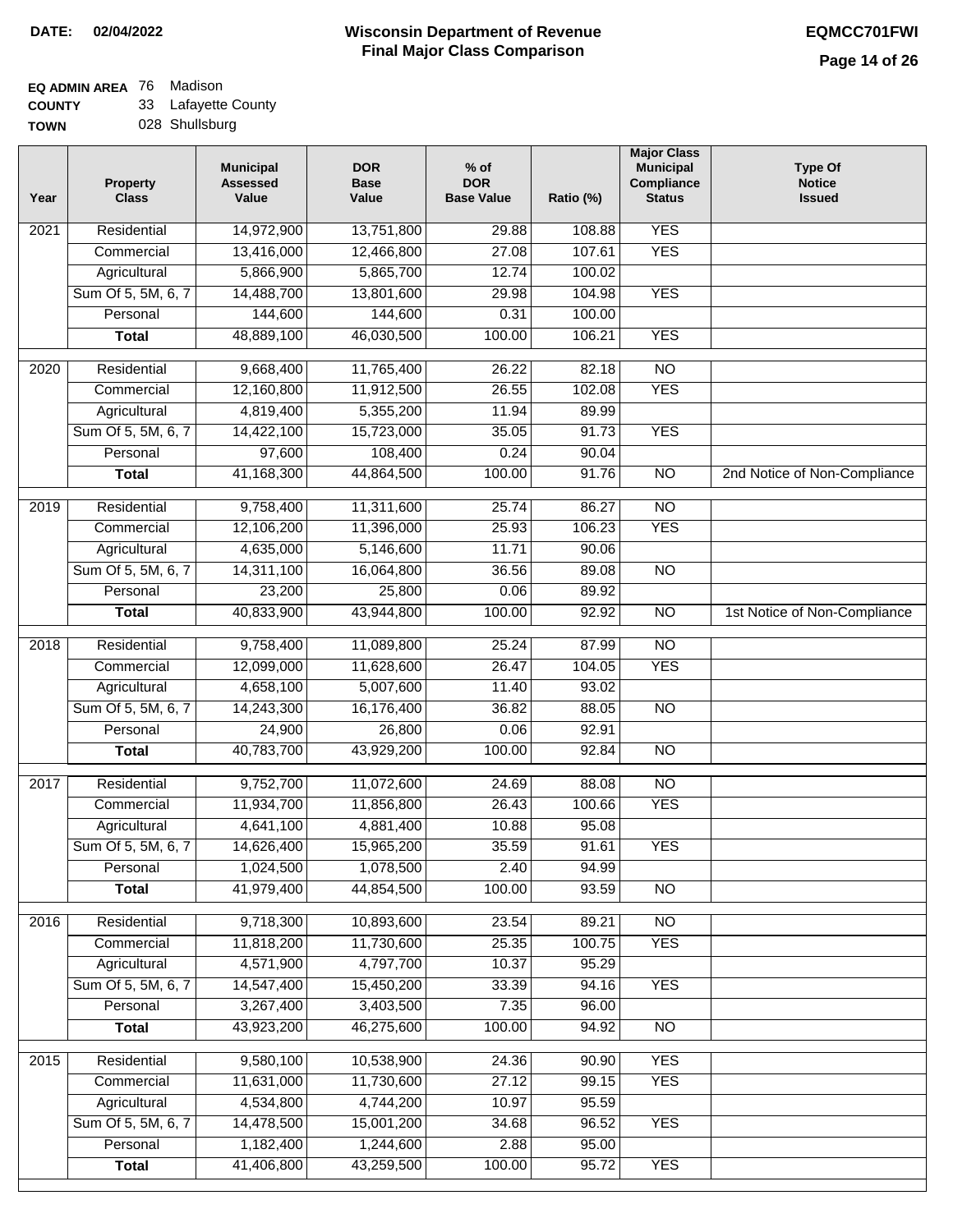### **EQ ADMIN AREA** 76 Madison  $33 \quad$ l afar

| <b>COUNTY</b> | 33 Lafayette County |
|---------------|---------------------|
| <b>TOWN</b>   | 030 Wayne           |

| Year              | <b>Property</b><br><b>Class</b> | <b>Municipal</b><br><b>Assessed</b><br>Value | <b>DOR</b><br><b>Base</b><br>Value | $%$ of<br><b>DOR</b><br><b>Base Value</b> | Ratio (%) | <b>Major Class</b><br><b>Municipal</b><br>Compliance<br><b>Status</b> | <b>Type Of</b><br><b>Notice</b><br><b>Issued</b> |
|-------------------|---------------------------------|----------------------------------------------|------------------------------------|-------------------------------------------|-----------|-----------------------------------------------------------------------|--------------------------------------------------|
| $\overline{202}1$ | Residential                     | 9,922,800                                    | 13,726,000                         | 33.47                                     | 72.29     | N <sub>O</sub>                                                        |                                                  |
|                   | Commercial                      | 112,600                                      | 150,600                            | 0.37                                      | 74.77     |                                                                       |                                                  |
|                   | Agricultural                    | 4,284,800                                    | 4,759,800                          | 11.61                                     | 90.02     |                                                                       |                                                  |
|                   | Sum Of 5, 5M, 6, 7              | 20,686,100                                   | 22,183,800                         | 54.10                                     | 93.25     | <b>YES</b>                                                            |                                                  |
|                   | Personal                        | 167,300                                      | 185,900                            | 0.45                                      | 89.99     |                                                                       |                                                  |
|                   | <b>Total</b>                    | 35,173,600                                   | 41,006,100                         | 100.00                                    | 85.78     | <b>NO</b>                                                             |                                                  |
| 2020              | Residential                     | 9,523,600                                    | 11,101,700                         | 29.18                                     | 85.79     | $\overline{NO}$                                                       |                                                  |
|                   | Commercial                      | 112,600                                      | 126,000                            | 0.33                                      | 89.37     |                                                                       |                                                  |
|                   | Agricultural                    | 4,118,700                                    | 4,573,100                          | 12.02                                     | 90.06     |                                                                       |                                                  |
|                   | Sum Of 5, 5M, 6, 7              | 20,767,600                                   | 22,169,800                         | 58.28                                     | 93.68     | <b>YES</b>                                                            |                                                  |
|                   | Personal                        | 64,900                                       | 72,100                             | 0.19                                      | 90.01     |                                                                       |                                                  |
|                   | <b>Total</b>                    | 34,587,400                                   | 38,042,700                         | 100.00                                    | 90.92     | $\overline{NO}$                                                       |                                                  |
| 2019              | Residential                     | 9,507,000                                    | 10,555,500                         | 28.16                                     | 90.07     | <b>YES</b>                                                            |                                                  |
|                   | Commercial                      | 111,400                                      | 121,000                            | 0.32                                      | 92.07     |                                                                       |                                                  |
|                   | Agricultural                    | 3,965,200                                    | 4,403,600                          | 11.75                                     | 90.04     |                                                                       |                                                  |
|                   | Sum Of 5, 5M, 6, 7              | 20,311,700                                   | 22,314,000                         | 59.53                                     | 91.03     | <b>YES</b>                                                            |                                                  |
|                   | Personal                        | 79,700                                       | 88,600                             | 0.24                                      | 89.95     |                                                                       |                                                  |
|                   | <b>Total</b>                    | 33,975,000                                   | 37,482,700                         | 100.00                                    | 90.64     | <b>YES</b>                                                            |                                                  |
|                   |                                 |                                              |                                    |                                           |           |                                                                       |                                                  |
| 2018              | Residential                     | 9,480,800                                    | 10,058,500                         | 27.58                                     | 94.26     | <b>YES</b>                                                            |                                                  |
|                   | Commercial                      | 32,000                                       | 32,800                             | 0.09                                      | 97.56     |                                                                       |                                                  |
|                   | Agricultural                    | 4,059,600                                    | 4,272,100                          | 11.72                                     | 95.03     |                                                                       |                                                  |
|                   | Sum Of 5, 5M, 6, 7              | 19,746,600                                   | 21,810,700                         | 59.81                                     | 90.54     | <b>YES</b>                                                            |                                                  |
|                   | Personal                        | 275,100                                      | 289,600                            | 0.79                                      | 94.99     |                                                                       |                                                  |
|                   | <b>Total</b>                    | 33,594,100                                   | 36,463,700                         | 100.00                                    | 92.13     | <b>YES</b>                                                            |                                                  |
| 2017              | Residential                     | 9,393,500                                    | 9,965,600                          | 27.73                                     | 94.26     | <b>YES</b>                                                            |                                                  |
|                   | Commercial                      | 5,000                                        | 4,500                              | 0.01                                      | 111.11    |                                                                       |                                                  |
|                   | Agricultural                    | 3,965,100                                    | 4,171,900                          | 11.61                                     | 95.04     |                                                                       |                                                  |
|                   | Sum Of 5, 5M, 6, 7              | 19,586,800                                   | 21,358,600                         | 59.44                                     | 91.70     | <b>YES</b>                                                            |                                                  |
|                   | Personal                        | 409,500                                      | 431,000                            | 1.20                                      | 95.01     |                                                                       |                                                  |
|                   | <b>Total</b>                    | 33,359,900                                   | 35,931,600                         | 100.00                                    | 92.84     | <b>YES</b>                                                            |                                                  |
| 2016              | Residential                     | 9,121,200                                    | 9,220,500                          | 26.81                                     | 98.92     | <b>YES</b>                                                            |                                                  |
|                   | Commercial                      | 5,000                                        | 4,600                              | 0.01                                      | 108.70    |                                                                       |                                                  |
|                   | Agricultural                    | 3,907,200                                    | 4,110,700                          | 11.95                                     | 95.05     |                                                                       |                                                  |
|                   | Sum Of 5, 5M, 6, 7              | 19,553,900                                   | 20,683,300                         | 60.14                                     | 94.54     | <b>YES</b>                                                            |                                                  |
|                   | Personal                        | 352,400                                      | 371,000                            | 1.08                                      | 94.99     |                                                                       |                                                  |
|                   | <b>Total</b>                    | 32,939,700                                   | 34,390,100                         | 100.00                                    | 95.78     | <b>YES</b>                                                            |                                                  |
| 2015              | Residential                     | 8,699,200                                    | 8,610,700                          | 25.80                                     | 101.03    | <b>YES</b>                                                            |                                                  |
|                   | Commercial                      | 5,000                                        | 4,500                              | 0.01                                      | 111.11    |                                                                       |                                                  |
|                   | Agricultural                    | 4,060,100                                    | 4,058,900                          | 12.16                                     | 100.03    |                                                                       |                                                  |
|                   | Sum Of 5, 5M, 6, 7              | 19,596,700                                   | 20,349,900                         | 60.97                                     | 96.30     | <b>YES</b>                                                            |                                                  |
|                   | Personal                        | 354,500                                      | 354,500                            | 1.06                                      | 100.00    |                                                                       |                                                  |
|                   | <b>Total</b>                    | 32,715,500                                   | 33,378,500                         | 100.00                                    | 98.01     | <b>YES</b>                                                            |                                                  |
|                   |                                 |                                              |                                    |                                           |           |                                                                       |                                                  |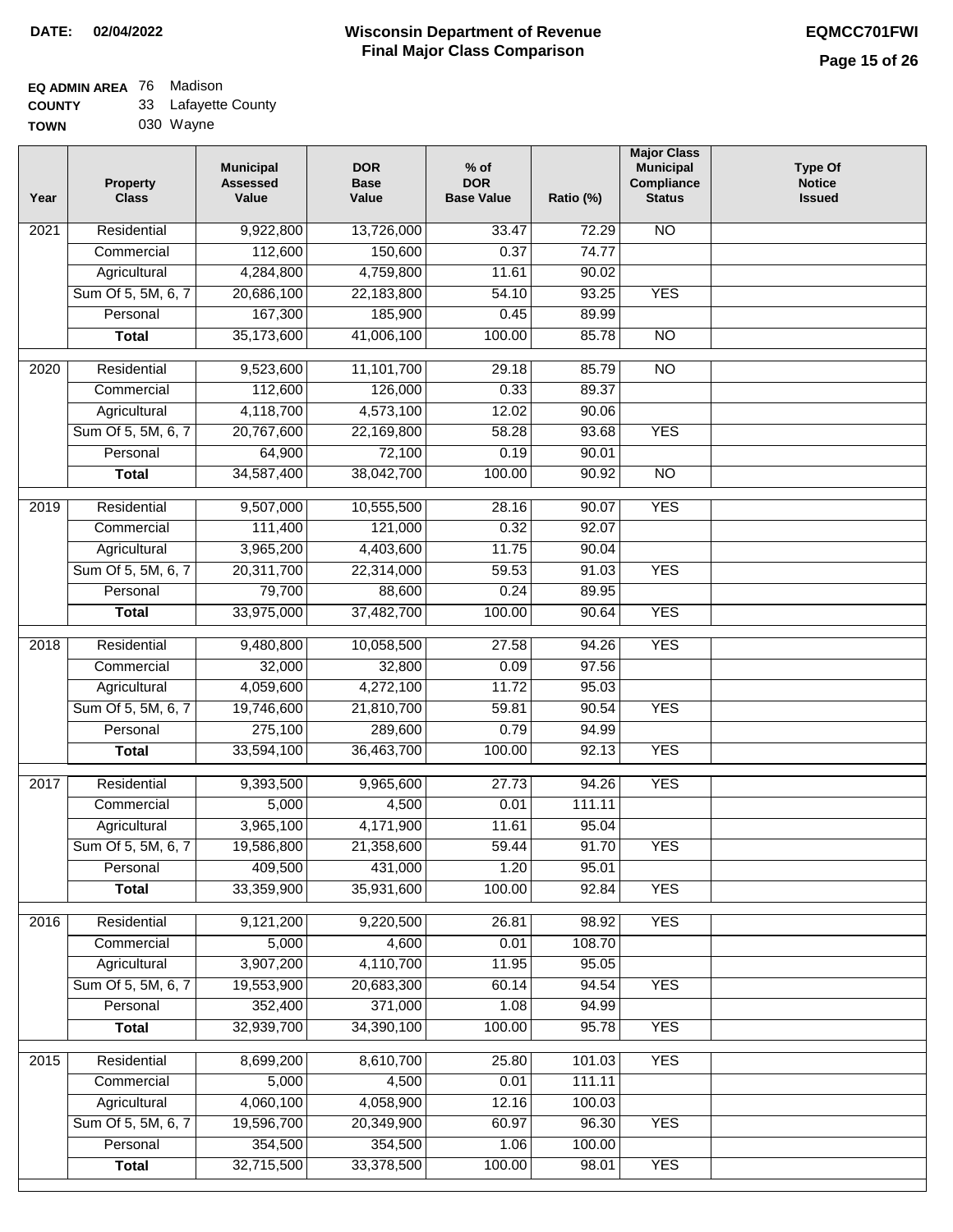#### **Wisconsin Department of Revenue Final Major Class Comparison DATE: 02/04/2022 EQMCC701FWI**

### **EQ ADMIN AREA** 76 Madison

**COUNTY TOWN** 33 Lafayette County 032 White Oak Springs

| Year | Property<br><b>Class</b> | <b>Municipal</b><br><b>Assessed</b><br>Value | <b>DOR</b><br><b>Base</b><br>Value | $%$ of<br><b>DOR</b><br><b>Base Value</b> | Ratio (%)       | <b>Major Class</b><br><b>Municipal</b><br>Compliance<br><b>Status</b> | <b>Type Of</b><br><b>Notice</b><br><b>Issued</b> |
|------|--------------------------|----------------------------------------------|------------------------------------|-------------------------------------------|-----------------|-----------------------------------------------------------------------|--------------------------------------------------|
| 2021 | Residential              | 1,756,700                                    | 2,488,600                          | 18.75                                     | 70.59           | N <sub>O</sub>                                                        |                                                  |
|      | Commercial               | 91,300                                       | 163,800                            | 1.23                                      | 55.74           |                                                                       |                                                  |
|      | Agricultural             | 2,259,500                                    | 2,658,100                          | 20.03                                     | 85.00           |                                                                       |                                                  |
|      | Sum Of 5, 5M, 6, 7       | 7,148,200                                    | 7,831,400                          | 59.02                                     | 91.28           | <b>YES</b>                                                            |                                                  |
|      | Personal                 | 108,000                                      | 127,100                            | 0.96                                      | 84.97           |                                                                       |                                                  |
|      | <b>Total</b>             | 11,363,700                                   | 13,269,000                         | 100.00                                    | 85.64           | $\overline{NO}$                                                       | 2nd Notice of Non-Compliance                     |
| 2020 | Residential              | 1,756,700                                    | 1,812,800                          | 14.44                                     | 96.91           | <b>YES</b>                                                            |                                                  |
|      | Commercial               | 91,300                                       | 99,900                             | 0.80                                      | 91.39           |                                                                       |                                                  |
|      | Agricultural             | 2,305,500                                    | 2,553,600                          | 20.34                                     | 90.28           |                                                                       |                                                  |
|      | Sum Of 5, 5M, 6, 7       | 7,026,100                                    | 7,963,200                          | 63.42                                     | 88.23           | $\overline{NO}$                                                       |                                                  |
|      | Personal                 | 114,300                                      | 127,000                            | 1.01                                      | 90.00           |                                                                       |                                                  |
|      | <b>Total</b>             | 11,293,900                                   | 12,556,500                         | 100.00                                    | 89.94           | $\overline{NO}$                                                       | 1st Notice of Non-Compliance                     |
| 2019 | Residential              | 1,817,700                                    | 1,786,600                          | 14.28                                     | 101.74          | <b>YES</b>                                                            |                                                  |
|      | Commercial               | 89,300                                       | 93,900                             | 0.75                                      | 95.10           |                                                                       |                                                  |
|      | Agricultural             | 2,205,900                                    | 2,453,900                          | 19.62                                     | 89.89           |                                                                       |                                                  |
|      | Sum Of 5, 5M, 6, 7       | 7,027,100                                    | 8,167,200                          | 65.30                                     | 86.04           | $\overline{NO}$                                                       |                                                  |
|      | Personal                 | 5,300                                        | 5,900                              | 0.05                                      | 89.83           |                                                                       |                                                  |
|      | <b>Total</b>             | 11,145,300                                   | 12,507,500                         | 100.00                                    | 89.11           | <b>NO</b>                                                             |                                                  |
| 2018 | Residential              | 1,822,500                                    | 1,756,500                          | 14.57                                     | 103.76          | <b>YES</b>                                                            |                                                  |
|      | Commercial               | 44,100                                       | 44,500                             | 0.37                                      | 99.10           |                                                                       |                                                  |
|      | Agricultural             | 2,143,100                                    | 2,380,300                          | 19.74                                     | 90.03           |                                                                       |                                                  |
|      | Sum Of 5, 5M, 6, 7       | 6,714,800                                    | 7,867,800                          | 65.26                                     | 85.35           | <b>NO</b>                                                             |                                                  |
|      | Personal                 | 5,600                                        | 6,300                              | 0.05                                      | 88.89           |                                                                       |                                                  |
|      | <b>Total</b>             | 10,730,100                                   | 12,055,400                         | 100.00                                    | 89.01           | $\overline{10}$                                                       |                                                  |
| 2017 | Residential              | 1,822,400                                    | 1,756,400                          | 15.10                                     | 103.76          | <b>YES</b>                                                            |                                                  |
|      | Commercial               | 44,100                                       | 46,400                             | 0.40                                      | 95.04           |                                                                       |                                                  |
|      | Agricultural             | 2,203,400                                    | 2,320,500                          | 19.94                                     | 94.95           |                                                                       |                                                  |
|      | Sum Of 5, 5M, 6, 7       | 6,417,200                                    | 7,504,900                          | 64.50                                     | 85.51           | $\overline{NO}$                                                       |                                                  |
|      | Personal                 | 7,100                                        | 7,400                              | 0.06                                      | 95.95           |                                                                       |                                                  |
|      | <b>Total</b>             | 10,494,200                                   | 11,635,600                         | 100.00                                    | 90.19           | $\overline{NO}$                                                       |                                                  |
| 2016 | Residential              | 1,731,200                                    | 1,643,900                          | 15.44                                     | 105.31          | <b>YES</b>                                                            |                                                  |
|      | Commercial               | 0                                            | 0                                  | 0.00                                      | 0.00            |                                                                       |                                                  |
|      | Agricultural             | 2,174,600                                    | 2,289,600                          | 21.51                                     | 94.98           |                                                                       |                                                  |
|      | Sum Of 5, 5M, 6, 7       | 6,094,600                                    | 6,706,000                          | 62.99                                     | 90.88           | <b>YES</b>                                                            |                                                  |
|      | Personal                 | 6,400                                        | 6,700                              | 0.06                                      | 95.52           |                                                                       |                                                  |
|      | <b>Total</b>             | 10,006,800                                   | 10,646,200                         | 100.00                                    | 93.99           | <b>YES</b>                                                            |                                                  |
|      |                          |                                              |                                    |                                           |                 |                                                                       |                                                  |
| 2015 | Residential              | 1,731,200                                    | 1,611,600                          | 16.10                                     | 107.42          | <b>YES</b>                                                            |                                                  |
|      | Commercial               | 0                                            | 0                                  | 0.00                                      | 0.00            |                                                                       |                                                  |
|      | Agricultural             | 2,258,400                                    | 2,259,600                          | 22.58                                     | 99.95           |                                                                       |                                                  |
|      | Sum Of 5, 5M, 6, 7       | 5,681,400                                    | 6,129,300                          | 61.25                                     | 92.69           | <b>YES</b>                                                            |                                                  |
|      | Personal                 | 6,400<br>9,677,400                           | 6,400<br>10,006,900                | 0.06<br>100.00                            | 100.00<br>96.71 | <b>YES</b>                                                            |                                                  |
|      | <b>Total</b>             |                                              |                                    |                                           |                 |                                                                       |                                                  |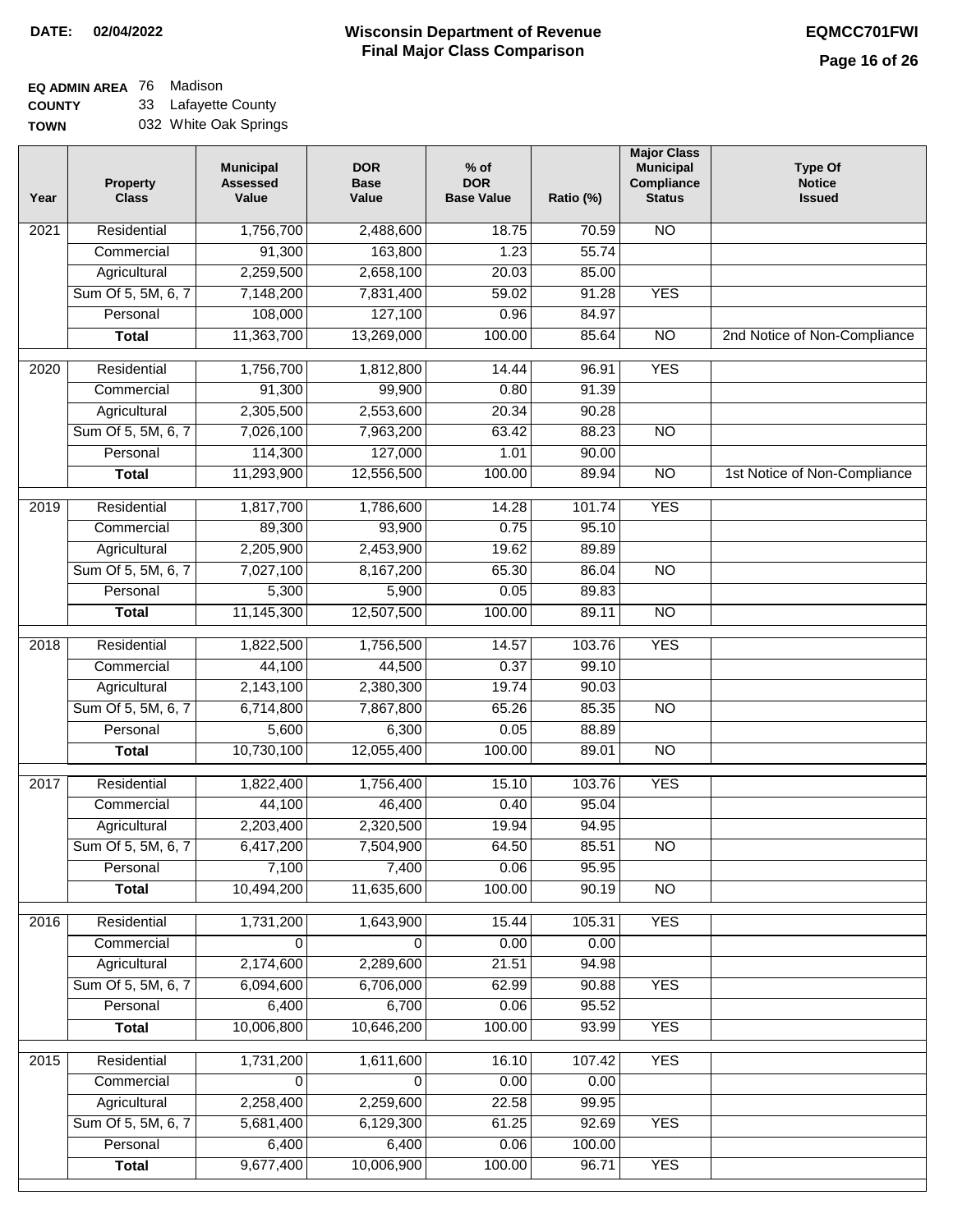#### **Wisconsin Department of Revenue Final Major Class Comparison DATE: 02/04/2022 EQMCC701FWI**

# **EQ ADMIN AREA** 76 Madison

**COUNTY TOWN** 33 Lafayette County 034 Willow Springs

| Year | Property<br><b>Class</b> | <b>Municipal</b><br><b>Assessed</b><br>Value | <b>DOR</b><br><b>Base</b><br>Value | $%$ of<br><b>DOR</b><br><b>Base Value</b> | Ratio (%) | <b>Major Class</b><br><b>Municipal</b><br>Compliance<br><b>Status</b> | <b>Type Of</b><br><b>Notice</b><br><b>Issued</b> |
|------|--------------------------|----------------------------------------------|------------------------------------|-------------------------------------------|-----------|-----------------------------------------------------------------------|--------------------------------------------------|
| 2021 | Residential              | 30,466,600                                   | 40,316,800                         | 50.03                                     | 75.57     | <b>NO</b>                                                             |                                                  |
|      | Commercial               | 880,200                                      | 1,386,500                          | 1.72                                      | 63.48     |                                                                       |                                                  |
|      | Agricultural             | 4,809,300                                    | 5,338,900                          | 6.62                                      | 90.08     |                                                                       |                                                  |
|      | Sum Of 5, 5M, 6, 7       | 30,555,000                                   | 33,455,600                         | 41.51                                     | 91.33     | <b>YES</b>                                                            |                                                  |
|      | Personal                 | 83,000                                       | 92,200                             | 0.11                                      | 90.02     |                                                                       |                                                  |
|      | <b>Total</b>             | 66,794,100                                   | 80,590,000                         | 100.00                                    | 82.88     | $\overline{NO}$                                                       |                                                  |
| 2020 | Residential              | 29,961,100                                   | 34,711,300                         | 47.46                                     | 86.32     | $\overline{NO}$                                                       |                                                  |
|      | Commercial               | 799,000                                      | 913,000                            | 1.25                                      | 87.51     |                                                                       |                                                  |
|      | Agricultural             | 4,633,800                                    | 5,136,900                          | 7.02                                      | 90.21     |                                                                       |                                                  |
|      | Sum Of 5, 5M, 6, 7       | 30,283,200                                   | 32,246,800                         | 44.09                                     | 93.91     | <b>YES</b>                                                            |                                                  |
|      | Personal                 | 116,400                                      | 129,300                            | 0.18                                      | 90.02     |                                                                       |                                                  |
|      | <b>Total</b>             | 65,793,500                                   | 73,137,300                         | 100.00                                    | 89.96     | $\overline{NO}$                                                       |                                                  |
|      |                          |                                              |                                    |                                           |           |                                                                       |                                                  |
| 2019 | Residential              | 29,989,900                                   | 32,427,500                         | 45.39                                     | 92.48     | <b>YES</b>                                                            |                                                  |
|      | Commercial               | 799,000                                      | 877,900                            | 1.23                                      | 91.01     |                                                                       |                                                  |
|      | Agricultural             | 4,445,000                                    | 4,936,300                          | 6.91                                      | 90.05     |                                                                       |                                                  |
|      | Sum Of 5, 5M, 6, 7       | 30,184,900                                   | 33,109,200                         | 46.34                                     | 91.17     | <b>YES</b>                                                            |                                                  |
|      | Personal                 | 83,700                                       | 93,000                             | 0.13                                      | 90.00     |                                                                       |                                                  |
|      | <b>Total</b>             | 65,502,500                                   | 71,443,900                         | 100.00                                    | 91.68     | <b>YES</b>                                                            |                                                  |
| 2018 | Residential              | 29,668,400                                   | 31,135,600                         | 44.61                                     | 95.29     | <b>YES</b>                                                            |                                                  |
|      | Commercial               | 794,000                                      | 872,300                            | 1.25                                      | 91.02     |                                                                       |                                                  |
|      | Agricultural             | 4,329,200                                    | 4,804,600                          | 6.88                                      | 90.11     |                                                                       |                                                  |
|      | Sum Of 5, 5M, 6, 7       | 29,552,100                                   | 32,901,800                         | 47.14                                     | 89.82     | <b>NO</b>                                                             |                                                  |
|      | Personal                 | 77,200                                       | 85,700                             | 0.12                                      | 90.08     |                                                                       |                                                  |
|      | <b>Total</b>             | 64,420,900                                   | 69,800,000                         | 100.00                                    | 92.29     | $\overline{NO}$                                                       |                                                  |
| 2017 | Residential              | 28,843,000                                   | 30,440,500                         | 44.16                                     | 94.75     | <b>YES</b>                                                            |                                                  |
|      | Commercial               | 929,800                                      | 1,079,900                          | 1.57                                      | 86.10     |                                                                       |                                                  |
|      | Agricultural             | 4,452,000                                    | 4,680,700                          | 6.79                                      | 95.11     |                                                                       |                                                  |
|      | Sum Of 5, 5M, 6, 7       | 29,448,500                                   | 32,439,300                         | 47.06                                     | 90.78     | <b>YES</b>                                                            |                                                  |
|      | Personal                 | 277,300                                      | 291,900                            | 0.42                                      | 95.00     |                                                                       |                                                  |
|      | <b>Total</b>             | 63,950,600                                   | 68,932,300                         | 100.00                                    | 92.77     | <b>YES</b>                                                            |                                                  |
| 2016 | Residential              | 28,308,500                                   | 28,907,400                         | 44.00                                     | 97.93     | <b>YES</b>                                                            |                                                  |
|      | Commercial               | 889,800                                      | 1,037,800                          | 1.58                                      | 85.74     |                                                                       |                                                  |
|      | Agricultural             | 4,383,700                                    | 4,610,200                          | 7.02                                      | 95.09     |                                                                       |                                                  |
|      | Sum Of 5, 5M, 6, 7       | 28,961,200                                   | 30,831,100                         | 46.93                                     | 93.94     | <b>YES</b>                                                            |                                                  |
|      | Personal                 | 298,800                                      | 314,600                            | 0.48                                      | 94.98     |                                                                       |                                                  |
|      | <b>Total</b>             | 62,842,000                                   | 65,701,100                         | 100.00                                    | 95.65     | <b>YES</b>                                                            |                                                  |
|      |                          |                                              |                                    |                                           |           |                                                                       |                                                  |
| 2015 | Residential              | 28,055,600                                   | 28,303,600                         | 44.23                                     | 99.12     | <b>YES</b>                                                            |                                                  |
|      | Commercial               | 847,300                                      | 993,100                            | 1.55                                      | 85.32     |                                                                       |                                                  |
|      | Agricultural             | 4,445,500                                    | 4,555,900                          | 7.12                                      | 97.58     |                                                                       |                                                  |
|      | Sum Of 5, 5M, 6, 7       | 28,981,300                                   | 29,863,600                         | 46.67                                     | 97.05     | <b>YES</b>                                                            |                                                  |
|      | Personal                 | 256,600                                      | 270,100                            | 0.42                                      | 95.00     |                                                                       |                                                  |
|      | <b>Total</b>             | 62,586,300                                   | 63,986,300                         | 100.00                                    | 97.81     | <b>YES</b>                                                            |                                                  |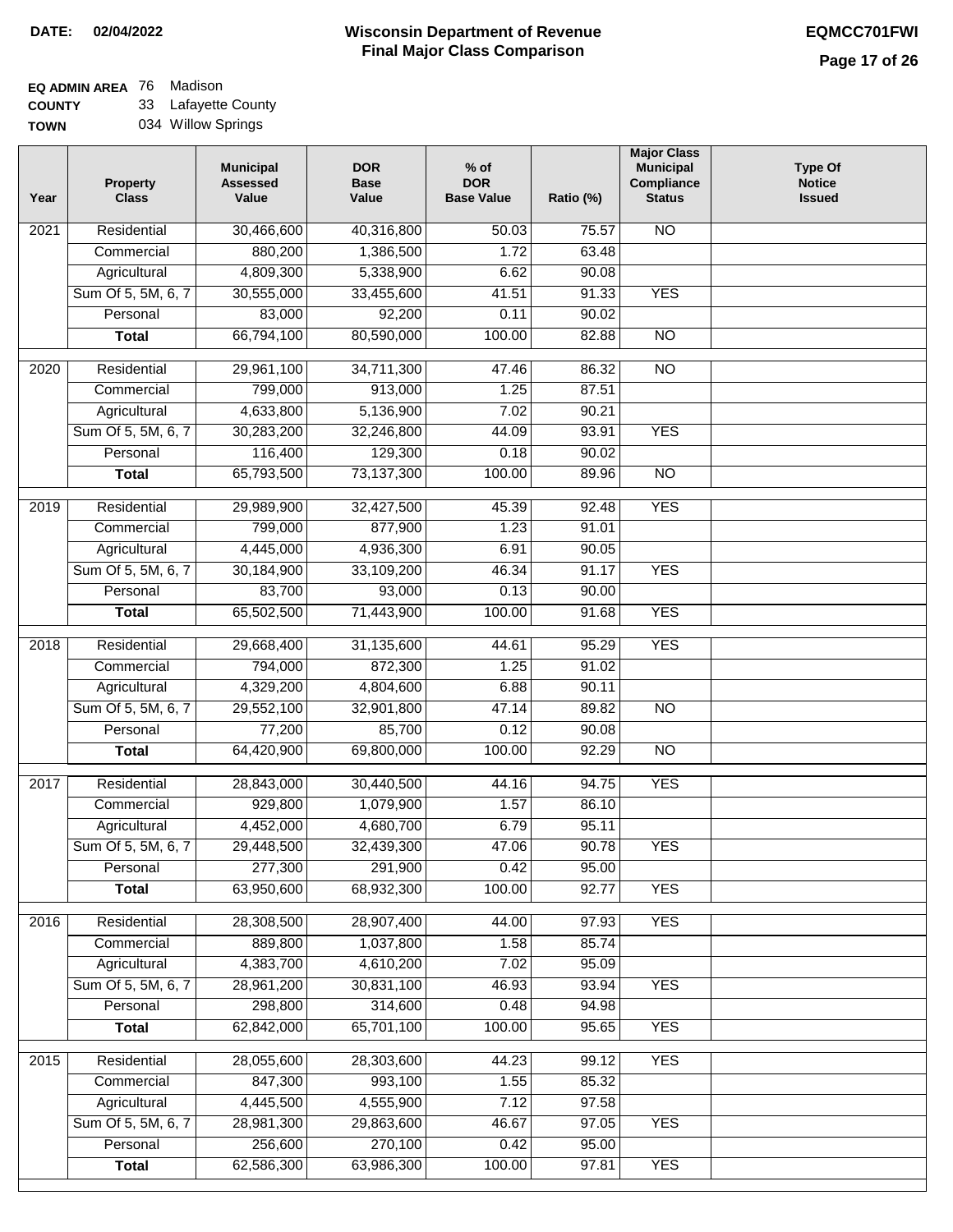#### **EQ ADMIN AREA** 76 Madison **COUNTY** 33 Lafayette County

| <b>TOWN</b> | 036 Wiota |
|-------------|-----------|
|             |           |

| Year              | <b>Property</b><br><b>Class</b> | <b>Municipal</b><br><b>Assessed</b><br>Value | <b>DOR</b><br><b>Base</b><br>Value | % of<br><b>DOR</b><br><b>Base Value</b> | Ratio (%)       | <b>Major Class</b><br><b>Municipal</b><br>Compliance<br><b>Status</b> | <b>Type Of</b><br><b>Notice</b><br><b>Issued</b> |
|-------------------|---------------------------------|----------------------------------------------|------------------------------------|-----------------------------------------|-----------------|-----------------------------------------------------------------------|--------------------------------------------------|
| $\overline{202}1$ | Residential                     | 34,514,000                                   | 38,328,900                         | 42.85                                   | 90.05           | <b>YES</b>                                                            |                                                  |
|                   | Commercial                      | 3,047,900                                    | 3,473,500                          | 3.88                                    | 87.75           |                                                                       |                                                  |
|                   | Agricultural                    | 5,943,100                                    | 5,939,300                          | 6.64                                    | 100.06          |                                                                       |                                                  |
|                   | Sum Of 5, 5M, 6, 7              | 38,436,300                                   | 41,286,800                         | 46.15                                   | 93.10           | <b>YES</b>                                                            |                                                  |
|                   | Personal                        | 429,800                                      | 429,800                            | 0.48                                    | 100.00          |                                                                       |                                                  |
|                   | <b>Total</b>                    | 82,371,100                                   | 89,458,300                         | 100.00                                  | 92.08           | <b>YES</b>                                                            |                                                  |
| $\overline{2020}$ | Residential                     | 34,386,300                                   | 31,869,100                         | 41.31                                   | 107.90          | <b>YES</b>                                                            |                                                  |
|                   | Commercial                      | 3,045,100                                    | 2,688,100                          | 3.48                                    | 113.28          |                                                                       |                                                  |
|                   | Agricultural                    | 5,707,700                                    | 5,708,100                          | 7.40                                    | 99.99           |                                                                       |                                                  |
|                   | Sum Of 5, 5M, 6, 7              | 37,660,000                                   | 36,542,600                         | 47.36                                   | 103.06          | <b>YES</b>                                                            |                                                  |
|                   | Personal                        | 347,100                                      | 347,100                            | 0.45                                    | 100.00          |                                                                       |                                                  |
|                   | <b>Total</b>                    | 81,146,200                                   | 77,155,000                         | 100.00                                  | 105.17          | <b>YES</b>                                                            |                                                  |
|                   |                                 |                                              |                                    |                                         |                 |                                                                       |                                                  |
| $\frac{2019}{ }$  | Residential                     | 28,478,300                                   | 29,057,700                         | 39.29                                   | 98.01           | <b>YES</b>                                                            |                                                  |
|                   | Commercial                      | 2,863,400                                    | 2,722,100                          | 3.68                                    | 105.19          |                                                                       |                                                  |
|                   | Agricultural                    | 5,055,900                                    | 5,441,900                          | 7.36                                    | 92.91           |                                                                       |                                                  |
|                   | Sum Of 5, 5M, 6, 7              | 31,778,800                                   | 36,567,500                         | 49.45                                   | 86.90           | $\overline{NO}$                                                       |                                                  |
|                   | Personal                        | 149,400                                      | 160,700                            | 0.22                                    | 92.97           |                                                                       |                                                  |
|                   | <b>Total</b>                    | 68,325,800                                   | 73,949,900                         | 100.00                                  | 92.39           | $\overline{NO}$                                                       |                                                  |
| 2018              | Residential                     | 27,499,500                                   | 27,611,500                         | 38.01                                   | 99.59           | <b>YES</b>                                                            |                                                  |
|                   | Commercial                      | 3,057,700                                    | 2,966,000                          | 4.08                                    | 103.09          |                                                                       |                                                  |
|                   | Agricultural                    | 4,932,600                                    | 5,298,700                          | 7.29                                    | 93.09           |                                                                       |                                                  |
|                   | Sum Of 5, 5M, 6, 7              | 31,428,700                                   | 36,582,500                         | 50.36                                   | 85.91           | $\overline{3}$                                                        |                                                  |
|                   | Personal                        | 168,100                                      | 180,700                            | 0.25                                    | 93.03           |                                                                       |                                                  |
|                   | <b>Total</b>                    | 67,086,600                                   | 72,639,400                         | 100.00                                  | 92.36           | <b>NO</b>                                                             |                                                  |
| $\overline{2017}$ | Residential                     | 27,199,900                                   | 27,910,900                         | 39.14                                   | 97.45           | <b>YES</b>                                                            |                                                  |
|                   | Commercial                      | 2,630,400                                    | 2,588,600                          | 3.63                                    | 101.61          |                                                                       |                                                  |
|                   | Agricultural                    | 5,164,500                                    | 5,162,800                          | 7.24                                    | 100.03          |                                                                       |                                                  |
|                   | Sum Of 5, 5M, 6, 7              | 30,650,500                                   | 35,117,700                         | 49.25                                   | 87.28           | <b>NO</b>                                                             |                                                  |
|                   | Personal                        | 521,900                                      | 521,900                            | 0.73                                    | 100.00          |                                                                       |                                                  |
|                   | <b>Total</b>                    | 66, 167, 200                                 | 71,301,900                         | 100.00                                  | 92.80           | <b>NO</b>                                                             |                                                  |
|                   | Residential                     |                                              |                                    |                                         |                 |                                                                       |                                                  |
| 2016              | Commercial                      | 27,108,300<br>2,635,400                      | 27,820,700<br>2,542,600            | 39.89<br>3.65                           | 97.44<br>103.65 | <b>YES</b>                                                            |                                                  |
|                   | Agricultural                    | 4,783,600                                    | 5,086,600                          | 7.29                                    | 94.04           |                                                                       |                                                  |
|                   | Sum Of 5, 5M, 6, 7              | 30,447,900                                   | 33,788,700                         | 48.45                                   | 90.11           | <b>YES</b>                                                            |                                                  |
|                   | Personal                        | 476,000                                      | 506,400                            | 0.73                                    | 94.00           |                                                                       |                                                  |
|                   | <b>Total</b>                    | 65,451,200                                   | 69,745,000                         | 100.00                                  | 93.84           | <b>YES</b>                                                            |                                                  |
|                   |                                 |                                              |                                    |                                         |                 |                                                                       |                                                  |
| 2015              | Residential                     | 27,016,500                                   | 28,265,000                         | 41.00                                   | 95.58           | <b>YES</b>                                                            |                                                  |
|                   | Commercial                      | 2,296,100                                    | 2,125,300                          | 3.08                                    | 108.04          |                                                                       |                                                  |
|                   | Agricultural                    | 4,716,300                                    | 5,022,400                          | 7.29                                    | 93.91           |                                                                       |                                                  |
|                   | Sum Of 5, 5M, 6, 7              | 30,097,100                                   | 32,997,600                         | 47.87                                   | 91.21           | <b>YES</b>                                                            |                                                  |
|                   | Personal                        | 491,200                                      | 522,600                            | 0.76                                    | 93.99           |                                                                       |                                                  |
|                   | <b>Total</b>                    | 64,617,200                                   | 68,932,900                         | 100.00                                  | 93.74           | <b>YES</b>                                                            |                                                  |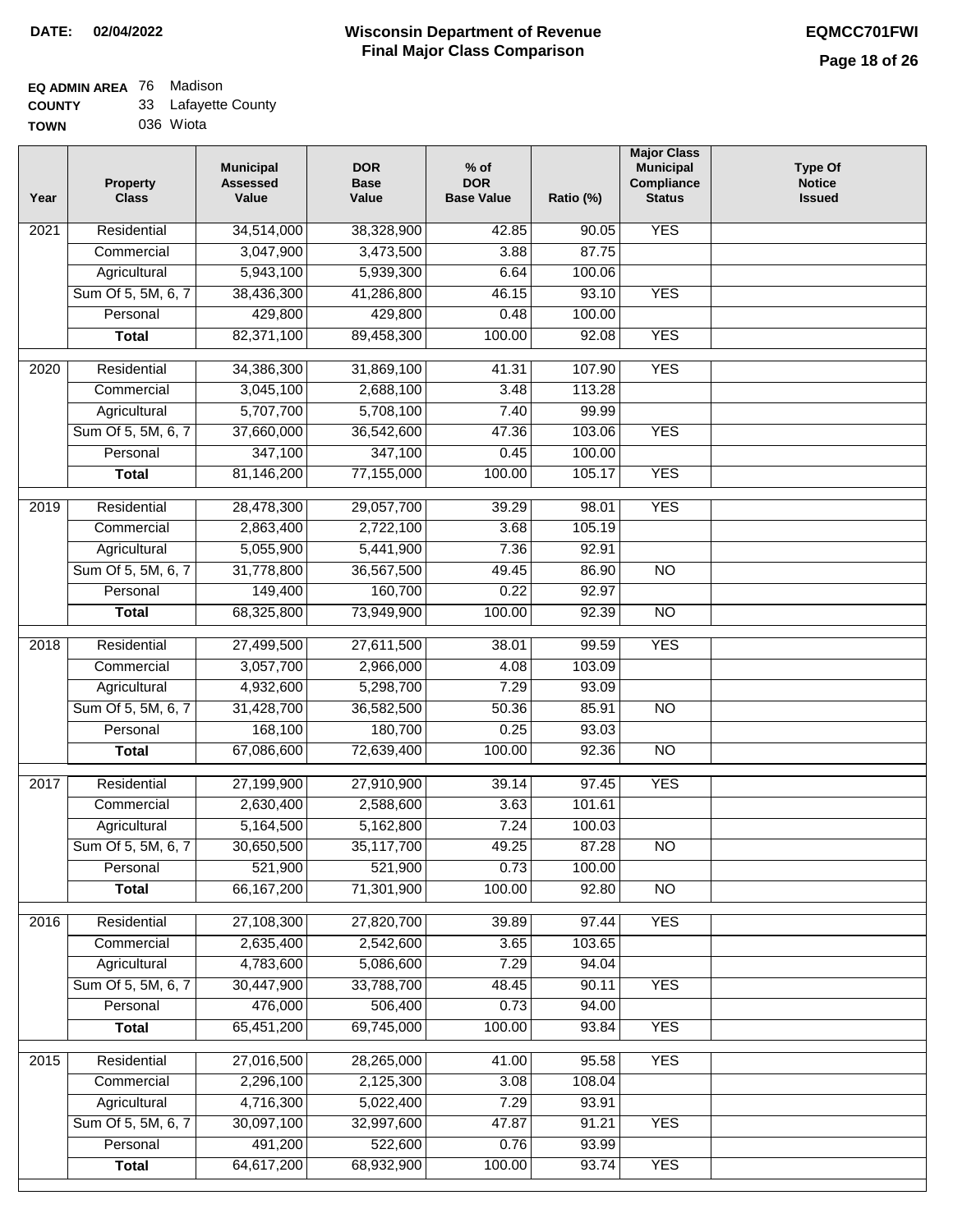#### **EQ ADMIN AREA** 76 Madison

| <b>COUNTY</b>  | 33 Lafayette County |
|----------------|---------------------|
| <b>VILLAGE</b> | 101 Argyle          |

| Year | <b>Property</b><br><b>Class</b> | <b>Municipal</b><br><b>Assessed</b><br>Value | <b>DOR</b><br><b>Base</b><br>Value | $%$ of<br><b>DOR</b><br><b>Base Value</b> | Ratio (%)        | <b>Major Class</b><br><b>Municipal</b><br>Compliance<br><b>Status</b> | <b>Type Of</b><br><b>Notice</b><br><b>Issued</b> |
|------|---------------------------------|----------------------------------------------|------------------------------------|-------------------------------------------|------------------|-----------------------------------------------------------------------|--------------------------------------------------|
| 2021 | Residential                     | 28,657,300                                   | 32,541,900                         | 82.74                                     | 88.06            | N <sub>O</sub>                                                        |                                                  |
|      | Commercial                      | 6,488,300                                    | 6,469,900                          | 16.45                                     | 100.28           | <b>YES</b>                                                            |                                                  |
|      | Agricultural                    | 22,600                                       | 26,800                             | 0.07                                      | 84.33            |                                                                       |                                                  |
|      | Sum Of 5, 5M, 6, 7              | 124,700                                      | 116,000                            | 0.29                                      | 107.50           |                                                                       |                                                  |
|      | Personal                        | 149,200                                      | 175,500                            | 0.45                                      | 85.01            |                                                                       |                                                  |
|      | <b>Total</b>                    | 35,442,100                                   | 39,330,100                         | 100.00                                    | 90.11            | $\overline{NO}$                                                       |                                                  |
| 2020 | Residential                     | 28,494,200                                   | 32,549,900                         | 82.03                                     | 87.54            | $\overline{NO}$                                                       |                                                  |
|      | Commercial                      | 6,382,900                                    | 6,835,500                          | 17.23                                     | 93.38            | <b>YES</b>                                                            |                                                  |
|      | Agricultural                    | 27,300                                       | 27,800                             | 0.07                                      | 98.20            |                                                                       |                                                  |
|      | Sum Of 5, 5M, 6, 7              | 124,700                                      | 104,600                            | 0.26                                      | 119.22           |                                                                       |                                                  |
|      | Personal                        | 160,200                                      | 163,500                            | 0.41                                      | 97.98            |                                                                       |                                                  |
|      | <b>Total</b>                    | 35,189,300                                   | 39,681,300                         | 100.00                                    | 88.68            | $\overline{NO}$                                                       |                                                  |
| 2019 | Residential                     | 28,308,500                                   | 30,828,800                         | 81.82                                     | 91.82            | <b>YES</b>                                                            |                                                  |
|      | Commercial                      | 6,358,100                                    | 6,547,600                          | 17.38                                     | 97.11            | <b>YES</b>                                                            |                                                  |
|      | Agricultural                    | 25,100                                       | 26,700                             | 0.07                                      | 94.01            |                                                                       |                                                  |
|      | Sum Of 5, 5M, 6, 7              | 124,700                                      | 107,100                            | 0.28                                      | 116.43           |                                                                       |                                                  |
|      | Personal                        | 162,100                                      | 167,100                            | 0.44                                      | 97.01            |                                                                       |                                                  |
|      | <b>Total</b>                    | 34,978,500                                   | 37,677,300                         | 100.00                                    | 92.84            | <b>YES</b>                                                            |                                                  |
|      |                                 |                                              |                                    |                                           |                  |                                                                       |                                                  |
| 2018 | Residential                     | 28,190,900                                   | 29,531,800                         | 80.79                                     | 95.46            | <b>YES</b>                                                            |                                                  |
|      | Commercial                      | 6,378,100                                    | 6,701,500                          | 18.33                                     | 95.17            | <b>YES</b>                                                            |                                                  |
|      | Agricultural                    | 24,800                                       | 26,000                             | 0.07                                      | 95.38            |                                                                       |                                                  |
|      | Sum Of 5, 5M, 6, 7              | 124,700                                      | 108,300                            | 0.30                                      | 115.14           |                                                                       |                                                  |
|      | Personal                        | 180,400                                      | 187,900                            | 0.51                                      | 96.01            |                                                                       |                                                  |
|      | <b>Total</b>                    | 34,898,900                                   | 36,555,500                         | 100.00                                    | 95.47            | <b>YES</b>                                                            |                                                  |
| 2017 | Residential                     | 28,036,700                                   | 26,988,400                         | 77.62                                     | 103.88           | <b>YES</b>                                                            |                                                  |
|      | Commercial                      | 6,524,100                                    | 7,143,400                          | 20.55                                     | 91.33            | <b>YES</b>                                                            |                                                  |
|      | Agricultural                    | 25,200                                       | 25,300                             | 0.07                                      | 99.60            |                                                                       |                                                  |
|      | Sum Of 5, 5M, 6, 7              | 124,700                                      | 106,900                            | 0.31                                      | 116.65           |                                                                       |                                                  |
|      | Personal                        | 505,300                                      | 505,300                            | 1.45                                      | 100.00           |                                                                       |                                                  |
|      | <b>Total</b>                    | 35,216,000                                   | 34,769,300                         | 100.00                                    | 101.28           | <b>YES</b>                                                            |                                                  |
| 2016 | Residential                     | 28,095,000                                   | 26,271,200                         | 77.39                                     | 106.94           | <b>YES</b>                                                            |                                                  |
|      | Commercial                      | 6,567,200                                    | 7,057,800                          | 20.79                                     | 93.05            | <b>YES</b>                                                            |                                                  |
|      | Agricultural                    | 25,300                                       | 24,900                             | 0.07                                      | 101.61           |                                                                       |                                                  |
|      | Sum Of 5, 5M, 6, 7              | 124,700                                      | 102,700                            | 0.30                                      | 121.42           |                                                                       |                                                  |
|      | Personal                        | 501,400                                      | 491,600                            | 1.45                                      | 101.99           |                                                                       |                                                  |
|      | <b>Total</b>                    | 35,313,600                                   | 33,948,200                         | 100.00                                    | 104.02           | <b>YES</b>                                                            |                                                  |
|      |                                 |                                              |                                    |                                           |                  |                                                                       |                                                  |
| 2015 | Residential                     | 28,007,600                                   | 26,739,800                         | 77.80                                     | 104.74           | <b>YES</b>                                                            |                                                  |
|      | Commercial                      | 6,571,700                                    | 7,062,100                          | 20.55                                     | 93.06            | <b>YES</b>                                                            |                                                  |
|      | Agricultural                    | 25,700                                       | 24,600                             | 0.07                                      | 104.47           |                                                                       |                                                  |
|      | Sum Of 5, 5M, 6, 7              | 124,700<br>464,800                           | 99,200<br>442,700                  | 0.29                                      | 125.71           |                                                                       |                                                  |
|      | Personal<br><b>Total</b>        | 35,194,500                                   | 34,368,400                         | 1.29<br>100.00                            | 104.99<br>102.40 | <b>YES</b>                                                            |                                                  |
|      |                                 |                                              |                                    |                                           |                  |                                                                       |                                                  |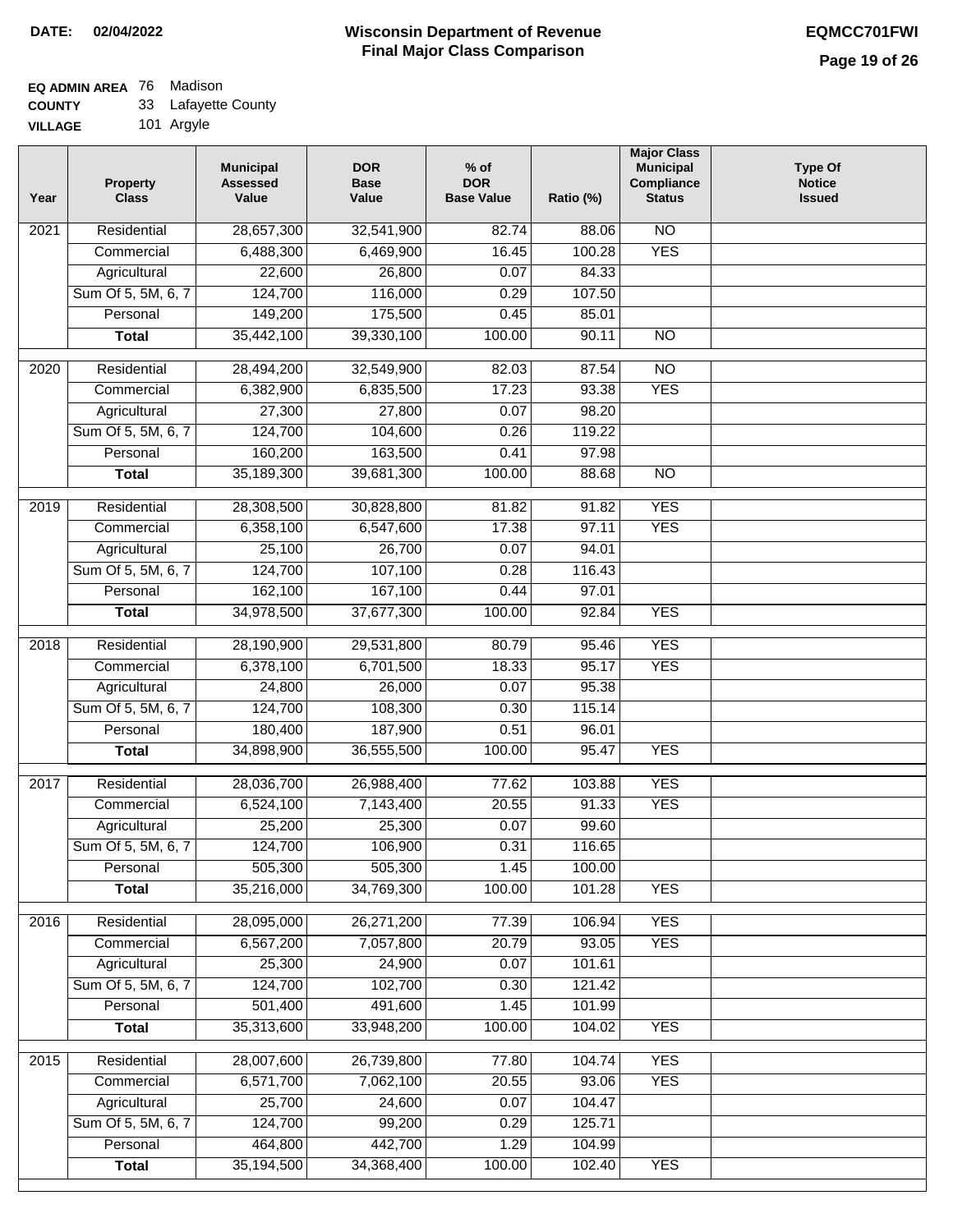### **EQ ADMIN AREA** 76 Madison **COUNTY**

| <b>COUNTY</b>  | 33 Lafayette County |
|----------------|---------------------|
| <b>VILLAGE</b> | 106 Belmont         |

| Year | <b>Property</b><br><b>Class</b> | <b>Municipal</b><br><b>Assessed</b><br>Value | <b>DOR</b><br><b>Base</b><br>Value | $%$ of<br><b>DOR</b><br><b>Base Value</b> | Ratio (%) | <b>Major Class</b><br><b>Municipal</b><br>Compliance<br><b>Status</b> | <b>Type Of</b><br><b>Notice</b><br><b>Issued</b> |
|------|---------------------------------|----------------------------------------------|------------------------------------|-------------------------------------------|-----------|-----------------------------------------------------------------------|--------------------------------------------------|
| 2021 | Residential                     | 51,599,900                                   | 53,057,200                         | 74.83                                     | 97.25     | <b>YES</b>                                                            |                                                  |
|      | Commercial                      | 18,888,900                                   | 17,452,600                         | 24.61                                     | 108.23    | <b>YES</b>                                                            |                                                  |
|      | Agricultural                    | 49,200                                       | 51,300                             | 0.07                                      | 95.91     |                                                                       |                                                  |
|      | Sum Of 5, 5M, 6, 7              | 9,700                                        | 15,200                             | 0.02                                      | 63.82     |                                                                       |                                                  |
|      | Personal                        | 312,100                                      | 328,500                            | 0.46                                      | 95.01     |                                                                       |                                                  |
|      | <b>Total</b>                    | 70,859,800                                   | 70,904,800                         | 100.00                                    | 99.94     | <b>YES</b>                                                            |                                                  |
| 2020 | Residential                     | 51,036,400                                   | 52,434,900                         | 74.19                                     | 97.33     | <b>YES</b>                                                            |                                                  |
|      | Commercial                      | 18,112,000                                   | 17,884,600                         | 25.31                                     | 101.27    | <b>YES</b>                                                            |                                                  |
|      | Agricultural                    | 50,300                                       | 50,100                             | 0.07                                      | 100.40    |                                                                       |                                                  |
|      | Sum Of 5, 5M, 6, 7              | 9,600                                        | 22,600                             | 0.03                                      | 42.48     |                                                                       |                                                  |
|      | Personal                        | 280,200                                      | 280,200                            | 0.40                                      | 100.00    |                                                                       |                                                  |
|      | <b>Total</b>                    | 69,488,500                                   | 70,672,400                         | 100.00                                    | 98.32     | <b>YES</b>                                                            |                                                  |
|      |                                 |                                              |                                    |                                           |           |                                                                       |                                                  |
| 2019 | Residential                     | 50,698,400                                   | 49,609,100                         | 75.43                                     | 102.20    | <b>YES</b>                                                            |                                                  |
|      | Commercial                      | 16,716,700                                   | 15,855,100                         | 24.11                                     | 105.43    | <b>YES</b>                                                            |                                                  |
|      | Agricultural                    | 50,500                                       | 50,000                             | 0.08                                      | 101.00    |                                                                       |                                                  |
|      | Sum Of 5, 5M, 6, 7              | 9,300                                        | 17,600                             | 0.03                                      | 52.84     |                                                                       |                                                  |
|      | Personal                        | 240,500                                      | 240,500                            | 0.37                                      | 100.00    |                                                                       |                                                  |
|      | <b>Total</b>                    | 67,715,400                                   | 65,772,300                         | 100.00                                    | 102.95    | <b>YES</b>                                                            |                                                  |
| 2018 | Residential                     | 38,977,200                                   | 45,453,300                         | 74.19                                     | 85.75     | $\overline{NO}$                                                       |                                                  |
|      | Commercial                      | 14,622,900                                   | 15,454,800                         | 25.23                                     | 94.62     | <b>YES</b>                                                            |                                                  |
|      | Agricultural                    | 42,200                                       | 48,600                             | 0.08                                      | 86.83     |                                                                       |                                                  |
|      | Sum Of 5, 5M, 6, 7              | 8,100                                        | 17,600                             | 0.03                                      | 46.02     |                                                                       |                                                  |
|      | Personal                        | 250,800                                      | 288,300                            | 0.47                                      | 86.99     |                                                                       |                                                  |
|      | <b>Total</b>                    | 53,901,200                                   | 61,262,600                         | 100.00                                    | 87.98     | $\overline{NO}$                                                       |                                                  |
| 2017 | Residential                     | 38,183,700                                   | 42,420,200                         | 72.70                                     | 90.01     | <b>YES</b>                                                            |                                                  |
|      | Commercial                      | 15,090,100                                   | 15,055,800                         | 25.80                                     | 100.23    | <b>YES</b>                                                            |                                                  |
|      | Agricultural                    | 46,300                                       | 48,400                             | 0.08                                      | 95.66     |                                                                       |                                                  |
|      | Sum Of 5, 5M, 6, 7              | 11,100                                       | 24,900                             | 0.04                                      | 44.58     |                                                                       |                                                  |
|      | Personal                        | 760,600                                      | 800,600                            | 1.37                                      | 95.00     |                                                                       |                                                  |
|      | <b>Total</b>                    | 54,091,800                                   | 58,349,900                         | 100.00                                    | 92.70     | <b>YES</b>                                                            |                                                  |
| 2016 | Residential                     | 37,733,100                                   | 39,725,200                         | 72.58                                     | 94.99     | <b>YES</b>                                                            |                                                  |
|      | Commercial                      | 14,773,000                                   | 14,042,700                         | 25.66                                     | 105.20    | <b>YES</b>                                                            |                                                  |
|      | Agricultural                    | 44,100                                       | 48,300                             | 0.09                                      | 91.30     |                                                                       |                                                  |
|      | Sum Of 5, 5M, 6, 7              | 10,900                                       | 28,400                             | 0.05                                      | 38.38     |                                                                       |                                                  |
|      | Personal                        | 811,700                                      | 891,900                            | 1.63                                      | 91.01     |                                                                       |                                                  |
|      | <b>Total</b>                    | 53,372,800                                   | 54,736,500                         | 100.00                                    | 97.51     | <b>YES</b>                                                            |                                                  |
| 2015 | Residential                     | 37,271,700                                   | 40,423,100                         | 73.88                                     | 92.20     | <b>YES</b>                                                            |                                                  |
|      | Commercial                      | 14,363,100                                   | 13,594,000                         | 24.84                                     | 105.66    | <b>YES</b>                                                            |                                                  |
|      | Agricultural                    | 44,600                                       | 47,700                             | 0.09                                      | 93.50     |                                                                       |                                                  |
|      | Sum Of 5, 5M, 6, 7              | 10,900                                       | 25,500                             | 0.05                                      | 42.75     |                                                                       |                                                  |
|      | Personal                        | 590,000                                      | 627,700                            | 1.15                                      | 93.99     |                                                                       |                                                  |
|      | <b>Total</b>                    | 52,280,300                                   | 54,718,000                         | 100.00                                    | 95.54     | <b>YES</b>                                                            |                                                  |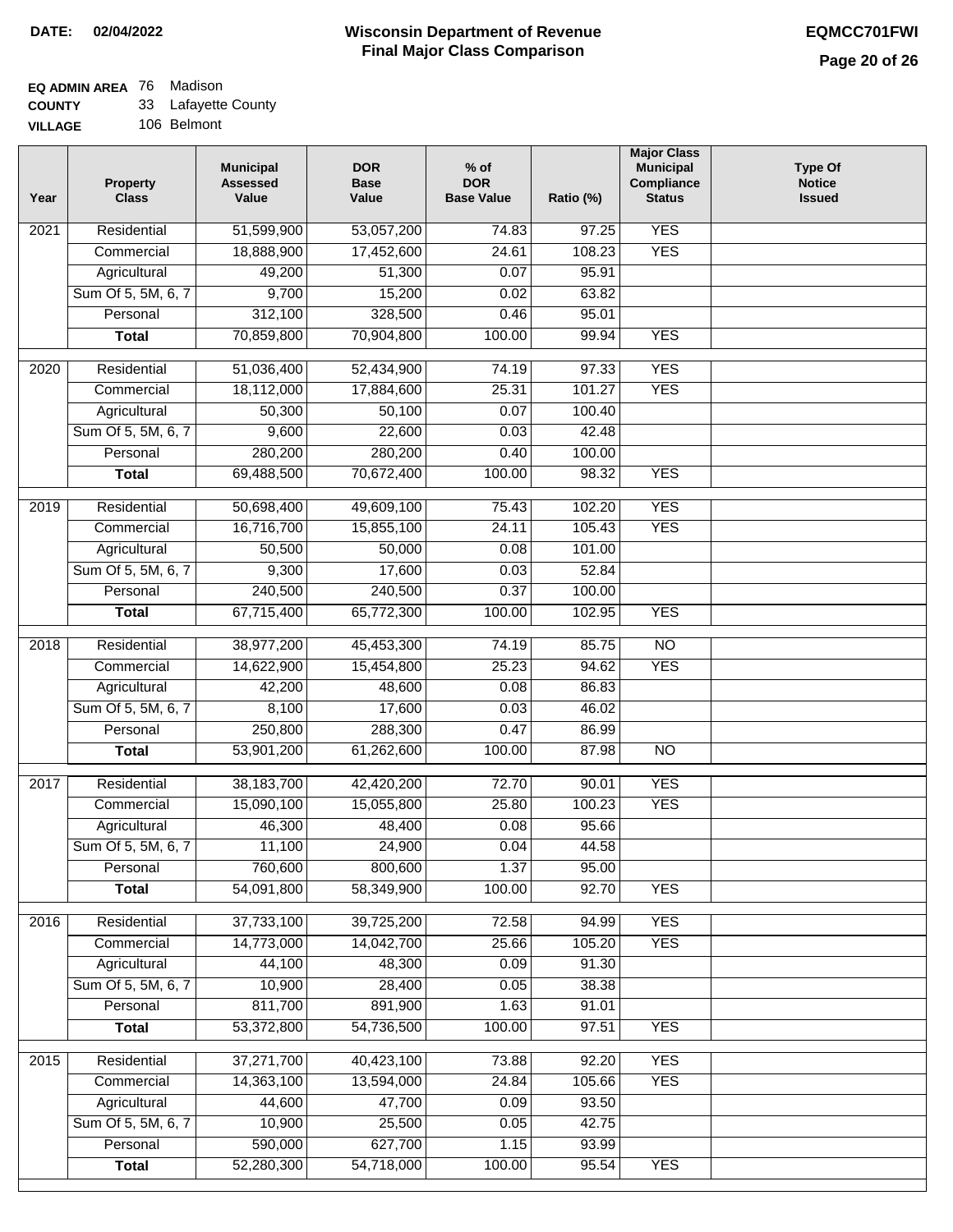#### **EQ ADMIN AREA** 76 Madison  $\sim$

| <b>COUNTY</b>  | 33 Lafayette County |
|----------------|---------------------|
| <b>VILLAGE</b> | 107 Benton          |

| Year              | <b>Property</b><br><b>Class</b> | <b>Municipal</b><br><b>Assessed</b><br>Value | <b>DOR</b><br><b>Base</b><br>Value | $%$ of<br><b>DOR</b><br><b>Base Value</b> | Ratio (%) | <b>Major Class</b><br><b>Municipal</b><br>Compliance<br><b>Status</b> | <b>Type Of</b><br><b>Notice</b><br><b>Issued</b> |
|-------------------|---------------------------------|----------------------------------------------|------------------------------------|-------------------------------------------|-----------|-----------------------------------------------------------------------|--------------------------------------------------|
| $\overline{202}1$ | Residential                     | 51,240,300                                   | 49,973,800                         | 91.58                                     | 102.53    | <b>YES</b>                                                            |                                                  |
|                   | Commercial                      | 4,419,700                                    | 4,232,100                          | 7.76                                      | 104.43    |                                                                       |                                                  |
|                   | Agricultural                    | 34,400                                       | 34,300                             | 0.06                                      | 100.29    |                                                                       |                                                  |
|                   | Sum Of 5, 5M, 6, 7              | 65,900                                       | 57,200                             | 0.10                                      | 115.21    |                                                                       |                                                  |
|                   | Personal                        | 270,000                                      | 270,000                            | 0.49                                      | 100.00    |                                                                       |                                                  |
|                   | <b>Total</b>                    | 56,030,300                                   | 54,567,400                         | 100.00                                    | 102.68    | <b>YES</b>                                                            |                                                  |
| 2020              | Residential                     | 35,182,800                                   | 44,080,200                         | 91.71                                     | 79.82     | $\overline{NO}$                                                       |                                                  |
|                   | Commercial                      | 3,544,100                                    | 3,626,500                          | 7.54                                      | 97.73     |                                                                       |                                                  |
|                   | Agricultural                    | 26,700                                       | 33,100                             | 0.07                                      | 80.66     |                                                                       |                                                  |
|                   | Sum Of 5, 5M, 6, 7              | 21,100                                       | 52,900                             | 0.11                                      | 39.89     |                                                                       |                                                  |
|                   | Personal                        | 218,300                                      | 272,900                            | 0.57                                      | 79.99     |                                                                       |                                                  |
|                   | <b>Total</b>                    | 38,993,000                                   | 48,065,600                         | 100.00                                    | 81.12     | N <sub>O</sub>                                                        | 2nd Notice of Non-Compliance                     |
| 2019              | Residential                     | 34,707,700                                   | 42,843,300                         | 91.78                                     | 81.01     | $\overline{10}$                                                       |                                                  |
|                   | Commercial                      | 3,396,500                                    | 3,520,900                          | 7.54                                      | 96.47     |                                                                       |                                                  |
|                   | Agricultural                    | 25,900                                       | 30,100                             | 0.06                                      | 86.05     |                                                                       |                                                  |
|                   | Sum Of 5, 5M, 6, 7              | 21,100                                       | 53,200                             | 0.11                                      | 39.66     |                                                                       |                                                  |
|                   | Personal                        | 197,500                                      | 232,400                            | 0.50                                      | 84.98     |                                                                       |                                                  |
|                   | <b>Total</b>                    | 38,348,700                                   | 46,679,900                         | 100.00                                    | 82.15     | $\overline{N}$                                                        | 1st Notice of Non-Compliance                     |
| 2018              | Residential                     | 33,092,900                                   | 38,623,900                         | 90.73                                     | 85.68     | <b>NO</b>                                                             |                                                  |
|                   | Commercial                      | 3,432,600                                    | 3,623,800                          | 8.51                                      | 94.72     |                                                                       |                                                  |
|                   | Agricultural                    | 27,800                                       | 32,300                             | 0.08                                      | 86.07     |                                                                       |                                                  |
|                   | Sum Of 5, 5M, 6, 7              | 21,100                                       | 53,400                             | 0.13                                      | 39.51     |                                                                       |                                                  |
|                   | Personal                        | 199,300                                      | 234,500                            | 0.55                                      | 84.99     |                                                                       |                                                  |
|                   | <b>Total</b>                    | 36,773,700                                   | 42,567,900                         | 100.00                                    | 86.39     | $\overline{10}$                                                       |                                                  |
| 2017              | Residential                     | 32,699,500                                   | 37,018,800                         | 89.69                                     | 88.33     | $\overline{NO}$                                                       |                                                  |
|                   | Commercial                      | 3,350,300                                    | 3,599,000                          | 8.72                                      | 93.09     |                                                                       |                                                  |
|                   | Agricultural                    | 30,600                                       | 31,800                             | 0.08                                      | 96.23     |                                                                       |                                                  |
|                   | Sum Of 5, 5M, 6, 7              | 21,200                                       | 53,800                             | 0.13                                      | 39.41     |                                                                       |                                                  |
|                   | Personal                        | 542,800                                      | 571,300                            | 1.38                                      | 95.01     |                                                                       |                                                  |
|                   | <b>Total</b>                    | 36,644,400                                   | 41,274,700                         | 100.00                                    | 88.78     | <b>NO</b>                                                             |                                                  |
| 2016              | Residential                     | 32,627,200                                   | 36,894,400                         | 89.70                                     | 88.43     | <b>NO</b>                                                             |                                                  |
|                   | Commercial                      | 3,351,400                                    | 3,592,000                          | 8.73                                      | 93.30     |                                                                       |                                                  |
|                   | Agricultural                    | 29,400                                       | 30,400                             | 0.07                                      | 96.71     |                                                                       |                                                  |
|                   | Sum Of 5, 5M, 6, 7              | 22,200                                       | 12,200                             | 0.03                                      | 181.97    |                                                                       |                                                  |
|                   | Personal                        | 569,700                                      | 599,700                            | 1.46                                      | 95.00     |                                                                       |                                                  |
|                   | <b>Total</b>                    | 36,599,900                                   | 41,128,700                         | 100.00                                    | 88.99     | $\overline{NO}$                                                       |                                                  |
| 2015              | Residential                     | 32,386,100                                   | 33,700,400                         | 89.23                                     | 96.10     | <b>YES</b>                                                            |                                                  |
|                   | Commercial                      | 3,303,700                                    | 3,562,400                          | 9.43                                      | 92.74     | <b>YES</b>                                                            |                                                  |
|                   | Agricultural                    | 29,700                                       | 31,200                             | 0.08                                      | 95.19     |                                                                       |                                                  |
|                   | Sum Of 5, 5M, 6, 7              | 800                                          | 200                                | 0.00                                      | 400.00    |                                                                       |                                                  |
|                   | Personal                        | 448,500                                      | 472,100                            | 1.25                                      | 95.00     |                                                                       |                                                  |
|                   | <b>Total</b>                    | 36,168,800                                   | 37,766,300                         | 100.00                                    | 95.77     | <b>YES</b>                                                            |                                                  |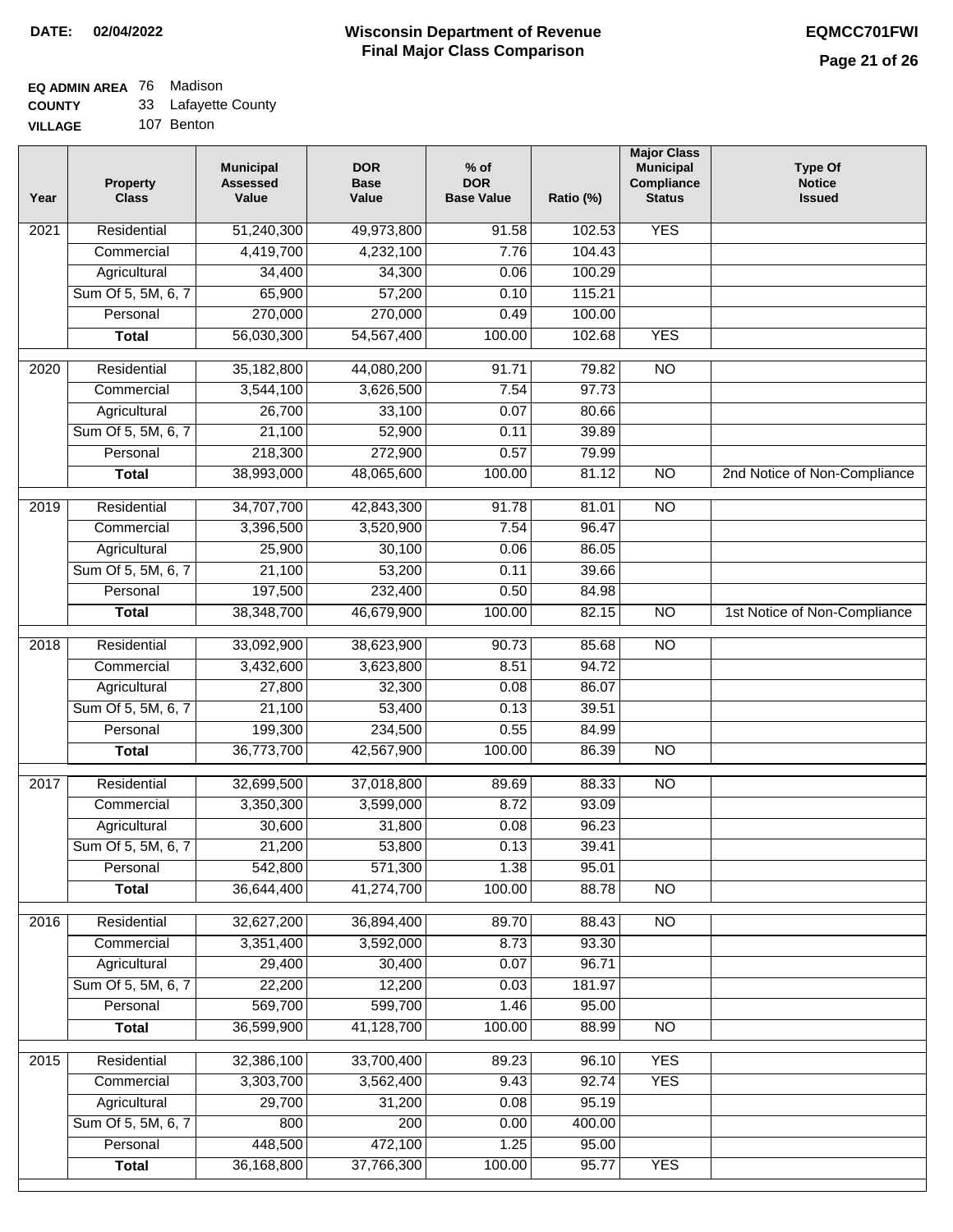### **Wisconsin Department of Revenue DATE: 02/04/2022 EQMCC701FWI Final Major Class Comparison**

## **Page 22 of 26**

| EQ ADMIN AREA 76 Madison |                     | 76 Madison         |
|--------------------------|---------------------|--------------------|
| <b>COUNTY</b>            | 33 Lafayette County | 25 Iowa County     |
| <b>VILLAGE</b>           | 108 Blanchardville  | 108 Blanchardville |

| Year | <b>Property</b><br><b>Class</b> | <b>Municipal</b><br><b>Assessed</b><br>Value | <b>DOR</b><br><b>Base</b><br>Value | $%$ of<br><b>DOR</b><br><b>Base Value</b> | Ratio (%) | <b>Major Class</b><br><b>Municipal</b><br>Compliance<br><b>Status</b> | <b>Type Of</b><br><b>Notice</b><br><b>Issued</b> |
|------|---------------------------------|----------------------------------------------|------------------------------------|-------------------------------------------|-----------|-----------------------------------------------------------------------|--------------------------------------------------|
| 2021 | Residential                     | 36,934,800                                   | 43,639,200                         | 87.41                                     | 84.64     | $\overline{NO}$                                                       |                                                  |
|      | Commercial                      | 5,194,100                                    | 5,835,600                          | 11.69                                     | 89.01     | $\overline{NO}$                                                       |                                                  |
|      | Agricultural                    | 3,500                                        | 3,600                              | 0.01                                      | 97.22     |                                                                       |                                                  |
|      | Sum Of 5, 5M, 6, 7              | 40,300                                       | 20,500                             | 0.04                                      | 196.59    |                                                                       |                                                  |
|      | Personal                        | 402,500                                      | 423,700                            | 0.85                                      | 95.00     |                                                                       |                                                  |
|      | <b>Total</b>                    | 42,575,200                                   | 49,922,600                         | 100.00                                    | 85.28     | $\overline{NO}$                                                       |                                                  |
|      | Residential                     |                                              |                                    | 87.64                                     | 91.17     | <b>YES</b>                                                            |                                                  |
| 2020 | Commercial                      | 36,142,900<br>5,169,000                      | 39,641,800<br>5,232,600            | 11.57                                     | 98.78     | <b>YES</b>                                                            |                                                  |
|      | Agricultural                    | 3,500                                        | 3,500                              | 0.01                                      | 100.00    |                                                                       |                                                  |
|      | Sum Of 5, 5M, 6, 7              | 40,300                                       | 20,100                             | 0.04                                      | 200.50    |                                                                       |                                                  |
|      | Personal                        | 336,000                                      | 336,000                            | 0.74                                      | 100.00    |                                                                       |                                                  |
|      | <b>Total</b>                    | 41,691,700                                   | 45,234,000                         | 100.00                                    | 92.17     | <b>YES</b>                                                            |                                                  |
|      |                                 |                                              |                                    |                                           |           |                                                                       |                                                  |
| 2019 | Residential                     | 36,047,300                                   | 36,282,900                         | 87.11                                     | 99.35     | <b>YES</b>                                                            |                                                  |
|      | Commercial                      | 5,094,100                                    | 4,955,500                          | 11.90                                     | 102.80    | <b>YES</b>                                                            |                                                  |
|      | Agricultural                    | 3,400                                        | 3,300                              | 0.01                                      | 103.03    |                                                                       |                                                  |
|      | Sum Of 5, 5M, 6, 7              | 40,300                                       | 19,300                             | 0.05                                      | 208.81    |                                                                       |                                                  |
|      | Personal                        | 390,500                                      | 390,500                            | 0.94                                      | 100.00    |                                                                       |                                                  |
|      | <b>Total</b>                    | 41,575,600                                   | 41,651,500                         | 100.00                                    | 99.82     | <b>YES</b>                                                            |                                                  |
| 2018 | Residential                     | 35,646,100                                   | 34,318,800                         | 86.08                                     | 103.87    | <b>YES</b>                                                            |                                                  |
|      | Commercial                      | 5,129,200                                    | 5,169,400                          | 12.97                                     | 99.22     | <b>YES</b>                                                            |                                                  |
|      | Agricultural                    | 3,000                                        | 2,800                              | 0.01                                      | 107.14    |                                                                       |                                                  |
|      | Sum Of 5, 5M, 6, 7              | 40,300                                       | 19,000                             | 0.05                                      | 212.11    |                                                                       |                                                  |
|      | Personal                        | 357,700                                      | 357,700                            | 0.90                                      | 100.00    |                                                                       |                                                  |
|      | <b>Total</b>                    | 41,176,300                                   | 39,867,700                         | 100.00                                    | 103.28    | <b>YES</b>                                                            |                                                  |
|      |                                 |                                              |                                    |                                           |           |                                                                       |                                                  |
| 2017 | Residential                     | 32,211,800                                   | 35,533,000                         | 84.14                                     | 90.65     | <b>YES</b>                                                            |                                                  |
|      | Commercial                      | 4,761,500                                    | 4,836,400                          | 11.45                                     | 98.45     | <b>YES</b>                                                            |                                                  |
|      | Agricultural                    | 3,300                                        | 3,300                              | 0.01                                      | 100.00    |                                                                       |                                                  |
|      | Sum Of 5, 5M, 6, 7              | 38,400                                       | 20,600                             | 0.05                                      | 186.41    |                                                                       |                                                  |
|      | Personal                        | 1,746,800                                    | 1,838,800<br>42,232,100            | 4.35                                      | 95.00     |                                                                       |                                                  |
|      | <b>Total</b>                    | 38,761,800                                   |                                    | 100.00                                    | 91.78     | <b>YES</b>                                                            |                                                  |
| 2016 | Residential                     | 32,287,400                                   | 33,152,300                         | 84.05                                     | 97.39     | <b>YES</b>                                                            |                                                  |
|      | Commercial                      | 4,762,500                                    | 4,578,200                          | 11.61                                     | 104.03    | <b>YES</b>                                                            |                                                  |
|      | Agricultural                    | 3,200                                        | 3,300                              | 0.01                                      | 96.97     |                                                                       |                                                  |
|      | Sum Of 5, 5M, 6, 7              | 46,400                                       | 24,600                             | 0.06                                      | 188.62    |                                                                       |                                                  |
|      | Personal                        | 1,615,700                                    | 1,683,100                          | 4.27                                      | 96.00     |                                                                       |                                                  |
|      | <b>Total</b>                    | 38,715,200                                   | 39,441,500                         | 100.00                                    | 98.16     | <b>YES</b>                                                            |                                                  |
| 2015 | Residential                     | 32,253,600                                   | 34,126,500                         | 85.23                                     | 94.51     | <b>YES</b>                                                            |                                                  |
|      | Commercial                      | 4,480,100                                    | 4,377,600                          | 10.93                                     | 102.34    | <b>YES</b>                                                            |                                                  |
|      | Agricultural                    | 3,200                                        | 3,200                              | 0.01                                      | 100.00    |                                                                       |                                                  |
|      | Sum Of 5, 5M, 6, 7              | 46,400                                       | 26,100                             | 0.07                                      | 177.78    |                                                                       |                                                  |
|      | Personal                        | 1,504,816                                    | 1,504,800                          | 3.76                                      | 100.00    |                                                                       |                                                  |
|      | <b>Total</b>                    | 38,288,116                                   | 40,038,200                         | 100.00                                    | 95.63     | <b>YES</b>                                                            |                                                  |
|      |                                 |                                              |                                    |                                           |           |                                                                       |                                                  |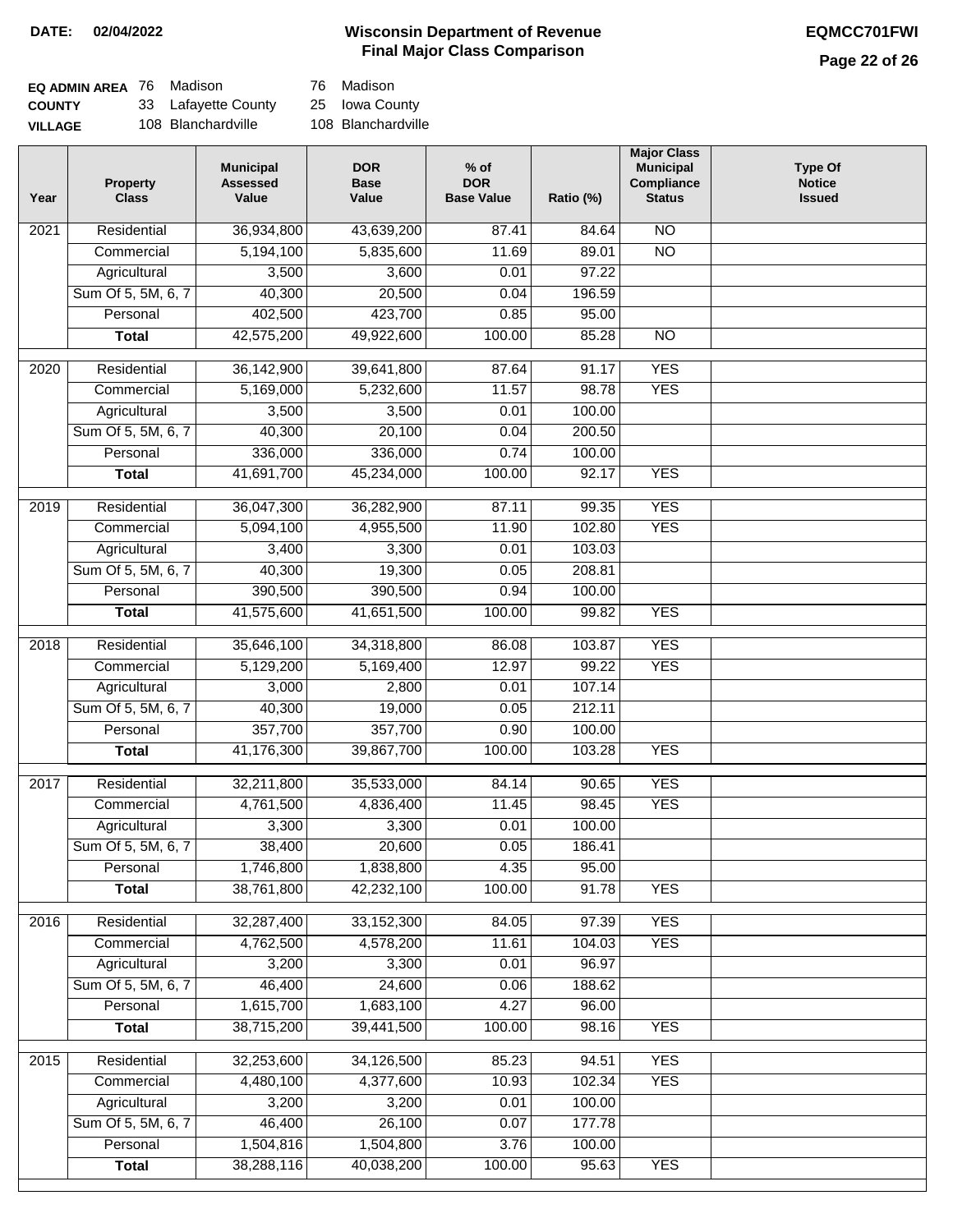# **EQ ADMIN AREA** 76 Madison

**COUNTY** 33 Lafayette County

**VILLAGE** 131 Gratiot

| Year              | <b>Property</b><br><b>Class</b>    | <b>Municipal</b><br><b>Assessed</b><br>Value | <b>DOR</b><br><b>Base</b><br>Value | $%$ of<br><b>DOR</b><br><b>Base Value</b> | Ratio (%)        | <b>Major Class</b><br><b>Municipal</b><br><b>Compliance</b><br><b>Status</b> | <b>Type Of</b><br><b>Notice</b><br><b>Issued</b> |
|-------------------|------------------------------------|----------------------------------------------|------------------------------------|-------------------------------------------|------------------|------------------------------------------------------------------------------|--------------------------------------------------|
| 2021              | Residential                        | 6,070,300                                    | 7,639,700                          | 75.15                                     | 79.46            | $\overline{NO}$                                                              |                                                  |
|                   | Commercial                         | 1,779,900                                    | 1,991,600                          | 19.59                                     | 89.37            | $\overline{NO}$                                                              |                                                  |
|                   | Agricultural                       | 30,600                                       | 32,200                             | 0.32                                      | 95.03            |                                                                              |                                                  |
|                   | Sum Of 5, 5M, 6, 7                 | 263,200                                      | 342,700                            | 3.37                                      | 76.80            |                                                                              |                                                  |
|                   | Personal                           | 152,100                                      | 160,200                            | 1.58                                      | 94.94            |                                                                              |                                                  |
|                   | <b>Total</b>                       | 8,296,100                                    | 10,166,400                         | 100.00                                    | 81.60            | $\overline{NO}$                                                              |                                                  |
| 2020              | Residential                        | 6,060,700                                    | 5,931,100                          | 72.04                                     | 102.19           | <b>YES</b>                                                                   |                                                  |
|                   | Commercial                         | 1,764,500                                    | 1,875,000                          | 22.77                                     | 94.11            | <b>YES</b>                                                                   |                                                  |
|                   | Agricultural                       | 30,600                                       | 31,100                             | 0.38                                      | 98.39            |                                                                              |                                                  |
|                   | Sum Of 5, 5M, 6, 7                 | 263,200                                      | 231,600                            | 2.81                                      | 113.64           |                                                                              |                                                  |
|                   | Personal                           | 156,200                                      | 164,400                            | 2.00                                      | 95.01            |                                                                              |                                                  |
|                   | <b>Total</b>                       | 8,275,200                                    | 8,233,200                          | 100.00                                    | 100.51           | <b>YES</b>                                                                   |                                                  |
|                   |                                    |                                              |                                    |                                           |                  |                                                                              |                                                  |
| 2019              | Residential                        | 6,005,200                                    | 5,593,000                          | 71.24                                     | 107.37           | <b>YES</b>                                                                   |                                                  |
|                   | Commercial                         | 1,763,000                                    | 1,818,800                          | 23.17                                     | 96.93            | <b>YES</b>                                                                   |                                                  |
|                   | Agricultural                       | 29,900                                       | 29,700                             | 0.38                                      | 100.67           |                                                                              |                                                  |
|                   | Sum Of 5, 5M, 6, 7                 | 263,200                                      | 237,700                            | 3.03                                      | 110.73           |                                                                              |                                                  |
|                   | Personal                           | 171,700                                      | 171,700                            | 2.19                                      | 100.00           |                                                                              |                                                  |
|                   | <b>Total</b>                       | 8,233,000                                    | 7,850,900                          | 100.00                                    | 104.87           | <b>YES</b>                                                                   |                                                  |
| 2018              | Residential                        | 5,979,400                                    | 5,725,300                          | 71.85                                     | 104.44           | <b>YES</b>                                                                   |                                                  |
|                   | Commercial                         | 1,754,400                                    | 1,810,200                          | 22.72                                     | 96.92            | <b>YES</b>                                                                   |                                                  |
|                   | Agricultural                       | 28,900                                       | 28,900                             | 0.36                                      | 100.00           |                                                                              |                                                  |
|                   | Sum Of 5, 5M, 6, 7                 | 263,200                                      | 238,400                            | 2.99                                      | 110.40           |                                                                              |                                                  |
|                   | Personal                           | 164,300                                      | 165,900                            | 2.08                                      | 99.04            |                                                                              |                                                  |
|                   | <b>Total</b>                       | 8,190,200                                    | 7,968,700                          | 100.00                                    | 102.78           | <b>YES</b>                                                                   |                                                  |
| $\overline{2017}$ | Residential                        | 5,986,400                                    | 5,725,300                          | 72.01                                     | 104.56           | <b>YES</b>                                                                   |                                                  |
|                   | Commercial                         | 1,786,500                                    | 1,843,000                          | 23.18                                     | 96.93            | <b>YES</b>                                                                   |                                                  |
|                   | Agricultural                       | 28,400                                       | 28,300                             | 0.36                                      | 100.35           |                                                                              |                                                  |
|                   | Sum Of 5, 5M, 6, 7                 | 263,200                                      | 238,100                            | 2.99                                      | 110.54           |                                                                              |                                                  |
|                   | Personal                           | 115,900                                      | 115,900                            | 1.46                                      | 100.00           |                                                                              |                                                  |
|                   | <b>Total</b>                       | 8,180,400                                    | 7,950,600                          | 100.00                                    | 102.89           | <b>YES</b>                                                                   |                                                  |
| 2016              | Residential                        | 6,004,200                                    | 6,011,700                          | 73.02                                     | 99.88            | <b>YES</b>                                                                   |                                                  |
|                   | Commercial                         | 1,754,600                                    | 1,846,500                          | 22.43                                     | 95.02            | <b>YES</b>                                                                   |                                                  |
|                   | Agricultural                       | 27,600                                       | 27,800                             | 0.34                                      | 99.28            |                                                                              |                                                  |
|                   | Sum Of 5, 5M, 6, 7                 | 263,200                                      | 227,100                            | 2.76                                      | 115.90           |                                                                              |                                                  |
|                   | Personal                           | 119,600                                      | 119,600                            | 1.45                                      | 100.00           |                                                                              |                                                  |
|                   | <b>Total</b>                       | 8,169,200                                    | 8,232,700                          | 100.00                                    | 99.23            | <b>YES</b>                                                                   |                                                  |
|                   |                                    |                                              |                                    |                                           |                  |                                                                              |                                                  |
| 2015              | Residential                        | 6,023,800                                    | 5,883,800                          | 73.30                                     | 102.38           | <b>YES</b>                                                                   |                                                  |
|                   | Commercial                         | 1,731,800                                    | 1,790,700                          | 22.31                                     | 96.71            | <b>YES</b>                                                                   |                                                  |
|                   | Agricultural<br>Sum Of 5, 5M, 6, 7 | 26,100<br>272,200                            | 26,000<br>216,500                  | 0.32<br>2.70                              | 100.38<br>125.73 |                                                                              |                                                  |
|                   | Personal                           | 109,700                                      | 109,700                            | 1.37                                      | 100.00           |                                                                              |                                                  |
|                   | <b>Total</b>                       | 8,163,600                                    | 8,026,700                          | 100.00                                    | 101.71           | <b>YES</b>                                                                   |                                                  |
|                   |                                    |                                              |                                    |                                           |                  |                                                                              |                                                  |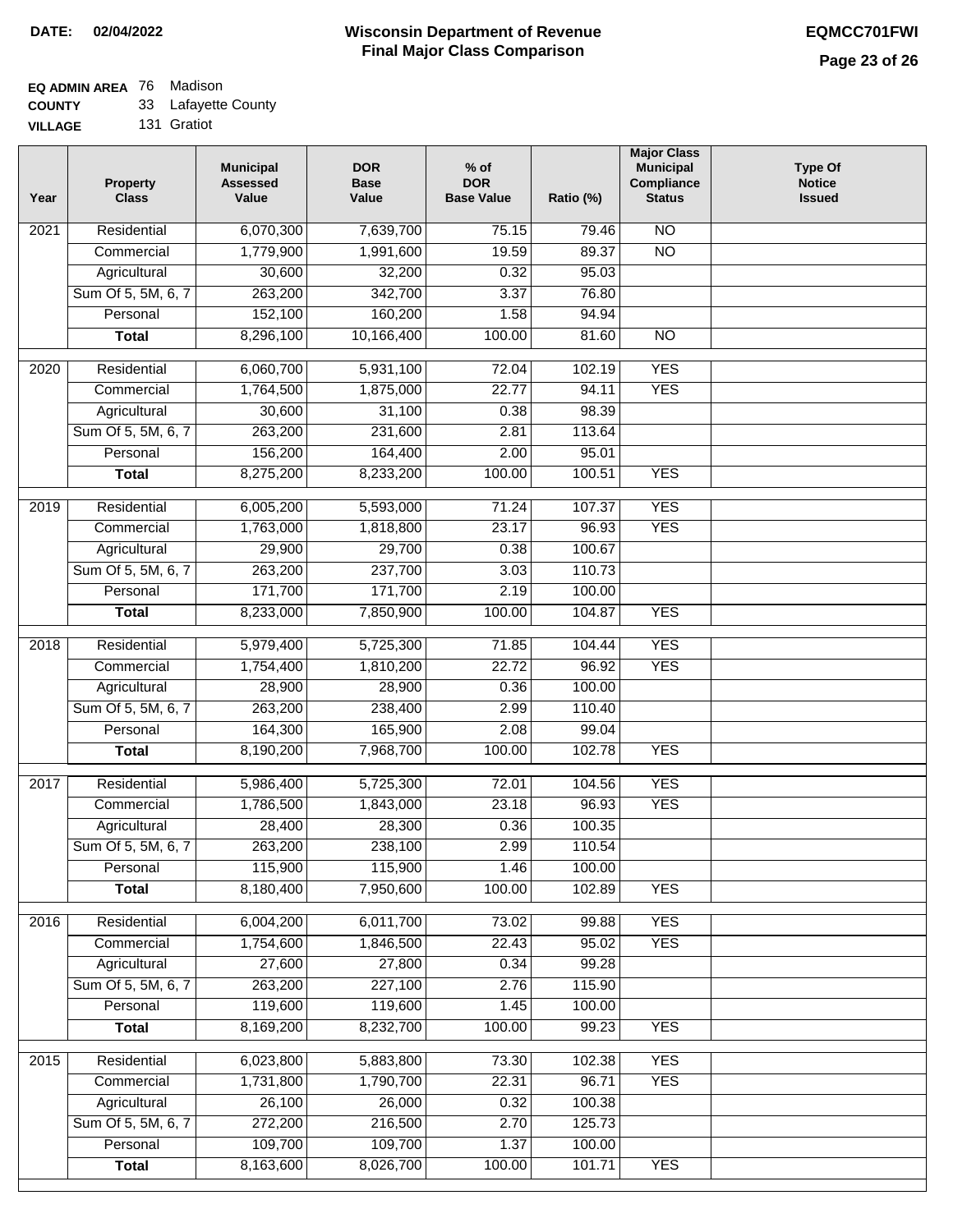# **EQ ADMIN AREA** 76 Madison

**COUNTY VILLAGE** 33 Lafayette County 181 South Wayne

| $\overline{NO}$<br>Residential<br>14,220,700<br>18,989,600<br>82.06<br>2021<br>74.89<br>$\overline{NO}$<br>3,096,500<br>3,565,200<br>15.41<br>86.85<br>Commercial<br>Agricultural<br>63,100<br>73,900<br>0.32<br>85.39<br>Sum Of 5, 5M, 6, 7<br>400,400<br>324,600<br>1.73<br>81.07<br>94,100<br>110,700<br>0.48<br>85.00<br>Personal<br>17,799,000<br>23,139,800<br>100.00<br>76.92<br>$\overline{NO}$<br><b>Total</b><br>1st Notice of Non-Compliance<br>$\overline{NO}$<br>2020<br>Residential<br>13,955,900<br>17,024,200<br>82.37<br>81.98<br><b>YES</b><br>2,768,500<br>2,901,900<br>14.04<br>95.40<br>Commercial<br>70,400<br>Agricultural<br>59,800<br>0.34<br>84.94<br>Sum Of 5, 5M, 6, 7<br>480,500<br>554,300<br>2.68<br>86.69<br>98,900<br>116,400<br>84.97<br>Personal<br>0.56<br>17,363,600<br>20,667,200<br>100.00<br>84.02<br><b>NO</b><br><b>Total</b><br>13,848,300<br>2019<br>Residential<br>16,094,900<br>81.55<br>86.04<br>$\overline{NO}$<br><b>YES</b><br>2,842,500<br>2,876,600<br>14.57<br>98.81<br>Commercial<br>67,600<br>85.95<br>58,100<br>0.34<br>Agricultural<br>480,500<br>570,900<br>Sum Of 5, 5M, 6, 7<br>2.89<br>84.17<br>108,200<br>127,300<br>Personal<br>0.64<br>85.00<br>17,337,600<br>19,737,300<br>100.00<br>87.84<br>$\overline{NO}$<br><b>Total</b><br>Residential<br>14,052,800<br>16,331,400<br>82.38<br>86.05<br>$\overline{NO}$<br>2018<br><b>YES</b><br>Commercial<br>2,705,000<br>2,714,800<br>13.69<br>99.64<br>59,200<br>65,700<br>Agricultural<br>0.33<br>90.11<br>Sum Of 5, 5M, 6, 7<br>480,500<br>578,000<br>2.92<br>83.13<br>Personal<br>121,600<br>135,100<br>0.68<br>90.01<br>17,419,100<br>19,825,000<br>100.00<br>87.86<br>$\overline{NO}$<br><b>Total</b><br><b>YES</b><br>Residential<br>14,037,900<br>15,538,300<br>78.54<br>90.34<br>2017<br><b>YES</b><br>Commercial<br>2,381,200<br>2,359,900<br>11.93<br>100.90<br>95.00<br>Agricultural<br>60,800<br>64,000<br>0.32<br>479,800<br>571,100<br>Sum Of 5, 5M, 6, 7<br>2.89<br>84.01<br>Personal<br>1,188,900<br>1,251,500<br>6.33<br>95.00<br>18,148,600<br>19,784,800<br>100.00<br>91.73<br><b>YES</b><br><b>Total</b><br><b>YES</b><br>2016<br>Residential<br>13,912,900<br>14,651,500<br>77.59<br>94.96<br>2,434,600<br>2,397,900<br>12.70<br>101.53<br><b>YES</b><br>Commercial<br>63,100<br>Agricultural<br>59,900<br>0.33<br>94.93<br>Sum Of 5, 5M, 6, 7<br>479,800<br>553,100<br>86.75<br>2.93<br>1,156,500<br>1,217,400<br>6.45<br>95.00<br>Personal<br>18,043,700<br>95.56<br><b>YES</b><br>18,883,000<br>100.00<br><b>Total</b><br><b>YES</b><br>Residential<br>13,804,400<br>14,252,700<br>79.46<br>96.85<br>2015<br>2,435,400<br>2,352,300<br>13.11<br>103.53<br><b>YES</b><br>Commercial<br>62,700<br>62,300<br>Agricultural<br>0.35<br>100.64<br>Sum Of 5, 5M, 6, 7<br>451,700<br>502,900<br>2.80<br>89.82 | Year | <b>Property</b><br><b>Class</b> | <b>Municipal</b><br><b>Assessed</b><br>Value | <b>DOR</b><br><b>Base</b><br>Value | $%$ of<br><b>DOR</b><br><b>Base Value</b> | Ratio (%) | <b>Major Class</b><br><b>Municipal</b><br>Compliance<br><b>Status</b> | <b>Type Of</b><br><b>Notice</b><br><b>Issued</b> |
|------------------------------------------------------------------------------------------------------------------------------------------------------------------------------------------------------------------------------------------------------------------------------------------------------------------------------------------------------------------------------------------------------------------------------------------------------------------------------------------------------------------------------------------------------------------------------------------------------------------------------------------------------------------------------------------------------------------------------------------------------------------------------------------------------------------------------------------------------------------------------------------------------------------------------------------------------------------------------------------------------------------------------------------------------------------------------------------------------------------------------------------------------------------------------------------------------------------------------------------------------------------------------------------------------------------------------------------------------------------------------------------------------------------------------------------------------------------------------------------------------------------------------------------------------------------------------------------------------------------------------------------------------------------------------------------------------------------------------------------------------------------------------------------------------------------------------------------------------------------------------------------------------------------------------------------------------------------------------------------------------------------------------------------------------------------------------------------------------------------------------------------------------------------------------------------------------------------------------------------------------------------------------------------------------------------------------------------------------------------------------------------------------------------------------------------------------------------------------------------------------------------------------------------------------------------------------------------------------------------------------------------------------------------------------------------------------------------------------------------------------------------------------------------------------------------------------------------|------|---------------------------------|----------------------------------------------|------------------------------------|-------------------------------------------|-----------|-----------------------------------------------------------------------|--------------------------------------------------|
|                                                                                                                                                                                                                                                                                                                                                                                                                                                                                                                                                                                                                                                                                                                                                                                                                                                                                                                                                                                                                                                                                                                                                                                                                                                                                                                                                                                                                                                                                                                                                                                                                                                                                                                                                                                                                                                                                                                                                                                                                                                                                                                                                                                                                                                                                                                                                                                                                                                                                                                                                                                                                                                                                                                                                                                                                                          |      |                                 |                                              |                                    |                                           |           |                                                                       |                                                  |
|                                                                                                                                                                                                                                                                                                                                                                                                                                                                                                                                                                                                                                                                                                                                                                                                                                                                                                                                                                                                                                                                                                                                                                                                                                                                                                                                                                                                                                                                                                                                                                                                                                                                                                                                                                                                                                                                                                                                                                                                                                                                                                                                                                                                                                                                                                                                                                                                                                                                                                                                                                                                                                                                                                                                                                                                                                          |      |                                 |                                              |                                    |                                           |           |                                                                       |                                                  |
|                                                                                                                                                                                                                                                                                                                                                                                                                                                                                                                                                                                                                                                                                                                                                                                                                                                                                                                                                                                                                                                                                                                                                                                                                                                                                                                                                                                                                                                                                                                                                                                                                                                                                                                                                                                                                                                                                                                                                                                                                                                                                                                                                                                                                                                                                                                                                                                                                                                                                                                                                                                                                                                                                                                                                                                                                                          |      |                                 |                                              |                                    |                                           |           |                                                                       |                                                  |
|                                                                                                                                                                                                                                                                                                                                                                                                                                                                                                                                                                                                                                                                                                                                                                                                                                                                                                                                                                                                                                                                                                                                                                                                                                                                                                                                                                                                                                                                                                                                                                                                                                                                                                                                                                                                                                                                                                                                                                                                                                                                                                                                                                                                                                                                                                                                                                                                                                                                                                                                                                                                                                                                                                                                                                                                                                          |      |                                 |                                              |                                    |                                           |           |                                                                       |                                                  |
|                                                                                                                                                                                                                                                                                                                                                                                                                                                                                                                                                                                                                                                                                                                                                                                                                                                                                                                                                                                                                                                                                                                                                                                                                                                                                                                                                                                                                                                                                                                                                                                                                                                                                                                                                                                                                                                                                                                                                                                                                                                                                                                                                                                                                                                                                                                                                                                                                                                                                                                                                                                                                                                                                                                                                                                                                                          |      |                                 |                                              |                                    |                                           |           |                                                                       |                                                  |
|                                                                                                                                                                                                                                                                                                                                                                                                                                                                                                                                                                                                                                                                                                                                                                                                                                                                                                                                                                                                                                                                                                                                                                                                                                                                                                                                                                                                                                                                                                                                                                                                                                                                                                                                                                                                                                                                                                                                                                                                                                                                                                                                                                                                                                                                                                                                                                                                                                                                                                                                                                                                                                                                                                                                                                                                                                          |      |                                 |                                              |                                    |                                           |           |                                                                       |                                                  |
|                                                                                                                                                                                                                                                                                                                                                                                                                                                                                                                                                                                                                                                                                                                                                                                                                                                                                                                                                                                                                                                                                                                                                                                                                                                                                                                                                                                                                                                                                                                                                                                                                                                                                                                                                                                                                                                                                                                                                                                                                                                                                                                                                                                                                                                                                                                                                                                                                                                                                                                                                                                                                                                                                                                                                                                                                                          |      |                                 |                                              |                                    |                                           |           |                                                                       |                                                  |
|                                                                                                                                                                                                                                                                                                                                                                                                                                                                                                                                                                                                                                                                                                                                                                                                                                                                                                                                                                                                                                                                                                                                                                                                                                                                                                                                                                                                                                                                                                                                                                                                                                                                                                                                                                                                                                                                                                                                                                                                                                                                                                                                                                                                                                                                                                                                                                                                                                                                                                                                                                                                                                                                                                                                                                                                                                          |      |                                 |                                              |                                    |                                           |           |                                                                       |                                                  |
|                                                                                                                                                                                                                                                                                                                                                                                                                                                                                                                                                                                                                                                                                                                                                                                                                                                                                                                                                                                                                                                                                                                                                                                                                                                                                                                                                                                                                                                                                                                                                                                                                                                                                                                                                                                                                                                                                                                                                                                                                                                                                                                                                                                                                                                                                                                                                                                                                                                                                                                                                                                                                                                                                                                                                                                                                                          |      |                                 |                                              |                                    |                                           |           |                                                                       |                                                  |
|                                                                                                                                                                                                                                                                                                                                                                                                                                                                                                                                                                                                                                                                                                                                                                                                                                                                                                                                                                                                                                                                                                                                                                                                                                                                                                                                                                                                                                                                                                                                                                                                                                                                                                                                                                                                                                                                                                                                                                                                                                                                                                                                                                                                                                                                                                                                                                                                                                                                                                                                                                                                                                                                                                                                                                                                                                          |      |                                 |                                              |                                    |                                           |           |                                                                       |                                                  |
|                                                                                                                                                                                                                                                                                                                                                                                                                                                                                                                                                                                                                                                                                                                                                                                                                                                                                                                                                                                                                                                                                                                                                                                                                                                                                                                                                                                                                                                                                                                                                                                                                                                                                                                                                                                                                                                                                                                                                                                                                                                                                                                                                                                                                                                                                                                                                                                                                                                                                                                                                                                                                                                                                                                                                                                                                                          |      |                                 |                                              |                                    |                                           |           |                                                                       |                                                  |
|                                                                                                                                                                                                                                                                                                                                                                                                                                                                                                                                                                                                                                                                                                                                                                                                                                                                                                                                                                                                                                                                                                                                                                                                                                                                                                                                                                                                                                                                                                                                                                                                                                                                                                                                                                                                                                                                                                                                                                                                                                                                                                                                                                                                                                                                                                                                                                                                                                                                                                                                                                                                                                                                                                                                                                                                                                          |      |                                 |                                              |                                    |                                           |           |                                                                       |                                                  |
|                                                                                                                                                                                                                                                                                                                                                                                                                                                                                                                                                                                                                                                                                                                                                                                                                                                                                                                                                                                                                                                                                                                                                                                                                                                                                                                                                                                                                                                                                                                                                                                                                                                                                                                                                                                                                                                                                                                                                                                                                                                                                                                                                                                                                                                                                                                                                                                                                                                                                                                                                                                                                                                                                                                                                                                                                                          |      |                                 |                                              |                                    |                                           |           |                                                                       |                                                  |
|                                                                                                                                                                                                                                                                                                                                                                                                                                                                                                                                                                                                                                                                                                                                                                                                                                                                                                                                                                                                                                                                                                                                                                                                                                                                                                                                                                                                                                                                                                                                                                                                                                                                                                                                                                                                                                                                                                                                                                                                                                                                                                                                                                                                                                                                                                                                                                                                                                                                                                                                                                                                                                                                                                                                                                                                                                          |      |                                 |                                              |                                    |                                           |           |                                                                       |                                                  |
|                                                                                                                                                                                                                                                                                                                                                                                                                                                                                                                                                                                                                                                                                                                                                                                                                                                                                                                                                                                                                                                                                                                                                                                                                                                                                                                                                                                                                                                                                                                                                                                                                                                                                                                                                                                                                                                                                                                                                                                                                                                                                                                                                                                                                                                                                                                                                                                                                                                                                                                                                                                                                                                                                                                                                                                                                                          |      |                                 |                                              |                                    |                                           |           |                                                                       |                                                  |
|                                                                                                                                                                                                                                                                                                                                                                                                                                                                                                                                                                                                                                                                                                                                                                                                                                                                                                                                                                                                                                                                                                                                                                                                                                                                                                                                                                                                                                                                                                                                                                                                                                                                                                                                                                                                                                                                                                                                                                                                                                                                                                                                                                                                                                                                                                                                                                                                                                                                                                                                                                                                                                                                                                                                                                                                                                          |      |                                 |                                              |                                    |                                           |           |                                                                       |                                                  |
|                                                                                                                                                                                                                                                                                                                                                                                                                                                                                                                                                                                                                                                                                                                                                                                                                                                                                                                                                                                                                                                                                                                                                                                                                                                                                                                                                                                                                                                                                                                                                                                                                                                                                                                                                                                                                                                                                                                                                                                                                                                                                                                                                                                                                                                                                                                                                                                                                                                                                                                                                                                                                                                                                                                                                                                                                                          |      |                                 |                                              |                                    |                                           |           |                                                                       |                                                  |
|                                                                                                                                                                                                                                                                                                                                                                                                                                                                                                                                                                                                                                                                                                                                                                                                                                                                                                                                                                                                                                                                                                                                                                                                                                                                                                                                                                                                                                                                                                                                                                                                                                                                                                                                                                                                                                                                                                                                                                                                                                                                                                                                                                                                                                                                                                                                                                                                                                                                                                                                                                                                                                                                                                                                                                                                                                          |      |                                 |                                              |                                    |                                           |           |                                                                       |                                                  |
|                                                                                                                                                                                                                                                                                                                                                                                                                                                                                                                                                                                                                                                                                                                                                                                                                                                                                                                                                                                                                                                                                                                                                                                                                                                                                                                                                                                                                                                                                                                                                                                                                                                                                                                                                                                                                                                                                                                                                                                                                                                                                                                                                                                                                                                                                                                                                                                                                                                                                                                                                                                                                                                                                                                                                                                                                                          |      |                                 |                                              |                                    |                                           |           |                                                                       |                                                  |
|                                                                                                                                                                                                                                                                                                                                                                                                                                                                                                                                                                                                                                                                                                                                                                                                                                                                                                                                                                                                                                                                                                                                                                                                                                                                                                                                                                                                                                                                                                                                                                                                                                                                                                                                                                                                                                                                                                                                                                                                                                                                                                                                                                                                                                                                                                                                                                                                                                                                                                                                                                                                                                                                                                                                                                                                                                          |      |                                 |                                              |                                    |                                           |           |                                                                       |                                                  |
|                                                                                                                                                                                                                                                                                                                                                                                                                                                                                                                                                                                                                                                                                                                                                                                                                                                                                                                                                                                                                                                                                                                                                                                                                                                                                                                                                                                                                                                                                                                                                                                                                                                                                                                                                                                                                                                                                                                                                                                                                                                                                                                                                                                                                                                                                                                                                                                                                                                                                                                                                                                                                                                                                                                                                                                                                                          |      |                                 |                                              |                                    |                                           |           |                                                                       |                                                  |
|                                                                                                                                                                                                                                                                                                                                                                                                                                                                                                                                                                                                                                                                                                                                                                                                                                                                                                                                                                                                                                                                                                                                                                                                                                                                                                                                                                                                                                                                                                                                                                                                                                                                                                                                                                                                                                                                                                                                                                                                                                                                                                                                                                                                                                                                                                                                                                                                                                                                                                                                                                                                                                                                                                                                                                                                                                          |      |                                 |                                              |                                    |                                           |           |                                                                       |                                                  |
|                                                                                                                                                                                                                                                                                                                                                                                                                                                                                                                                                                                                                                                                                                                                                                                                                                                                                                                                                                                                                                                                                                                                                                                                                                                                                                                                                                                                                                                                                                                                                                                                                                                                                                                                                                                                                                                                                                                                                                                                                                                                                                                                                                                                                                                                                                                                                                                                                                                                                                                                                                                                                                                                                                                                                                                                                                          |      |                                 |                                              |                                    |                                           |           |                                                                       |                                                  |
|                                                                                                                                                                                                                                                                                                                                                                                                                                                                                                                                                                                                                                                                                                                                                                                                                                                                                                                                                                                                                                                                                                                                                                                                                                                                                                                                                                                                                                                                                                                                                                                                                                                                                                                                                                                                                                                                                                                                                                                                                                                                                                                                                                                                                                                                                                                                                                                                                                                                                                                                                                                                                                                                                                                                                                                                                                          |      |                                 |                                              |                                    |                                           |           |                                                                       |                                                  |
|                                                                                                                                                                                                                                                                                                                                                                                                                                                                                                                                                                                                                                                                                                                                                                                                                                                                                                                                                                                                                                                                                                                                                                                                                                                                                                                                                                                                                                                                                                                                                                                                                                                                                                                                                                                                                                                                                                                                                                                                                                                                                                                                                                                                                                                                                                                                                                                                                                                                                                                                                                                                                                                                                                                                                                                                                                          |      |                                 |                                              |                                    |                                           |           |                                                                       |                                                  |
|                                                                                                                                                                                                                                                                                                                                                                                                                                                                                                                                                                                                                                                                                                                                                                                                                                                                                                                                                                                                                                                                                                                                                                                                                                                                                                                                                                                                                                                                                                                                                                                                                                                                                                                                                                                                                                                                                                                                                                                                                                                                                                                                                                                                                                                                                                                                                                                                                                                                                                                                                                                                                                                                                                                                                                                                                                          |      |                                 |                                              |                                    |                                           |           |                                                                       |                                                  |
|                                                                                                                                                                                                                                                                                                                                                                                                                                                                                                                                                                                                                                                                                                                                                                                                                                                                                                                                                                                                                                                                                                                                                                                                                                                                                                                                                                                                                                                                                                                                                                                                                                                                                                                                                                                                                                                                                                                                                                                                                                                                                                                                                                                                                                                                                                                                                                                                                                                                                                                                                                                                                                                                                                                                                                                                                                          |      |                                 |                                              |                                    |                                           |           |                                                                       |                                                  |
|                                                                                                                                                                                                                                                                                                                                                                                                                                                                                                                                                                                                                                                                                                                                                                                                                                                                                                                                                                                                                                                                                                                                                                                                                                                                                                                                                                                                                                                                                                                                                                                                                                                                                                                                                                                                                                                                                                                                                                                                                                                                                                                                                                                                                                                                                                                                                                                                                                                                                                                                                                                                                                                                                                                                                                                                                                          |      |                                 |                                              |                                    |                                           |           |                                                                       |                                                  |
|                                                                                                                                                                                                                                                                                                                                                                                                                                                                                                                                                                                                                                                                                                                                                                                                                                                                                                                                                                                                                                                                                                                                                                                                                                                                                                                                                                                                                                                                                                                                                                                                                                                                                                                                                                                                                                                                                                                                                                                                                                                                                                                                                                                                                                                                                                                                                                                                                                                                                                                                                                                                                                                                                                                                                                                                                                          |      |                                 |                                              |                                    |                                           |           |                                                                       |                                                  |
|                                                                                                                                                                                                                                                                                                                                                                                                                                                                                                                                                                                                                                                                                                                                                                                                                                                                                                                                                                                                                                                                                                                                                                                                                                                                                                                                                                                                                                                                                                                                                                                                                                                                                                                                                                                                                                                                                                                                                                                                                                                                                                                                                                                                                                                                                                                                                                                                                                                                                                                                                                                                                                                                                                                                                                                                                                          |      |                                 |                                              |                                    |                                           |           |                                                                       |                                                  |
|                                                                                                                                                                                                                                                                                                                                                                                                                                                                                                                                                                                                                                                                                                                                                                                                                                                                                                                                                                                                                                                                                                                                                                                                                                                                                                                                                                                                                                                                                                                                                                                                                                                                                                                                                                                                                                                                                                                                                                                                                                                                                                                                                                                                                                                                                                                                                                                                                                                                                                                                                                                                                                                                                                                                                                                                                                          |      |                                 |                                              |                                    |                                           |           |                                                                       |                                                  |
|                                                                                                                                                                                                                                                                                                                                                                                                                                                                                                                                                                                                                                                                                                                                                                                                                                                                                                                                                                                                                                                                                                                                                                                                                                                                                                                                                                                                                                                                                                                                                                                                                                                                                                                                                                                                                                                                                                                                                                                                                                                                                                                                                                                                                                                                                                                                                                                                                                                                                                                                                                                                                                                                                                                                                                                                                                          |      |                                 |                                              |                                    |                                           |           |                                                                       |                                                  |
|                                                                                                                                                                                                                                                                                                                                                                                                                                                                                                                                                                                                                                                                                                                                                                                                                                                                                                                                                                                                                                                                                                                                                                                                                                                                                                                                                                                                                                                                                                                                                                                                                                                                                                                                                                                                                                                                                                                                                                                                                                                                                                                                                                                                                                                                                                                                                                                                                                                                                                                                                                                                                                                                                                                                                                                                                                          |      |                                 |                                              |                                    |                                           |           |                                                                       |                                                  |
|                                                                                                                                                                                                                                                                                                                                                                                                                                                                                                                                                                                                                                                                                                                                                                                                                                                                                                                                                                                                                                                                                                                                                                                                                                                                                                                                                                                                                                                                                                                                                                                                                                                                                                                                                                                                                                                                                                                                                                                                                                                                                                                                                                                                                                                                                                                                                                                                                                                                                                                                                                                                                                                                                                                                                                                                                                          |      |                                 |                                              |                                    |                                           |           |                                                                       |                                                  |
|                                                                                                                                                                                                                                                                                                                                                                                                                                                                                                                                                                                                                                                                                                                                                                                                                                                                                                                                                                                                                                                                                                                                                                                                                                                                                                                                                                                                                                                                                                                                                                                                                                                                                                                                                                                                                                                                                                                                                                                                                                                                                                                                                                                                                                                                                                                                                                                                                                                                                                                                                                                                                                                                                                                                                                                                                                          |      |                                 |                                              |                                    |                                           |           |                                                                       |                                                  |
|                                                                                                                                                                                                                                                                                                                                                                                                                                                                                                                                                                                                                                                                                                                                                                                                                                                                                                                                                                                                                                                                                                                                                                                                                                                                                                                                                                                                                                                                                                                                                                                                                                                                                                                                                                                                                                                                                                                                                                                                                                                                                                                                                                                                                                                                                                                                                                                                                                                                                                                                                                                                                                                                                                                                                                                                                                          |      |                                 |                                              |                                    |                                           |           |                                                                       |                                                  |
|                                                                                                                                                                                                                                                                                                                                                                                                                                                                                                                                                                                                                                                                                                                                                                                                                                                                                                                                                                                                                                                                                                                                                                                                                                                                                                                                                                                                                                                                                                                                                                                                                                                                                                                                                                                                                                                                                                                                                                                                                                                                                                                                                                                                                                                                                                                                                                                                                                                                                                                                                                                                                                                                                                                                                                                                                                          |      |                                 |                                              |                                    |                                           |           |                                                                       |                                                  |
|                                                                                                                                                                                                                                                                                                                                                                                                                                                                                                                                                                                                                                                                                                                                                                                                                                                                                                                                                                                                                                                                                                                                                                                                                                                                                                                                                                                                                                                                                                                                                                                                                                                                                                                                                                                                                                                                                                                                                                                                                                                                                                                                                                                                                                                                                                                                                                                                                                                                                                                                                                                                                                                                                                                                                                                                                                          |      |                                 |                                              |                                    |                                           |           |                                                                       |                                                  |
|                                                                                                                                                                                                                                                                                                                                                                                                                                                                                                                                                                                                                                                                                                                                                                                                                                                                                                                                                                                                                                                                                                                                                                                                                                                                                                                                                                                                                                                                                                                                                                                                                                                                                                                                                                                                                                                                                                                                                                                                                                                                                                                                                                                                                                                                                                                                                                                                                                                                                                                                                                                                                                                                                                                                                                                                                                          |      |                                 |                                              |                                    |                                           |           |                                                                       |                                                  |
|                                                                                                                                                                                                                                                                                                                                                                                                                                                                                                                                                                                                                                                                                                                                                                                                                                                                                                                                                                                                                                                                                                                                                                                                                                                                                                                                                                                                                                                                                                                                                                                                                                                                                                                                                                                                                                                                                                                                                                                                                                                                                                                                                                                                                                                                                                                                                                                                                                                                                                                                                                                                                                                                                                                                                                                                                                          |      |                                 |                                              |                                    |                                           |           |                                                                       |                                                  |
| 767,600<br>767,600<br>100.00<br>Personal<br>4.28                                                                                                                                                                                                                                                                                                                                                                                                                                                                                                                                                                                                                                                                                                                                                                                                                                                                                                                                                                                                                                                                                                                                                                                                                                                                                                                                                                                                                                                                                                                                                                                                                                                                                                                                                                                                                                                                                                                                                                                                                                                                                                                                                                                                                                                                                                                                                                                                                                                                                                                                                                                                                                                                                                                                                                                         |      |                                 |                                              |                                    |                                           |           |                                                                       |                                                  |
| 17,521,800<br>17,937,800<br>100.00<br>97.68<br><b>YES</b><br><b>Total</b>                                                                                                                                                                                                                                                                                                                                                                                                                                                                                                                                                                                                                                                                                                                                                                                                                                                                                                                                                                                                                                                                                                                                                                                                                                                                                                                                                                                                                                                                                                                                                                                                                                                                                                                                                                                                                                                                                                                                                                                                                                                                                                                                                                                                                                                                                                                                                                                                                                                                                                                                                                                                                                                                                                                                                                |      |                                 |                                              |                                    |                                           |           |                                                                       |                                                  |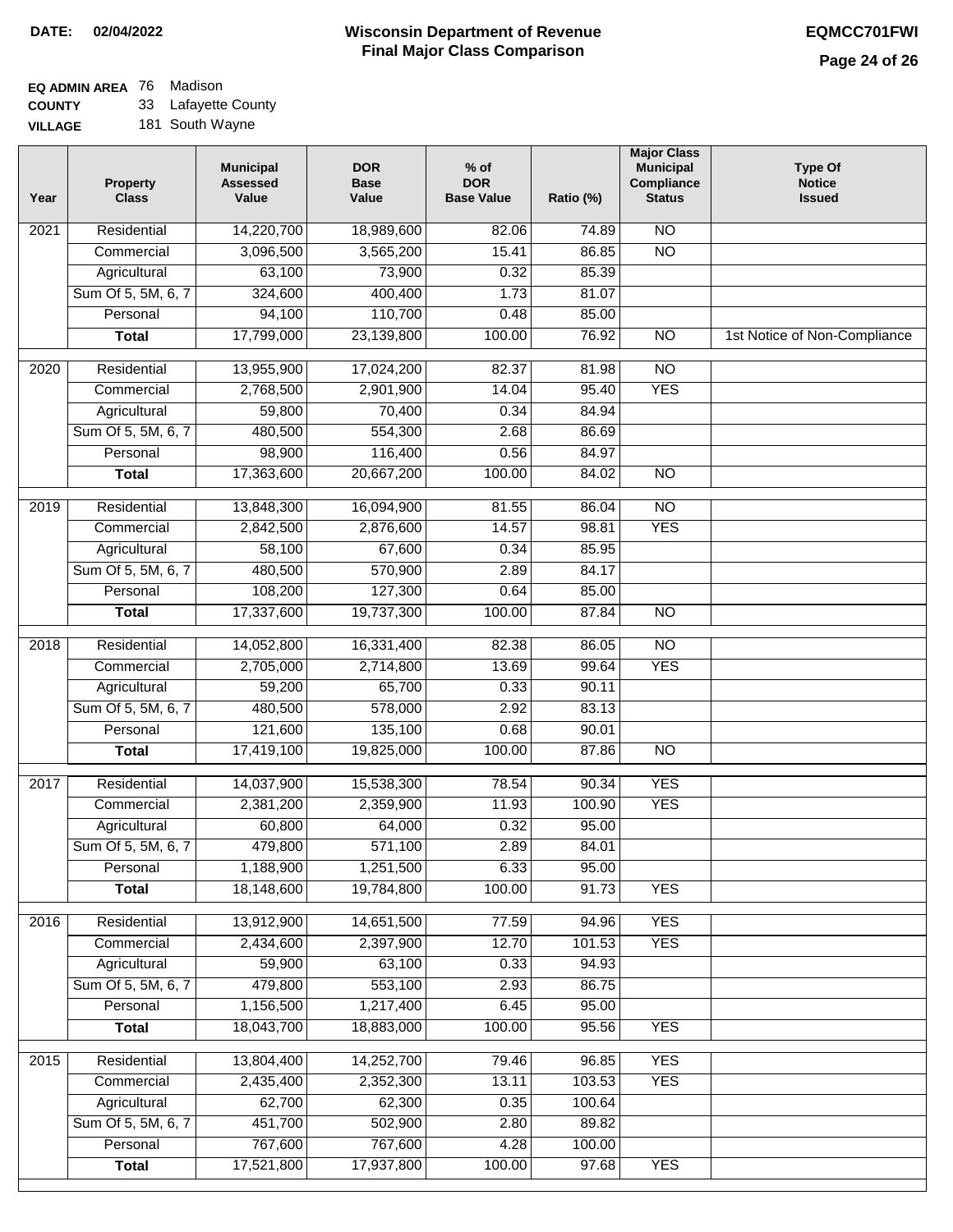## **EQ ADMIN AREA** 76 Madison

**COUNTY** 33 Lafayette County

| Year | Property<br><b>Class</b> | <b>Municipal</b><br><b>Assessed</b><br>Value | <b>DOR</b><br><b>Base</b><br>Value | $%$ of<br><b>DOR</b><br><b>Base Value</b> | Ratio (%) | <b>Major Class</b><br><b>Municipal</b><br>Compliance<br><b>Status</b> | <b>Type Of</b><br><b>Notice</b><br><b>Issued</b> |
|------|--------------------------|----------------------------------------------|------------------------------------|-------------------------------------------|-----------|-----------------------------------------------------------------------|--------------------------------------------------|
| 2021 | Residential              | 86, 181, 300                                 | 98,587,000                         | 79.51                                     | 87.42     | N <sub>O</sub>                                                        |                                                  |
|      | Commercial               | 23,506,200                                   | 23,526,500                         | 18.97                                     | 99.91     | <b>YES</b>                                                            |                                                  |
|      | Agricultural             | 35,600                                       | 35,500                             | 0.03                                      | 100.28    |                                                                       |                                                  |
|      | Sum Of 5, 5M, 6, 7       | 148,900                                      | 161,700                            | 0.13                                      | 92.08     |                                                                       |                                                  |
|      | Personal                 | 1,685,900                                    | 1,685,900                          | 1.36                                      | 100.00    |                                                                       |                                                  |
|      | <b>Total</b>             | 111,557,900                                  | 123,996,600                        | 100.00                                    | 89.97     | $\overline{NO}$                                                       |                                                  |
| 2020 | Residential              | 85,967,800                                   | 86,293,300                         | 77.31                                     | 99.62     | <b>YES</b>                                                            |                                                  |
|      | Commercial               | 23,360,900                                   | 23,412,000                         | 20.98                                     | 99.78     | <b>YES</b>                                                            |                                                  |
|      | Agricultural             | 34,000                                       | 34,100                             | 0.03                                      | 99.71     |                                                                       |                                                  |
|      | Sum Of 5, 5M, 6, 7       | 148,900                                      | 150,200                            | 0.13                                      | 99.13     |                                                                       |                                                  |
|      | Personal                 | 1,723,200                                    | 1,723,200                          | 1.54                                      | 100.00    |                                                                       |                                                  |
|      | <b>Total</b>             | 111,234,800                                  | 111,612,800                        | 100.00                                    | 99.66     | <b>YES</b>                                                            |                                                  |
|      |                          |                                              |                                    |                                           |           |                                                                       |                                                  |
| 2019 | Residential              | 85,871,800                                   | 82,875,700                         | 77.11                                     | 103.62    | <b>YES</b>                                                            |                                                  |
|      | Commercial               | 23,405,200                                   | 22,541,500                         | 20.97                                     | 103.83    | <b>YES</b>                                                            |                                                  |
|      | Agricultural             | 45,600                                       | 45,300                             | 0.04                                      | 100.66    |                                                                       |                                                  |
|      | Sum Of 5, 5M, 6, 7       | 148,900                                      | 143,800                            | 0.13                                      | 103.55    |                                                                       |                                                  |
|      | Personal                 | 1,865,800                                    | 1,865,800                          | 1.74                                      | 100.00    |                                                                       |                                                  |
|      | <b>Total</b>             | 111,337,300                                  | 107,472,100                        | 100.00                                    | 103.60    | <b>YES</b>                                                            |                                                  |
| 2018 | Residential              | 68,710,500                                   | 75,704,100                         | 75.86                                     | 90.76     | <b>YES</b>                                                            |                                                  |
|      | Commercial               | 20,775,200                                   | 22,421,600                         | 22.47                                     | 92.66     | <b>YES</b>                                                            |                                                  |
|      | Agricultural             | 10,600                                       | 12,300                             | 0.01                                      | 86.18     |                                                                       |                                                  |
|      | Sum Of 5, 5M, 6, 7       | 90,400                                       | 154,700                            | 0.16                                      | 58.44     |                                                                       |                                                  |
|      | Personal                 | 1,281,700                                    | 1,507,800                          | 1.51                                      | 85.00     |                                                                       |                                                  |
|      | <b>Total</b>             | 90,868,400                                   | 99,800,500                         | 100.00                                    | 91.05     | <b>YES</b>                                                            |                                                  |
| 2017 | Residential              | 68,635,200                                   | 78,710,900                         | 75.26                                     | 87.20     | $\overline{NO}$                                                       |                                                  |
|      | Commercial               | 20,330,600                                   | 23,163,900                         | 22.15                                     | 87.77     | $\overline{NO}$                                                       |                                                  |
|      | Agricultural             | 10,800                                       | 12,000                             | 0.01                                      | 90.00     |                                                                       |                                                  |
|      | Sum Of 5, 5M, 6, 7       | 90,300                                       | 148,600                            | 0.14                                      | 60.77     |                                                                       |                                                  |
|      | Personal                 | 2,293,400                                    | 2,548,200                          | 2.44                                      | 90.00     |                                                                       |                                                  |
|      | <b>Total</b>             | 91,360,300                                   | 104,583,600                        | 100.00                                    | 87.36     | NO                                                                    |                                                  |
| 2016 | Residential              | 68,263,900                                   | 73,376,500                         | 73.55                                     | 93.03     | <b>YES</b>                                                            |                                                  |
|      | Commercial               | 21,385,500                                   | 23,639,800                         | 23.69                                     | 90.46     | <b>YES</b>                                                            |                                                  |
|      | Agricultural             | 11,400                                       | 11,900                             | 0.01                                      | 95.80     |                                                                       |                                                  |
|      | Sum Of 5, 5M, 6, 7       | 90,000                                       | 153,300                            | 0.15                                      | 58.71     |                                                                       |                                                  |
|      | Personal                 | 2,459,400                                    | 2,588,900                          | 2.59                                      | 95.00     |                                                                       |                                                  |
|      | <b>Total</b>             | 92,210,200                                   | 99,770,400                         | 100.00                                    | 92.42     | <b>YES</b>                                                            |                                                  |
| 2015 | Residential              | 68,239,500                                   | 70,472,000                         | 72.56                                     | 96.83     | <b>YES</b>                                                            |                                                  |
|      | Commercial               | 21,636,500                                   | 24,023,700                         | 24.74                                     | 90.06     | <b>YES</b>                                                            |                                                  |
|      | Agricultural             | 11,400                                       | 11,500                             | 0.01                                      | 99.13     |                                                                       |                                                  |
|      | Sum Of 5, 5M, 6, 7       | 90,000                                       | 156,600                            | 0.16                                      | 57.47     |                                                                       |                                                  |
|      | Personal                 | 2,459,400                                    | 2,459,400                          | 2.53                                      | 100.00    |                                                                       |                                                  |
|      | <b>Total</b>             | 92,436,800                                   | 97,123,200                         | 100.00                                    | 95.17     | <b>YES</b>                                                            |                                                  |
|      |                          |                                              |                                    |                                           |           |                                                                       |                                                  |